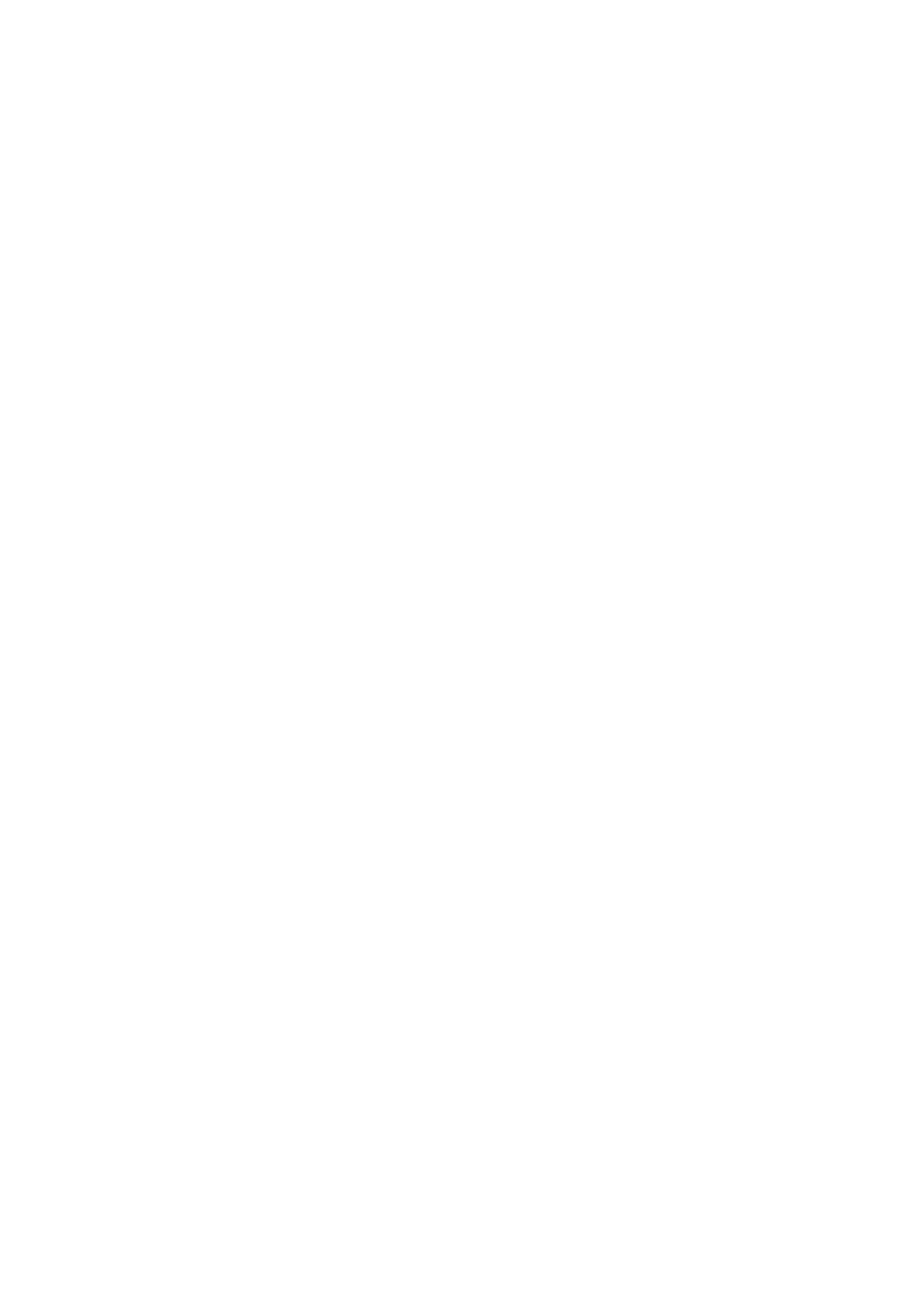Anyone who has never made a mistake has never tried anything new." A. Einstein

Dedicated to my parents, Mario and Tina, to my sisters, Giulia and Rita and to my grandmother Rita.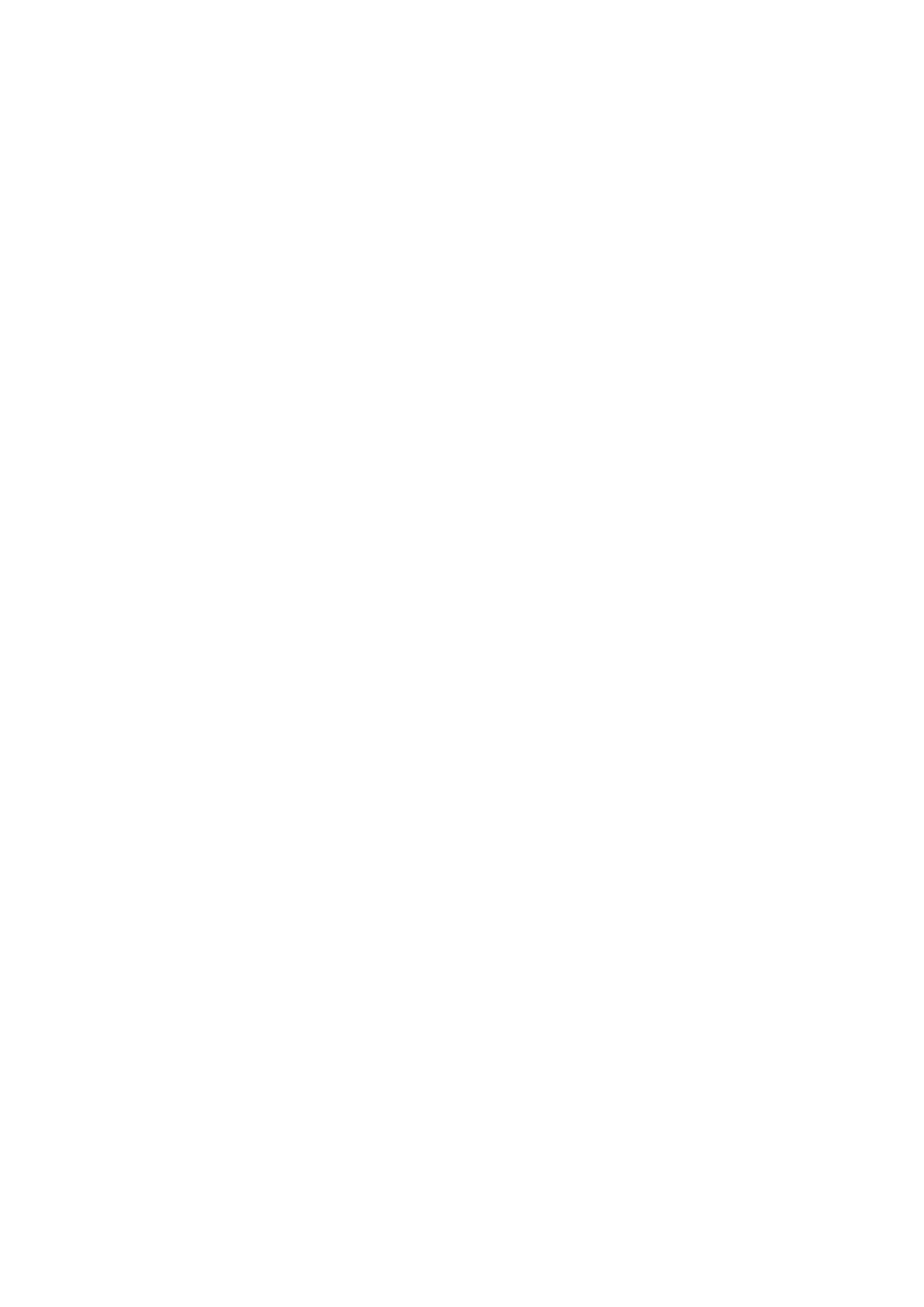#### Abstract

We present a new ASP solver called WASP for ground ASP programs, which builds upon related techniques originally introduced for SAT solving and that have been extended to cope with disjunctive logic programs under the stable model semantics. We describe the key components of this solving strategy, namely learning, restarts, look-back-based heuristics, and backjumping. Moreover, we introduce a new heuristic based on a mixed approach between look-back and look-ahead techniques. Moreover, we present the results of an experimental analysis that we conducted in order to assess the impact of these techniques on both random and structured instances. In particular, we compared our system with the state-of-the-art ASP systems DLV and ClaspD, and WASP resulted to be performance-wise competitive, and even faster in various cases, than existing systems.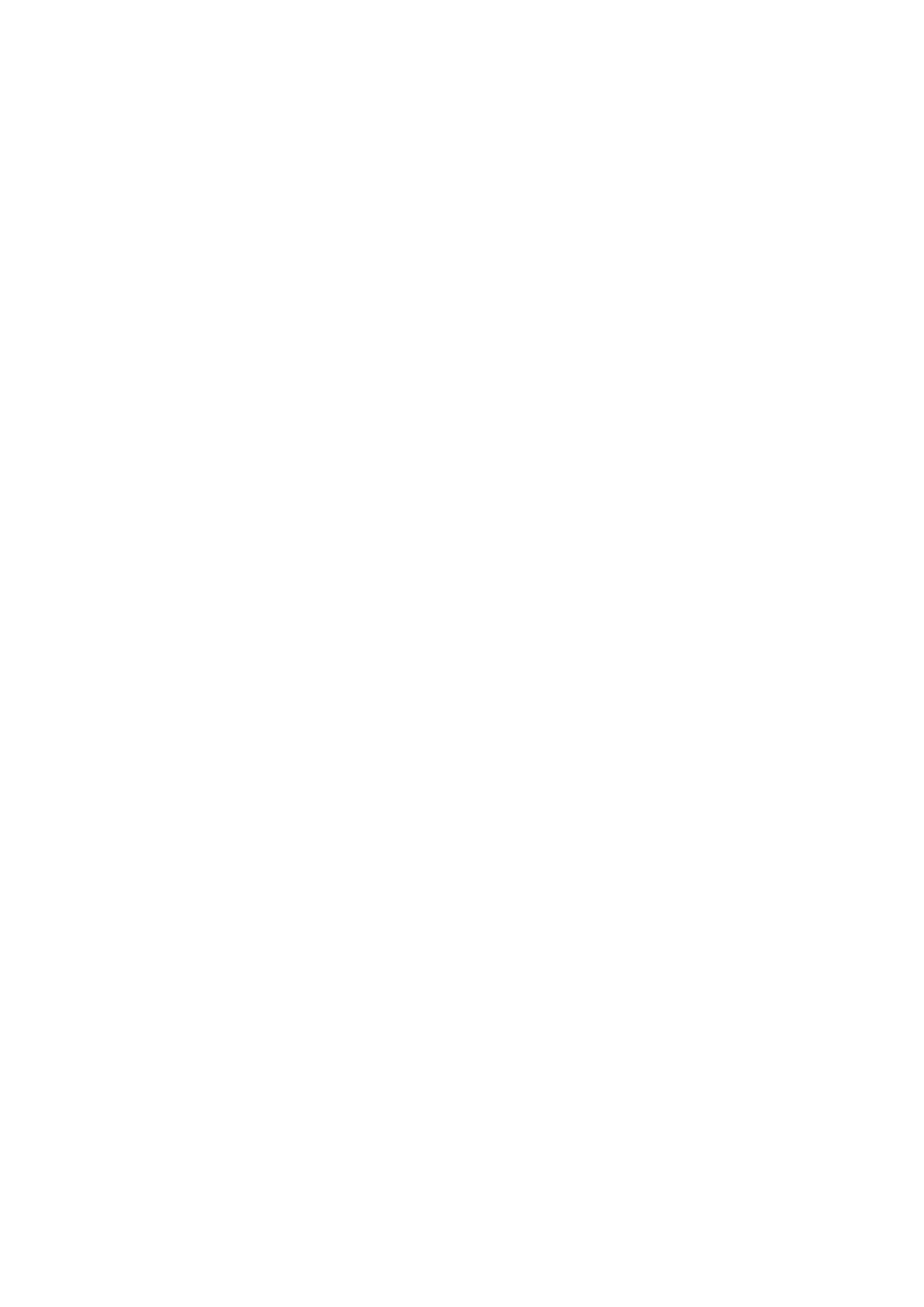# Acknowledgements

I want to say thanks:

- To Prof. Francesco Ricca, who always supported me during these months. I could not ask for a better supervisor.
- To Prof. Wolfgang Faber, who helped me during my stay in Vienna.
- To Dr. Mario Alviano and Dr. Marco Sirianni: the time spent with you was a great pleasure and helped me to take this thesis more easy.
- To Prof. Nicola Leone, for his interest in my work and his precious suggestions.
- To Prof. Thomas Eiter, Eva Nodoma, Dr. Thomas Krennwallner and Dr. Peter Scüller for their hospitality and their kindness when I was in Vienna.
- To all friends met in Vienna, especially, to Tran Trung Kien, Tri Kurniawanwijaya and Seif El-Din Bairakdar. You made me feel very comfortable in the lab, even when the work was very hard.
- To all of my friends and colleagues for their support during these months.

C. D.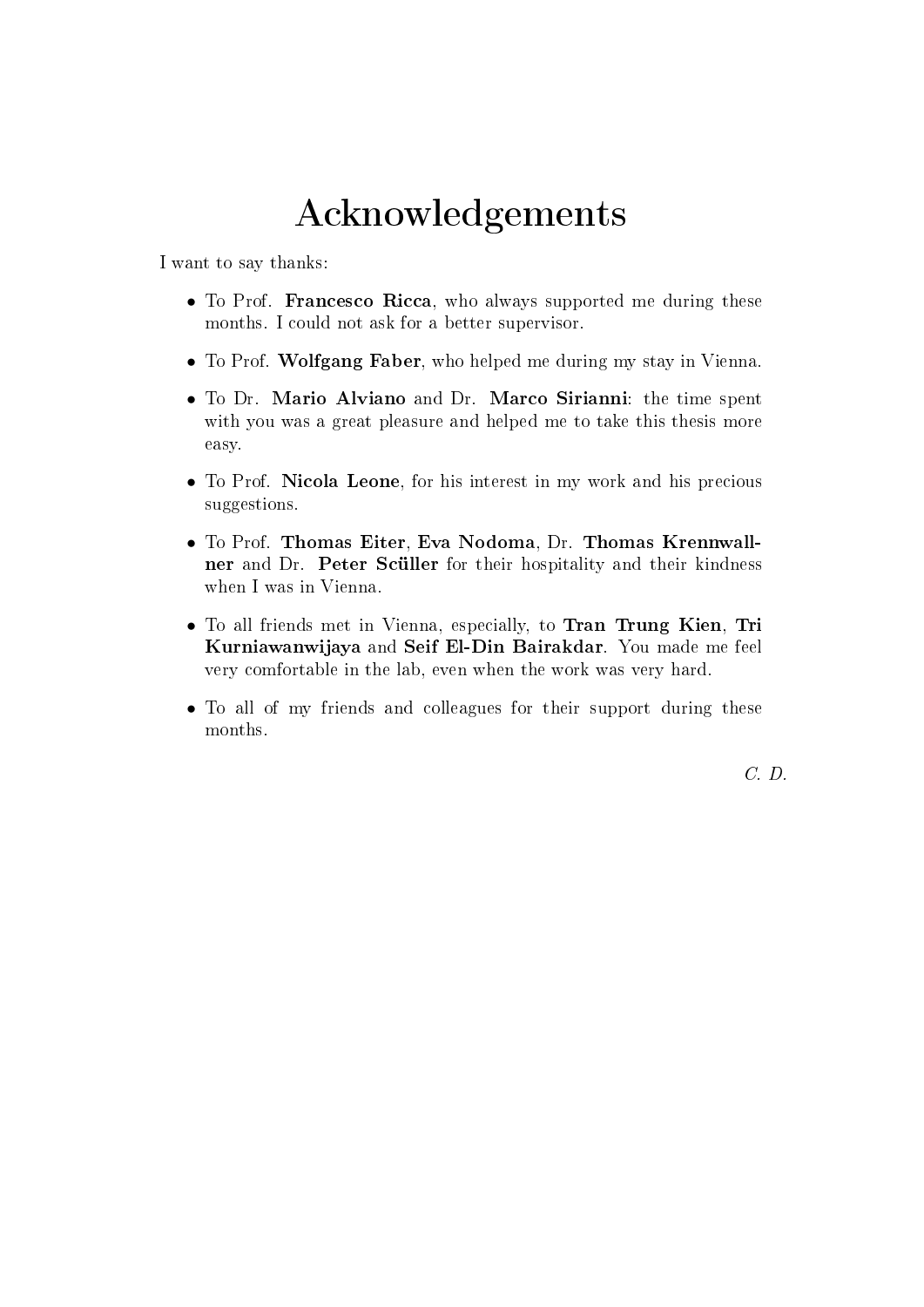# Contents

| 1              |                                    | Introduction                                            | 1              |  |  |  |  |  |
|----------------|------------------------------------|---------------------------------------------------------|----------------|--|--|--|--|--|
| $\overline{2}$ |                                    | Propositional Solving Techniques in SAT                 | 3              |  |  |  |  |  |
|                | 2.1                                | <b>DPLL</b>                                             | 3              |  |  |  |  |  |
|                | 2.2                                |                                                         | 5              |  |  |  |  |  |
|                |                                    | 2.2.1                                                   | $\overline{5}$ |  |  |  |  |  |
|                |                                    | Different Learning Schemes<br>2.2.2                     | 6              |  |  |  |  |  |
|                | 2.3                                |                                                         | 8              |  |  |  |  |  |
| 3              | 9<br><b>Answer Set Programming</b> |                                                         |                |  |  |  |  |  |
|                | 3.1                                |                                                         | 10             |  |  |  |  |  |
|                | 3.2                                |                                                         | 11             |  |  |  |  |  |
|                | 3.3                                | Knowledge Representation and Reasoning in ASP           | 14             |  |  |  |  |  |
|                |                                    | 3.3.1                                                   | 14             |  |  |  |  |  |
|                |                                    | 3.3.2                                                   | 15             |  |  |  |  |  |
|                |                                    | 3.3.3                                                   | 16             |  |  |  |  |  |
|                | 3.4                                | Architecture of an ASP System and Evaluation Algorithms |                |  |  |  |  |  |
|                |                                    | 3.4.1                                                   | 18             |  |  |  |  |  |
|                |                                    | 3.4.2                                                   | 19             |  |  |  |  |  |
|                |                                    | 3.4.3                                                   | 19             |  |  |  |  |  |
|                |                                    | 3.4.4                                                   | 19             |  |  |  |  |  |
| 4              | <b>WASP</b><br>20                  |                                                         |                |  |  |  |  |  |
|                | 4.1                                |                                                         | 20             |  |  |  |  |  |
|                | 4.2                                |                                                         | 21             |  |  |  |  |  |
|                | 4.3                                |                                                         | 23             |  |  |  |  |  |
|                | 4.4                                |                                                         | 23             |  |  |  |  |  |
|                | 4.5                                |                                                         | 25             |  |  |  |  |  |
|                |                                    | 4.5.1                                                   | 26             |  |  |  |  |  |
|                |                                    | Kripke-Kleene Negation<br>4.5.2                         | 26             |  |  |  |  |  |
|                |                                    | 4.5.3                                                   | 27             |  |  |  |  |  |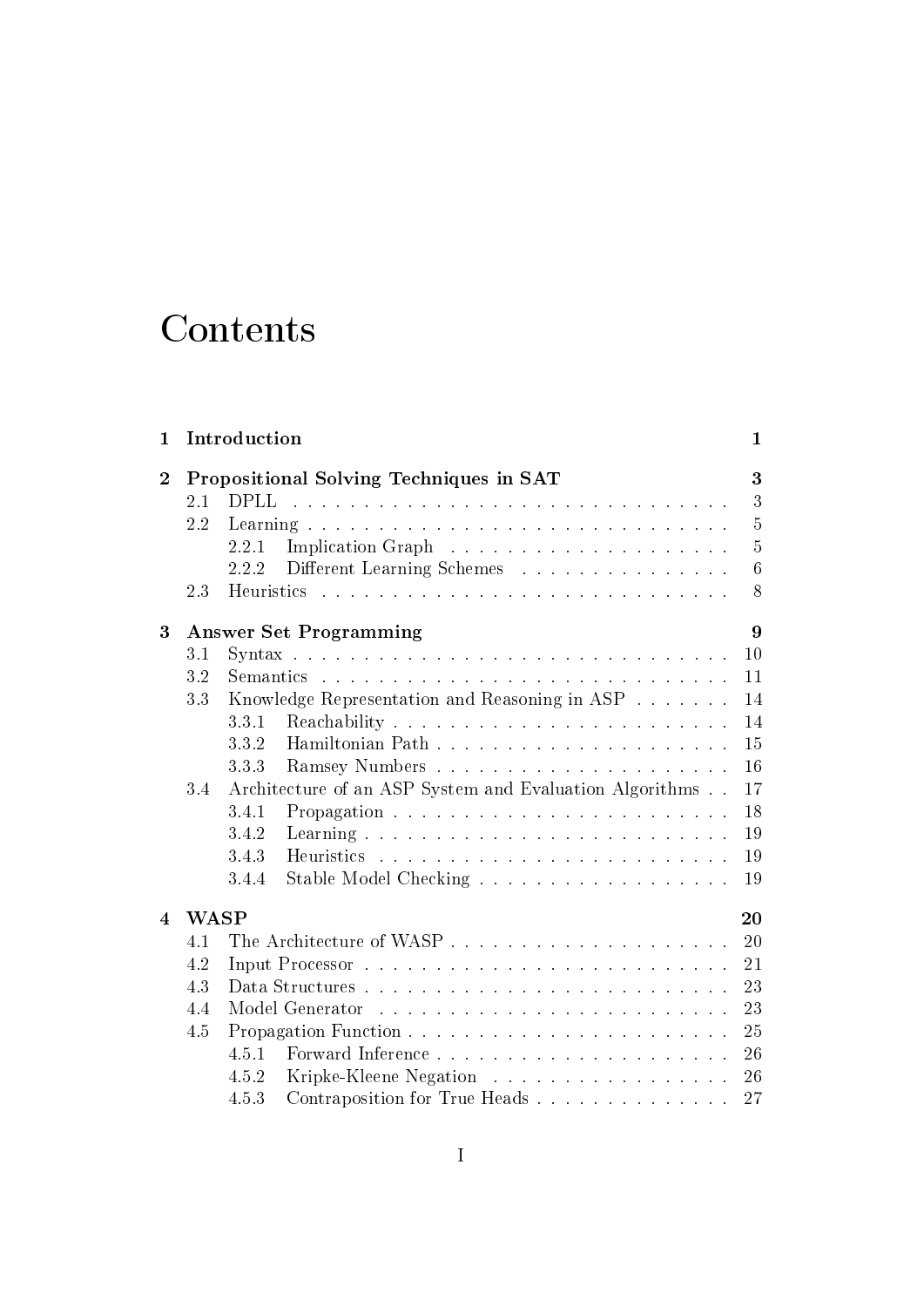|   |     | 4.5.4       | Contraposition for False Heads 27 |    |
|---|-----|-------------|-----------------------------------|----|
|   |     | 4.5.5       | Well-founded Negation 28          |    |
|   |     | 4.5.6       |                                   | 28 |
|   | 4.6 |             |                                   | 31 |
|   |     | 4.6.1       |                                   | 31 |
|   |     | 4.6.2       |                                   | 37 |
|   |     | 4.6.3       |                                   | 37 |
|   |     | 4.6.4       | Learned Constraint Deletion       | 39 |
|   |     | 4.6.5       |                                   | 39 |
|   | 4.7 |             |                                   | 40 |
|   |     | 4.7.1       |                                   | 41 |
|   |     | 4.7.2       |                                   | 42 |
|   |     | 4.7.3       |                                   | 43 |
|   |     | 4.7.4       |                                   | 43 |
|   | 4.8 |             |                                   | 46 |
| 5 |     | Experiments |                                   | 47 |
|   | 5.1 |             |                                   | 47 |
|   | 5.2 |             |                                   | 51 |
| 6 |     | Conclusion  |                                   | 54 |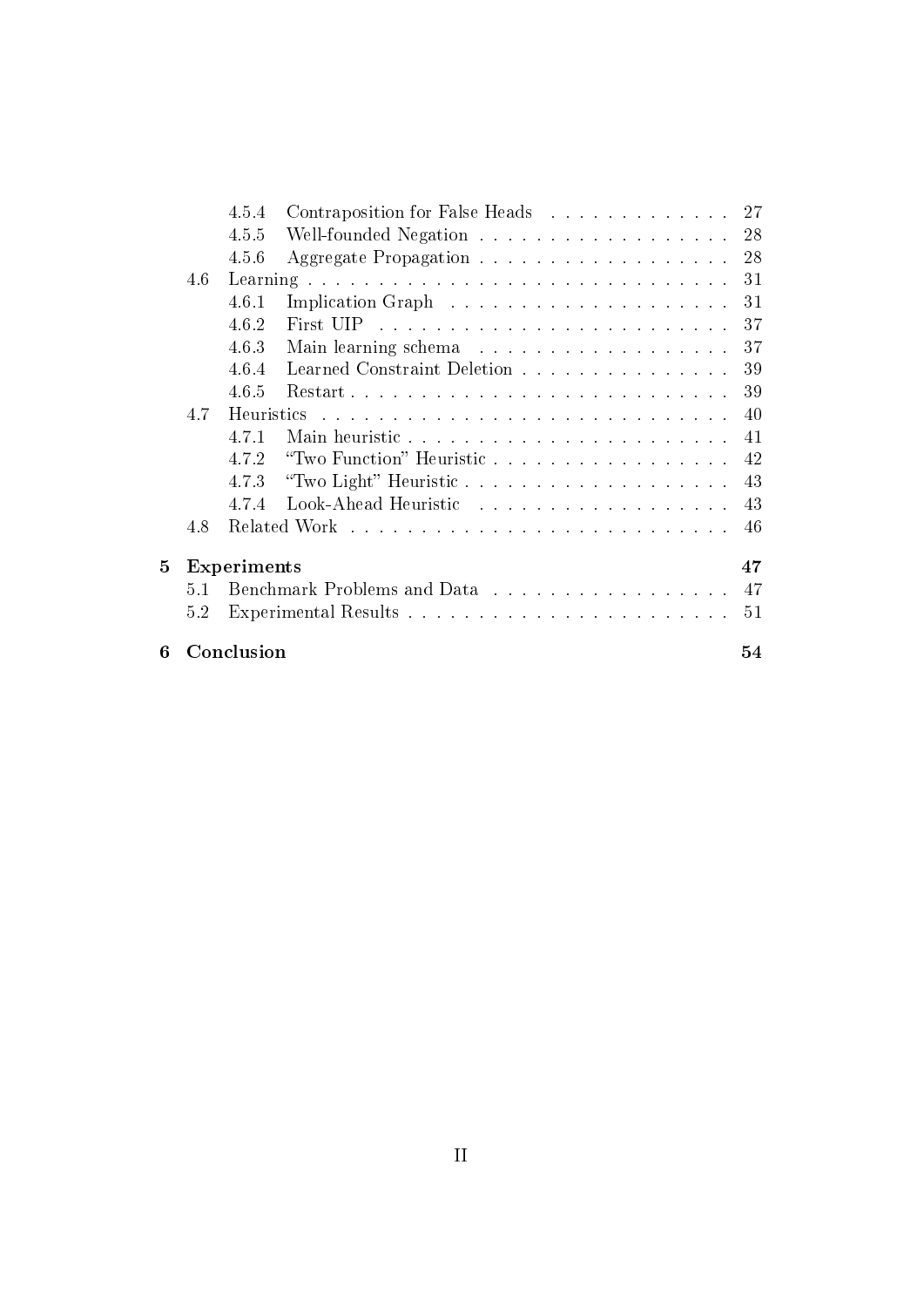# Chapter 1 Introduction

Answer Set Programming (ASP) [1] is a declarative programming paradigm which has been proposed in the area of non-monotonic reasoning and logic programming. The idea of ASP is to represent a given computational problem by a logic program whose answer sets correspond to solutions, and then use a solver to find them  $[2]$ .

The ASP language considered here allows disjunction in rule heads and nonmonotonic negation in rule bodies. These features make ASP very expressive; all problems in the second level of the polynomial hierarchy are indeed expressible in ASP [58]. Therefore, ASP is strictly more expressive than SAT (unless  $P = NP$ ). Despite the intrinsic complexity of the evaluation of ASP, after twenty years of research many efficient ASP systems have been developed (e.g. [3, 4, 5, 6, 7, 8, 9, 10]). The availability of robust implementations made ASP a powerful tool for developing advanced applications in the areas of Artificial Intelligence, Information Integration, or Knowledge Management; for example, ASP has been used in applications for team-building [61], semantic-based information extraction [62], and etourism [63]. These applications of ASP have confirmed the viability of the use of ASP. Nonetheless, the interest in developing more effective and faster systems is still a crucial and challenging research topic, as witnessed by the results of the ASP Contest series [11, 12, 13].

This thesis provides a contribution in the aforementioned context. We present WASP, a new ASP solver for ground ASP programs that builds upon related techniques, originally introduced for SAT solving, which have been extended to cope with disjunctive logic programs under the stable model semantics. In particular, the new system employs an adapted version of the Davis Putnam Logemann Loveland (DPLL) backtracking search algorithm, clause learning, restarts and conflict-driven heuristics in the style of Berk-Min [34]. The mentioned SAT-solving methods have also been combined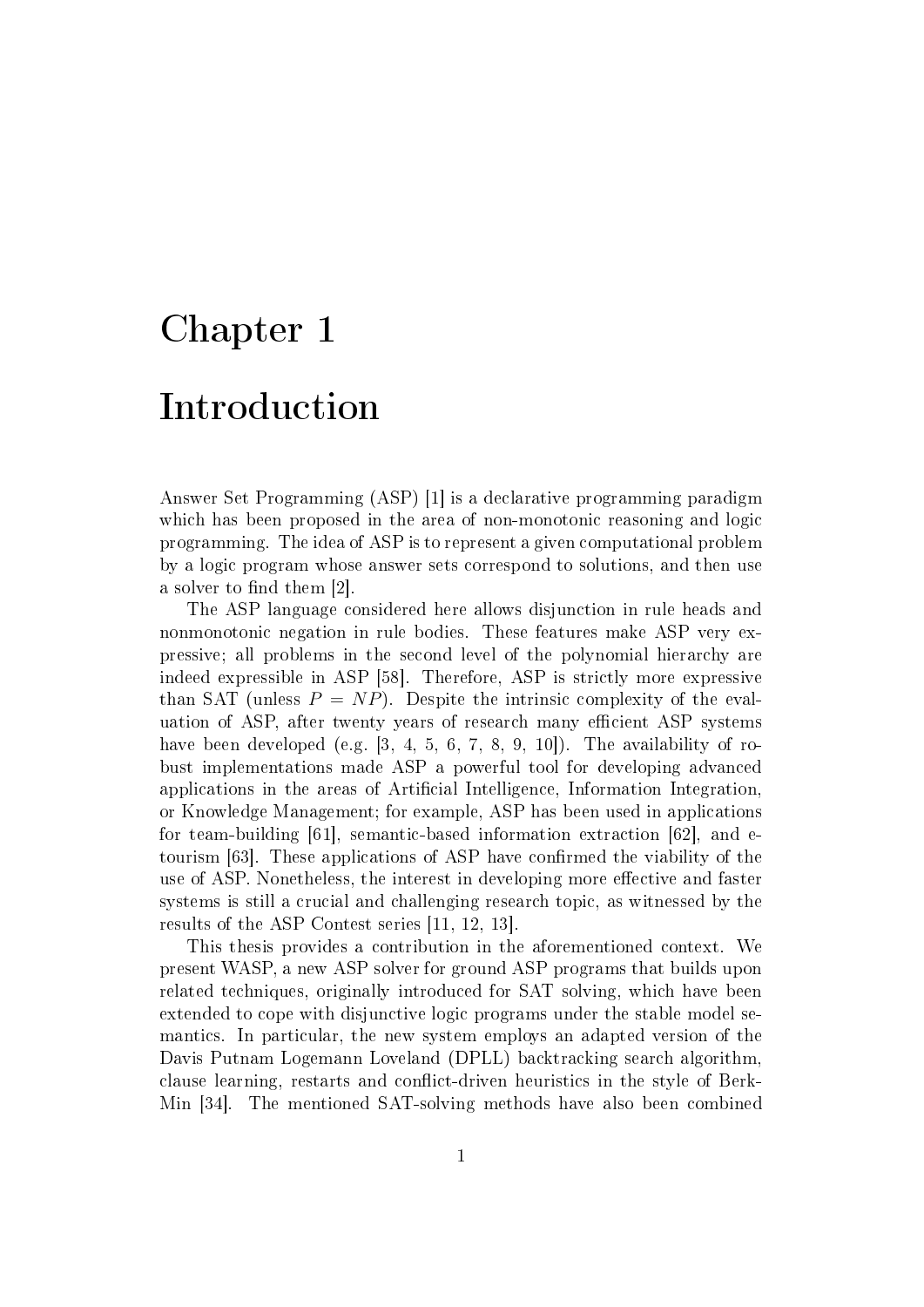with state-of-the-art pruning techniques adopted by modern native disjunctive ASP systems. In particular, the role of Boolean Constraint Propagation in SAT-solvers (based on the simple unit propagation inference rule) is taken by a procedure combining a set of inference rules. Those rules combine an extension of the well-founded operator for disjunctive programs with a number of techniques based on ASP program properties (see, e.g., [37]). Moreover, WASP uses a new branching heuristics tailored for ASP programs, which is based on a mixed approach between BerkMin-like and look-ahead-based heuristics, taking into account the minimality of answer sets (a requirement not present in SAT solving).

We also present the results of an experimental analysis that we conducted in order to assess the performance of WASP on both random and structured instances. The obtained results are encouraging: the new system is already competitive and on several domains even faster than the existing state-ofthe-art ASP systems DLV [3] and ClaspD [7]. This result is particularly promising since there is still room for improvements in the implementation of WASP, e.g., through the optimization and tuning of data structures and heuristic parameters.

It is worth mentioning that an extract of this thesis has been published in [55], and that a preliminary version of this work has been presented in the XXVI Italian conference on Computational Logic held in Pescara from 31 August 2011 to 2 September 2011 [57].

This thesis is organized as follows: In Chapter 2 we describe the techniques originally introduced for SAT solving, which we have been extended to adapt them in a native ASP solver. In Chapter 3 we describe the syntax and semantics of ASP and the use of ASP as a powerful knowledge representation and reasoning tool. In Chapter 4 we describe WASP starting from the solving strategy and then we present the design choices regarding propagation, constraint learning, restarts, and the new heuristic. Moreover, in Chapter 5 we present the results of the experiments conducted for assessing the impact of these techniques, on instances also used in the last ASP Competition 2011 [13]. Chapter 6 concludes this thesis.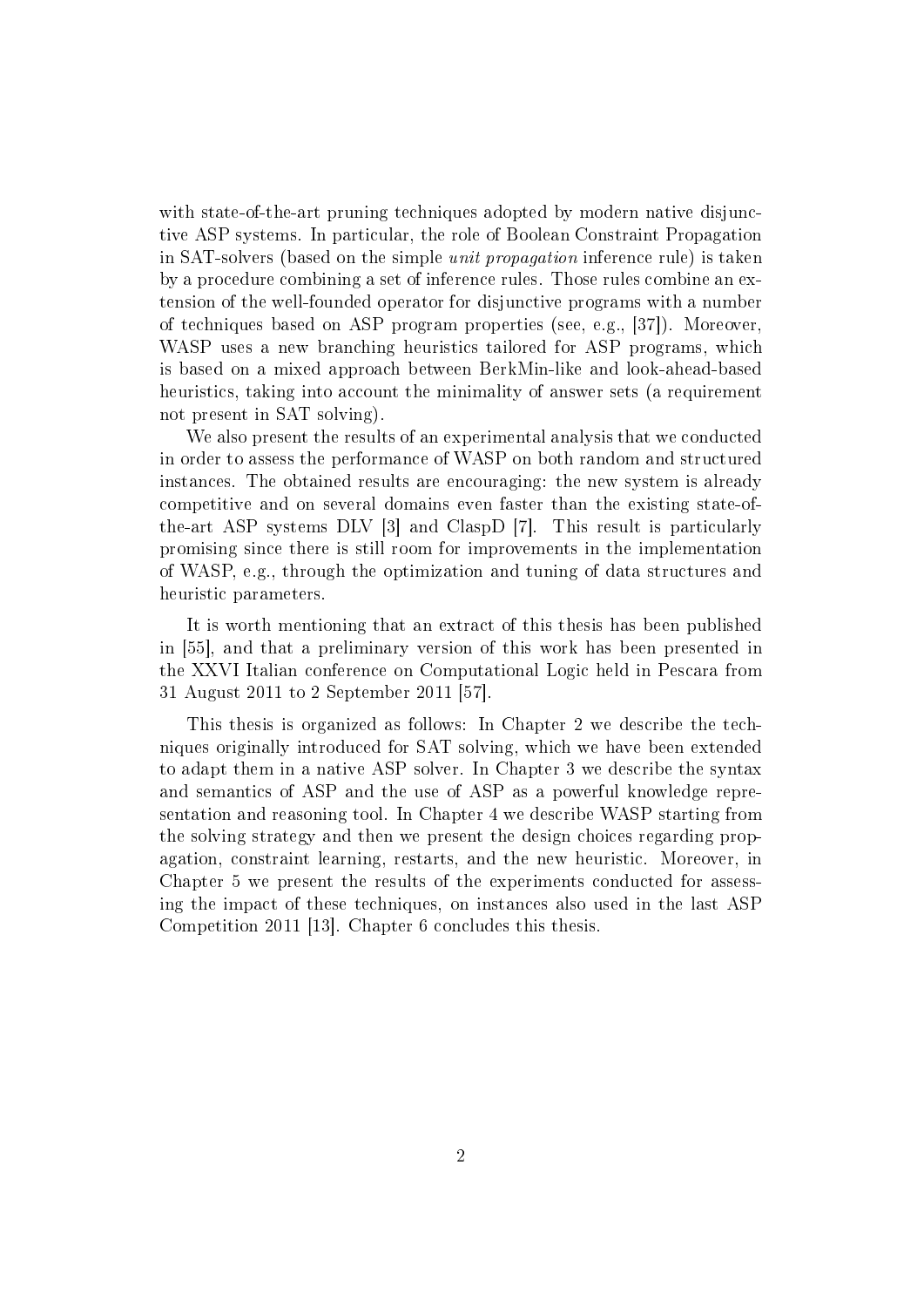# Chapter 2

# Propositional Solving Techniques in SAT

The SAT problem is a well-known NP-complete problem. The SAT problem consists of checking whether a satisfying variable assignment V exists for a propositional formula  $\phi$  or determining that the formula is unsatisfiable. The formula  $\phi$  is usually expressed in Conjunctive Normal Form (CNF) format, that is, formula  $\phi$  is composed by a conjunction of clauses, each of which is a disjunction of variables. In a CNF formula, in order to satisfy the formula  $\phi$ , each clause must be satisfied. In the following, we will assume that all formulae are in CNF format.

In this chapter we provide a description of the solving techniques used in SAT solvers, since efficient techniques employed by modern SAT solvers were ported to ASP for devising efficient systems such as ClaspD. We first describe the Davis Putnam Logemann Loveland (DPLL) algorithm, which is the kernel procedure of many SAT solvers; after that, we describe a technique called clause learning (or simply learning) and some effective heuristics based on this technique.

## 2.1 DPLL

The DPLL algorithm is a complete, backtracking-based algorithm for deciding the satisability of propositional logic formulae in conjunctive normal form, i.e. for solving the CNF-SAT problem. The basic algorithm runs by choosing an undefined literal, assigning a truth value to it, simplifying the formula accordingly, and, then recursively checking whether the simplied formula is satisfiable; if this is the case, the original formula is satisfiable: otherwise, the same recursive check is done assuming the complementary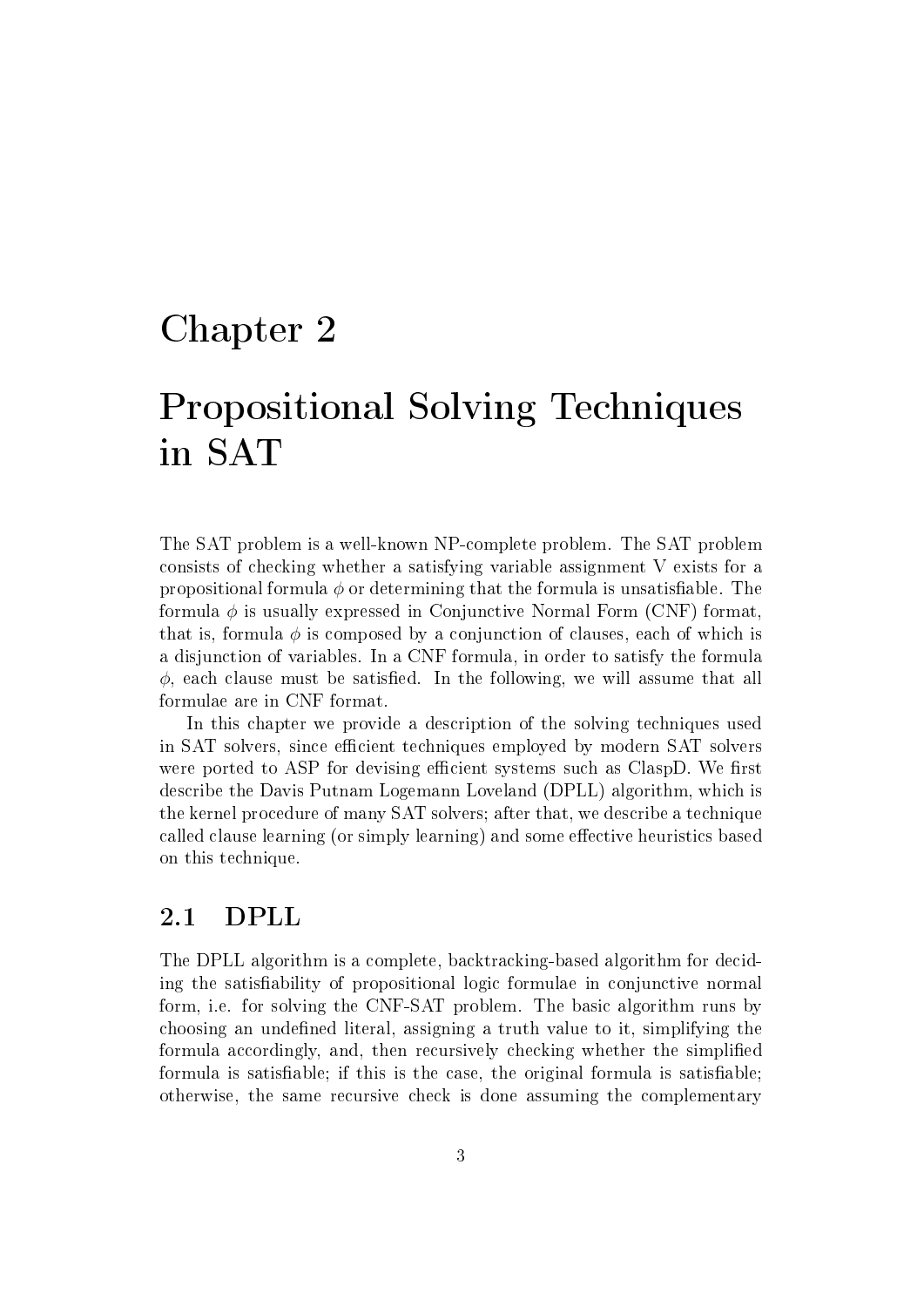truth value. The DPLL algorithm enhances over the basic backtracking algorithm by the use of both unit propagation and pure literal elimination at each step.

Unit propagation. If a clause is a unit clause, i.e. it contains only a single unassigned literal, this clause can only be satisfied by assigning the necessary truth value to make this literal true. In practice, this derivation is done frequently and it often leads to deterministic cascades of units derivations with the effect of pruning the search space.

Pure literal elimination. If a propositional variable occurs with only one polarity in the formula, it is called pure. Pure literals can always be assigned in a way that makes all clauses containing them true. Thus, these clauses do not constrain the search anymore and can be deleted. While this optimization is part of the original DPLL algorithm, most current implementations omit it, as the effect for efficient implementations now is negligible or, due to the overhead for detecting purity, even negative.

function  $DPLL(\phi)$ 

for every unit clause c in  $\phi$  $\phi = unit$  propagation(c,  $\phi$ ); for every literal  $\ell^p$  that occurs pure in  $\phi$  $\phi = pure$  literal elimination( $(\ell^p, \phi);$ 

- if  $\phi$  "is a consistent set of literals" then return true;
- if  $\phi$  "contains an empty clause" then return false;

 $\ell = choose\_literal(\phi);$ return DPLL $(\phi \land \ell)$  OR DPLL $(\phi \land \neg \ell);$ 

#### Figure 2.1: DPLL algorithm

DPLL starts from a formula  $\phi$  and first calls a function unit propagation for inferring a truth value for unassigned literals in unit clauses. After that, the function pure literal elimination is called for assigning a truth value for all pure literals. Satisfiability of the formula is detected either when all variables are assigned without generating the empty clause, or, in modern implementations, if all clauses are satisfied. Unsatisfiability of a given partial assignment is detected if one clause becomes empty, i.e. if all its variables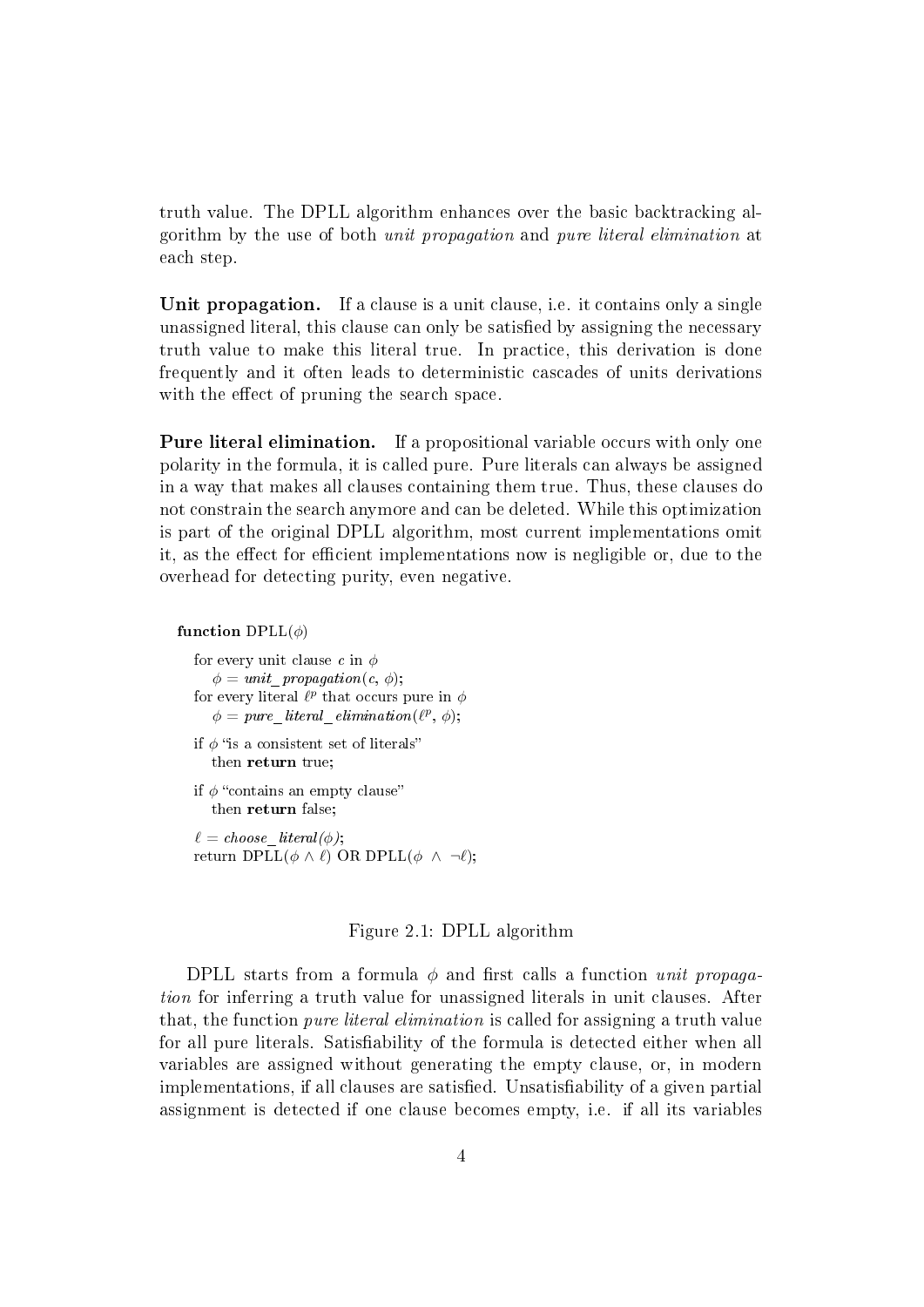have been assigned in a way that makes the corresponding literals false. Unsatisfiability of the complete formula can only be detected after exhaustive search. If satisfiability or unsatisfiability cannot be determined at this point of the computation, an undefined literal  $\ell$ , called branching variable, is selected according to a branching heuristic criterion and DPLL is called recursively.

## 2.2 Learning

In addition to basic DPLL, some algorithms utilize a pruning technique called learning. Learning is the process that adds some clauses to the original formula, which are deduced from a conflict to avoid following the same dead-end path in the future search. These clauses contain a certain combination of variable assignments that are not valid because they will force the conflicting variable to assume both the value true and false [15]. Some SAT solvers add to the basic learning another technique called restarts, that consist of a halt in the solution process, and a restart of the search, in order to further exploit the information obtained from the learned clauses. To perform learning an additional structure called Implication Graph is built during the unit propagation. This data structure is exploited for defining a number of different learning schemas, which correspond to different clause learning strategies.

### 2.2.1 Implication Graph

The implication relationships of variable assignments during the solving process can be expressed as an Implication Graph. An Implication Graph is a directed graph where each vertex represents a variable assignment. An edge from a vertex V1 to a vertex V2 means that V1 is the reason for the assignment V2. Each variable has a decision level associated to it.

In an Implication Graph with no conflict there is at most one vertex for each variable. A conflict occurs when there is a vertex for the true assignment and a vertex for the false assignment of the same variable (called the conflicting variable).

A relevant concept employed in several learning strategies is the one of unique implication point. A Unique Implication Point (UIP) is a vertex at the current decision level that dominates both vertices corresponding to the conflicting variable. A vertex V1 of the decision level d is said to *dominate* a vertex V2 of the same decision level d if and only if V1 is contained in all paths connecting the decision variable of the decision level d to V2. It is important to note that represents a unique reason of the current decision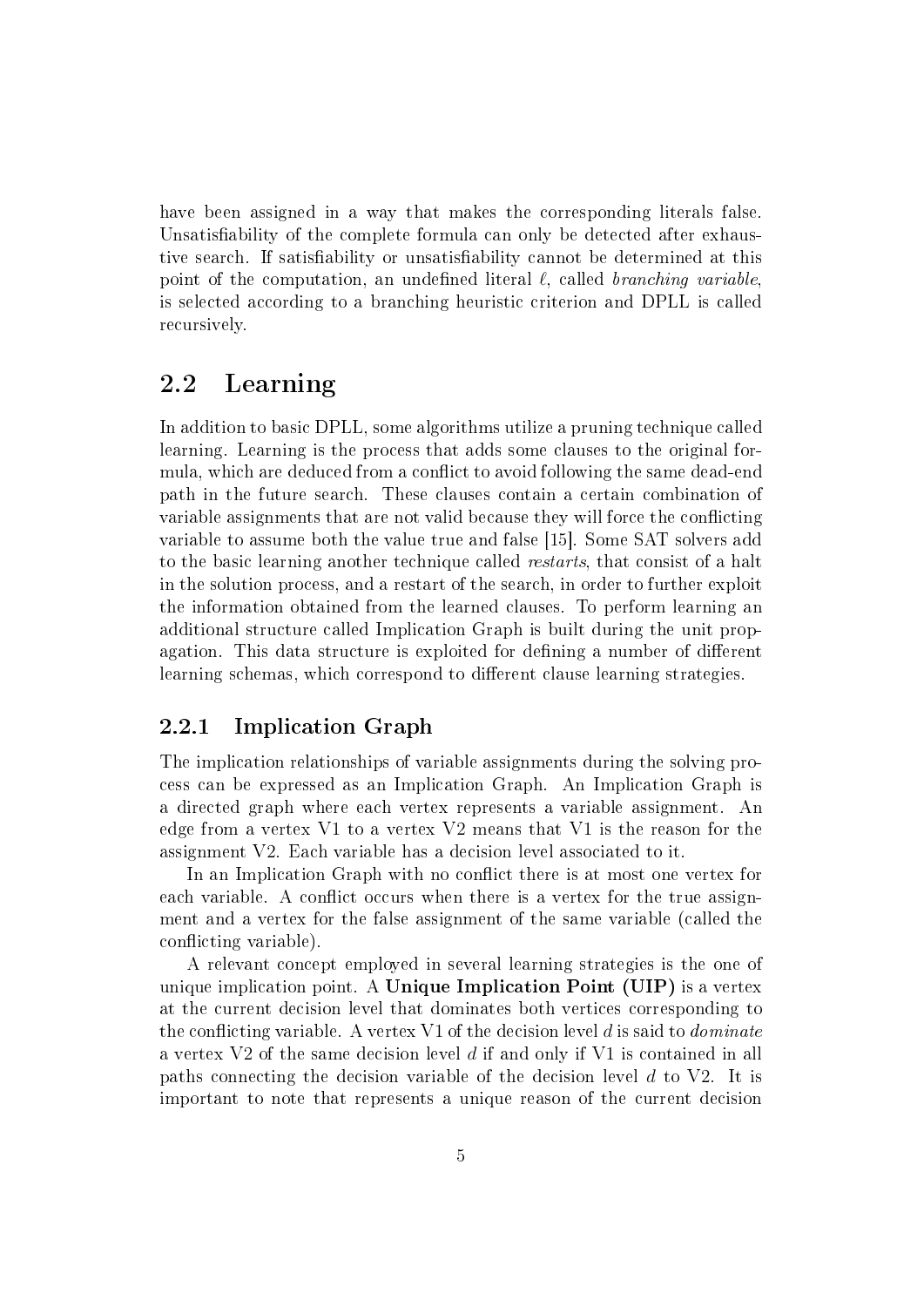level that implies the conflict and thus there may be more than one UIP for a certain conflict (e.g. the decision variable is always a UIP).

#### 2.2.2 Different Learning Schemes

#### Rel\_Sat

The Rel\_Sat engine puts all variables assigned prior to the current level and the current decision variable in the learned clause. The maximum decision level of the variables, except the current decision level variable, is the decision level to backtrack. After backtracking, the conflict clause will become a unit clause, where the decision variable is the unit literal.

#### First UIP

In this learning scheme, we order the UIPs starting from the conflict. We learn a clause that is composed by the first UIP in this order and by the variables from a smaller decision level that imply the conflict. The first UIP usually allows to learn the smallest constraints implying the conflict. The first UIP is shown in dark gray in Figure 2.2 reporting an example Implication Graph.

#### GRASP

GRASP, in addition to the first UIP learning scheme, adds other clauses to the input formula. In particular, the GRASP learning engine will add clauses representing each reconvergence between the various UIPs for the current decision level, and adds specific clauses for forcing backjumping (see [15, page 4] for details). This schema introduces many additional constraints w.r.t. the first UIP schema and this may result in poor efficiency in some cases.

#### Others Learning Schemes

In addition to these three learning schemes, many more options exist. One naive learning scheme is to add to the clause only the decision variable involved in the conflict. It is not a good solution because such a combination of decisions will never occur again in the future unless we restart. Another one is called All UIP scheme. In this case the solver has to find the first UIP for each decision level from the current one until reaching decision level 1, learning a constraint for each of them.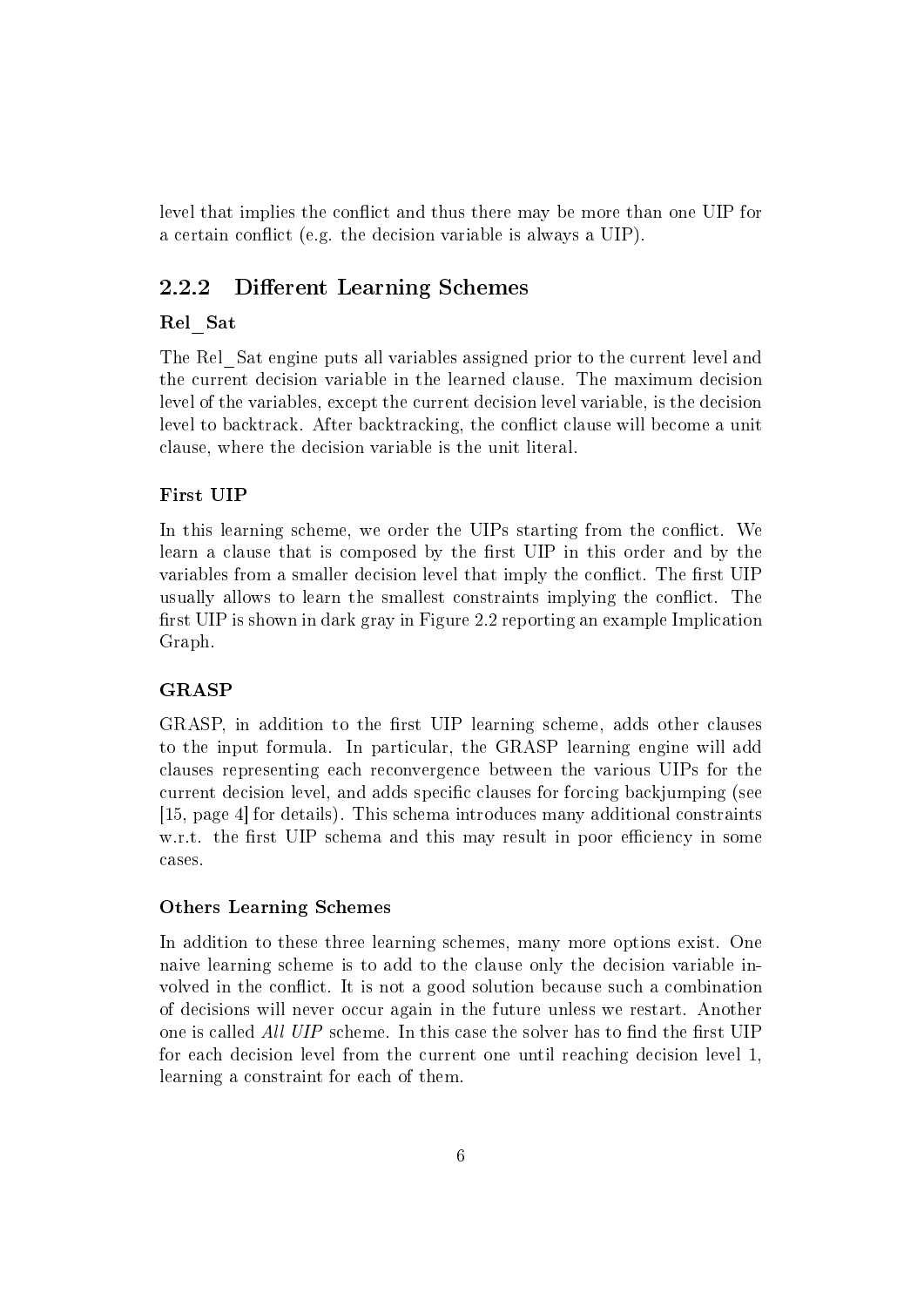

Figure 2.2: Implication Graph (First UIP: N4; Level in parentheses) N1 is the decision variable of the current decision level (7) which led to the derivation of a truth value for variables N2 to N8. Variables N9 to N13 have been assigned a truth value in a previous decision level. N8 is conflictual because there are two nodes for it in the graph. Note also that N1 and N4 are contained in all paths from N1 to either N8 or ¬N8. Moreover, N1 and N4 are UIPs. Since N4 is the UIP closest to the conflict, it is the first UIP.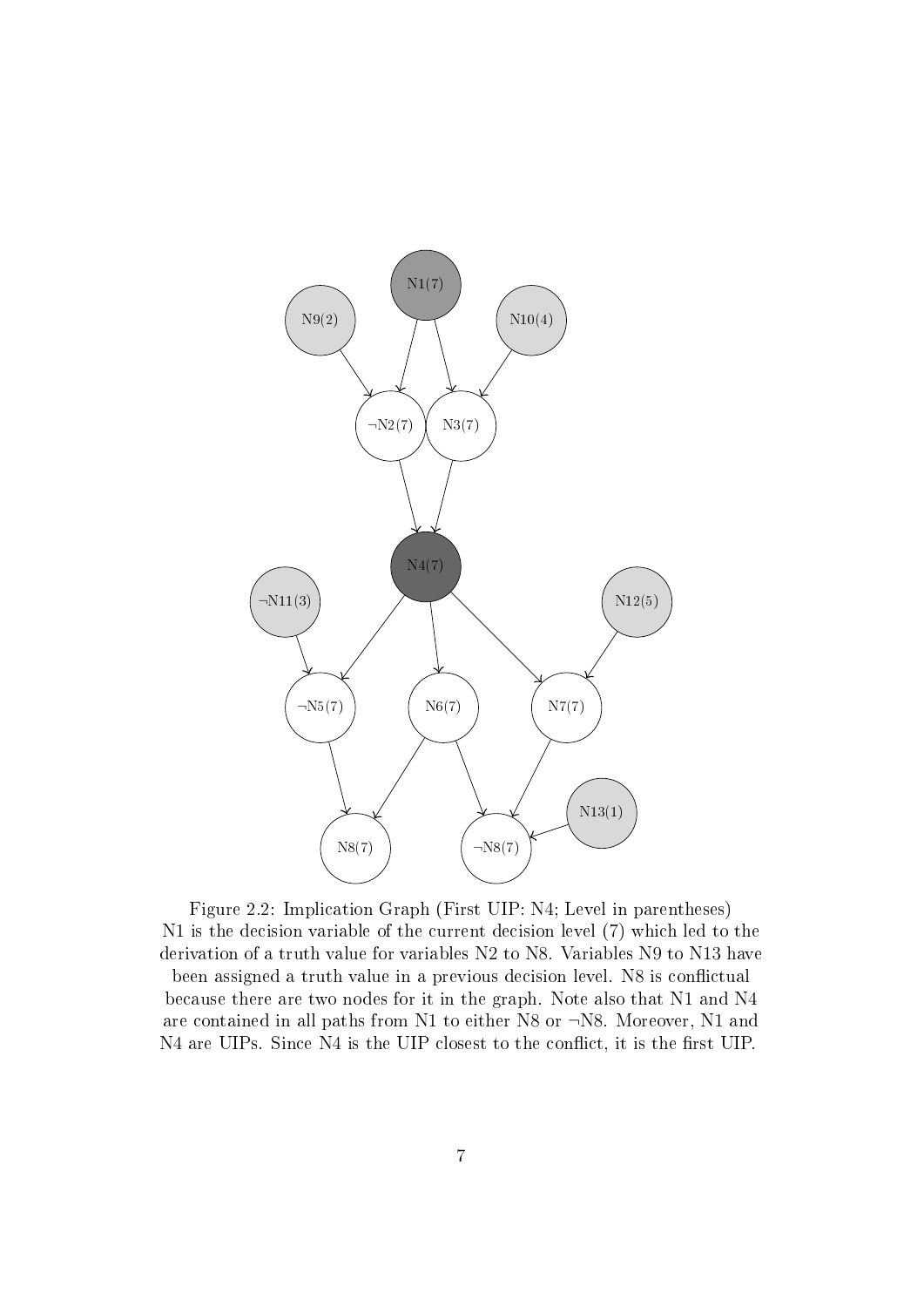## 2.3 Heuristics

There are two main types of branching heuristics in the SAT literature: lookahead and look-back. The look-ahead based heuristics estimate, for any unassigned variable and truth value, the effects of setting that variable to that truth value. The look-back based heuristics use learning techniques for recovering information from a failure in the search tree. Since the most modern and effective solvers adopt a look-back heuristics, in this thesis we focus only on this type of branching heuristics, describing the two most relevant proposals.

VSIDS. The Variable State Independent Decaying Sum (VSIDS) heuristic maintains a counter  $cl(L)$  (for each literal L), which is increased when a new clause containing L is added to the formula. Counters are initialized to 0. Periodically, all counters are halved. The next literal to be picked is the one with the highest counter values [18]. The two essential features of VSIDS are the following:

- 1. the cost to calculate the counters is negligible;
- 2. VSIDS gives preference to literals that are involved in recent conflicts. in this sense it is dynamic.

BerkMin. The heuristic used in the BerkMin SAT solver is partially or fully adopted by almost all modern SAT solvers. It differs from VSIDS as follows: Learned clauses are organized in a list, and with every new conflict the new clause is appended to the head of the list. The next decision variable is picked from the top-most unsatisfied clause. If no such clause exists or if all the learned clauses are satisfied, then a variable with the highest cv counter is chosen. The counter  $cv(L)$  is obtained by summing  $cl(L)$  and  $cl(\neg$  $L$ ), where the cl counter is lightly different from the one having the same name in the VSIDS heuristics. In fact, in BerkMin this counter is increased also for the variables encountered during the Implication Graph visit done during the learning of the first UIP conflict clause. At regular intervals, BerkMin divides all the counters by 4. BerkMin decides which literal to pick using a global counter,  $\text{gcl}(L)$ , measuring the global contribution of each literal to the conflicts. The counter gcl is initialized to 0 and increased whenever cl is increased, but it is never divided. If a top-most unsatisfied clause exists, BerkMin picks the literal with the highest gcl counter. If there is no unsatised top-most clause, then BerkMin picks the literal with the highest value of two(L), where two(L) calculates the number of binary clauses in the neighborhood of literal L [18][34].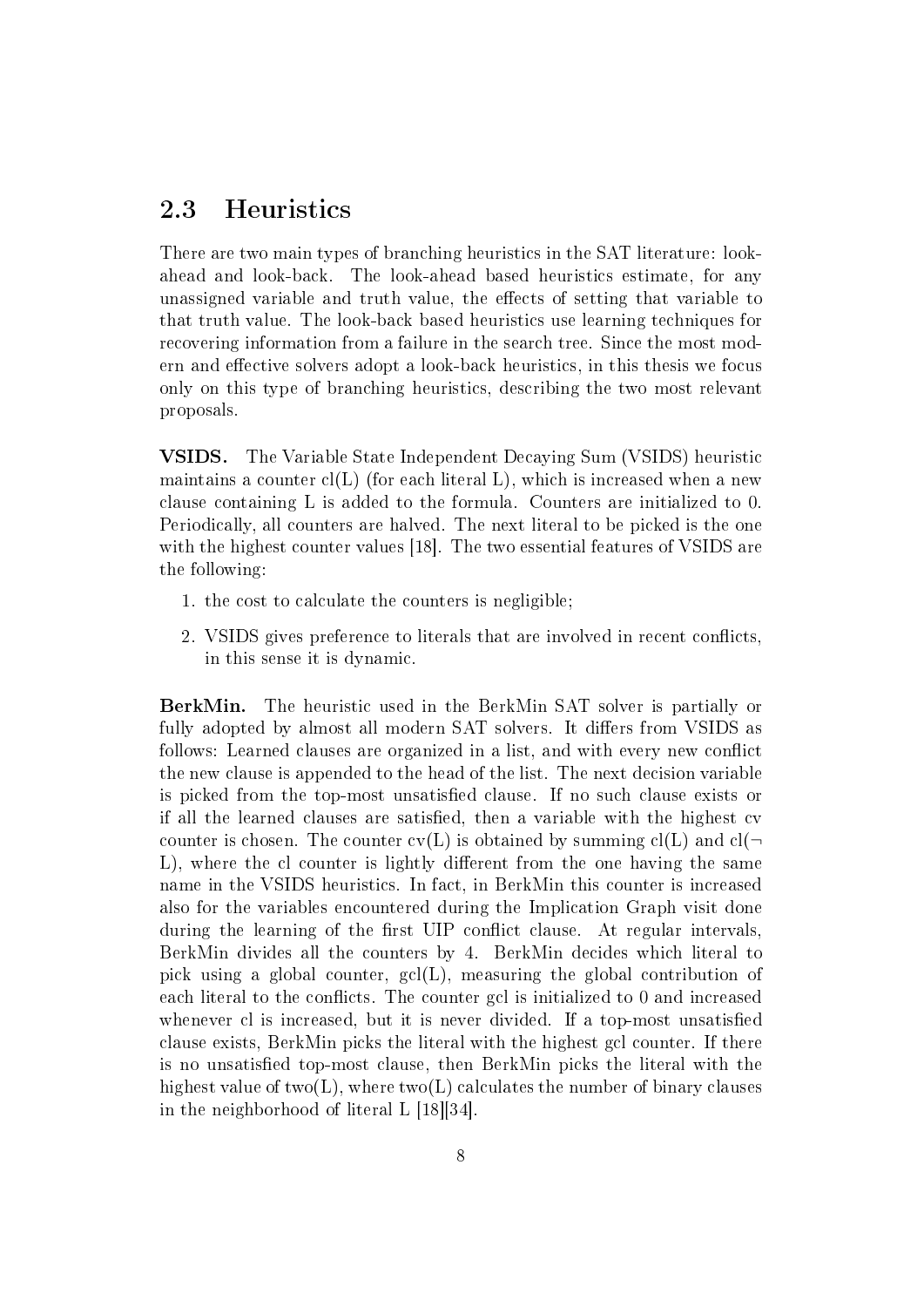# Chapter 3

# Answer Set Programming

Computer applications pervade in our life, and many problems of everyday life are handled in an automated way. However, many of these problems, especially those for which a deterministic polynomial time algorithm is unknown, are not easy to solve by a computer. In fact, the traditional problem solving approach is based on the well-known imperative programming paradigm. According to this paradigm, high-level programming skills as well as deep domain knowledge are required in order to find a good algorithm for a hard problem. Stated differently, solving hard problems using the imperative programming approach is often troublesome and inefficient. Moreover, even small changes in the specification of a hard problem typically require a lot of effort for re-engineering the algorithms that solve the problem, as well as for the implementations of such algorithms. The explanation is that the knowledge regarding the problem and its solutions is represented implicitly by representing a specific way of solving the problem rather than by the problem itself. An alternative approach to problem solving is based on declarative programming. In this case, the problem and its solutions are stated explicitly in the form of an executable specification: the problem is solved by stating the features of its solution, rather than specifying how a solution has to be obtained.

Answer Set Programming (ASP) [54] is a declarative programming approach that provides a simple formalism for knowledge representation. ASP is based on the stable model semantics of logic programming [56] and allows for expressing all problems in the second level of the polynomial hierarchy [58]. The idea is to represent a given computational problem by means of a logic program the answer sets of which correspond to solutions, and then use an answer set solver to find such solutions.

In this chapter, after introducing the syntax in Section 3.1 and the semantics of ASP in Section 3.2, we show how ASP can be used as a powerful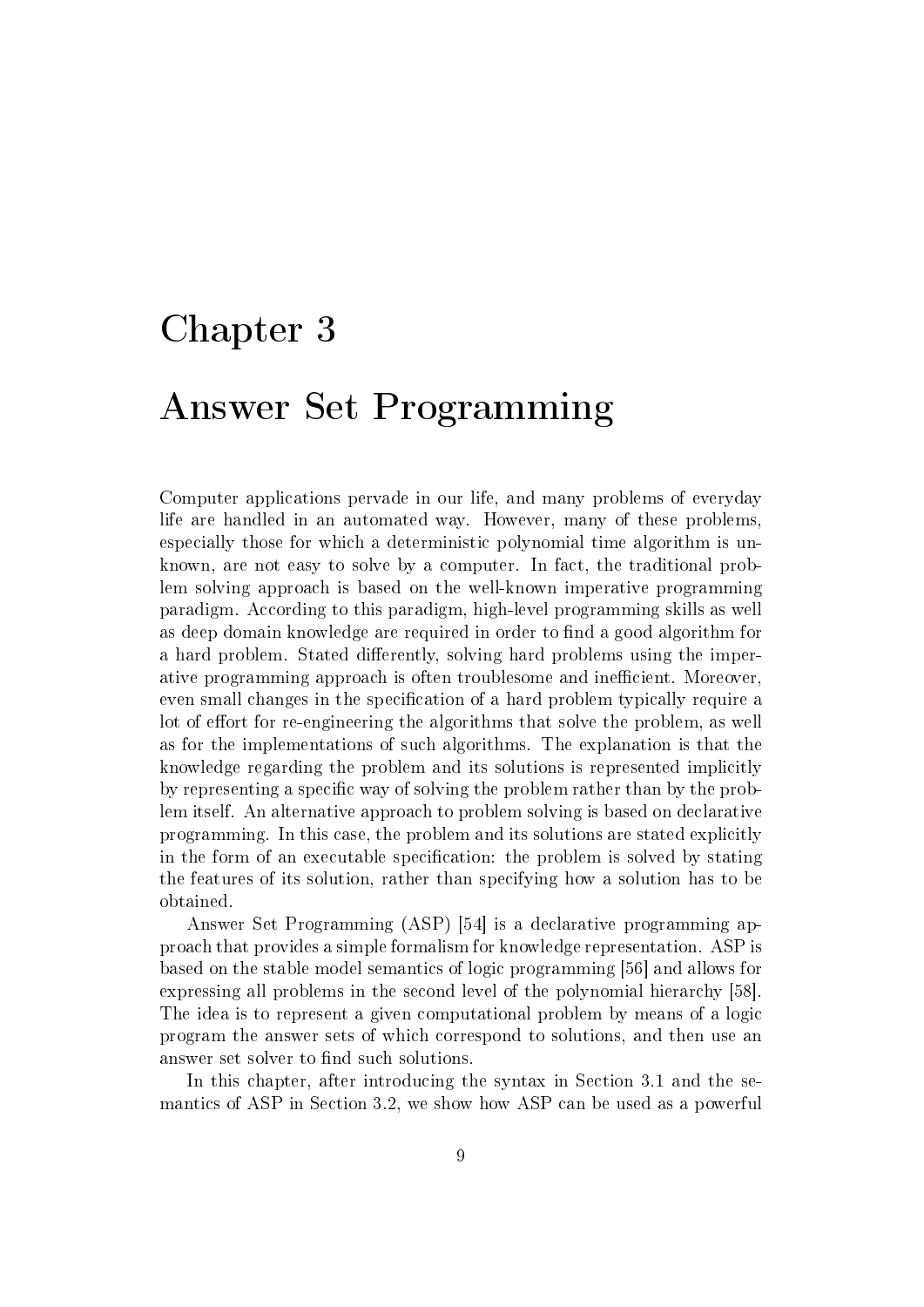knowledge representation and reasoning tool in Section 3.3; after that, in Section 3.4, we show the architecture of a general system for evaluating ASP programs.

## 3.1 Syntax

The syntax of Answer Set Programming is described in the following. By convention, strings starting with uppercase letters refer to logical variables, while strings starting with lower case letters refer to constants. A term is either a variable or a constant. A **standard atom** is an expression  $p(t_1, \ldots, t_n)$ , where p is a **predicate** of arity n and  $t_1, \ldots, t_n$  are terms. A **ground set** is a set of pairs of the form  $\langle \bar{t} : conj \rangle$ , where  $\bar{t}$  is a list of constants and conj is a ground conjunction of atoms. An **aggregate function** is of the form  $f(S)$ , where S is a ground set and  $f \in \{\text{\#count}, \text{\#sum}\}$  is an aggregate function symbol. An **aggregate atom** is of the form  $f(S) \prec T$ , where  $f(S)$  is an aggregate function,  $\prec \in \{ =, <, \leq, >, \geq \}$  is a predefined comparison operator, and T is a costant referred to as guard.

A literal is either an atom a or its default negation not a. Given a literal  $\ell$  we will use  $\neg \ell$  for denoting its complement, that is not a if  $\ell = a$  and a if  $\ell = not$  a, where a is an atom.

#### Definition 1. A disjunctive rule  $r$  is a formula

$$
a_1 \vee \ldots \vee a_n := b_1, \ldots, b_k, \text{ not } b_{k+1}, \ldots, \text{ not } b_m.
$$
 (3.1)

where  $a_1, \ldots, a_n$  are **atoms**,  $b_1, \ldots, b_k$ , not  $b_{k+1}, \ldots, \text{not } b_m$  are **literals** and  $n \geq 0$ ,  $m \geq k \geq 0$ .

#### **Definition 2.** Given a rule  $r$ ,

- let  $H(r) = \{a_1, \ldots, a_n\}$  denote the set of **head atoms**,
- let  $B^+(r) = \{b_1, \ldots, b_k\}$  denote the set of **positive body literals**,
- let  $B^{-}(r) = \{not \ b_{k+1}, \ldots, \ not \ b_m\}$  denote the set of negative body literals,
- let  $B(r) = B^{+}(r) \cup B^{-}(r)$  denote the set of **body literals**.

**Definition 3.** A positive rule r is a rule where  $B^-(r) = \emptyset$ .

**Definition 4.** An integrity constraint, or simply constraint, is a rule  $r$ where  $H(r) = \emptyset$ .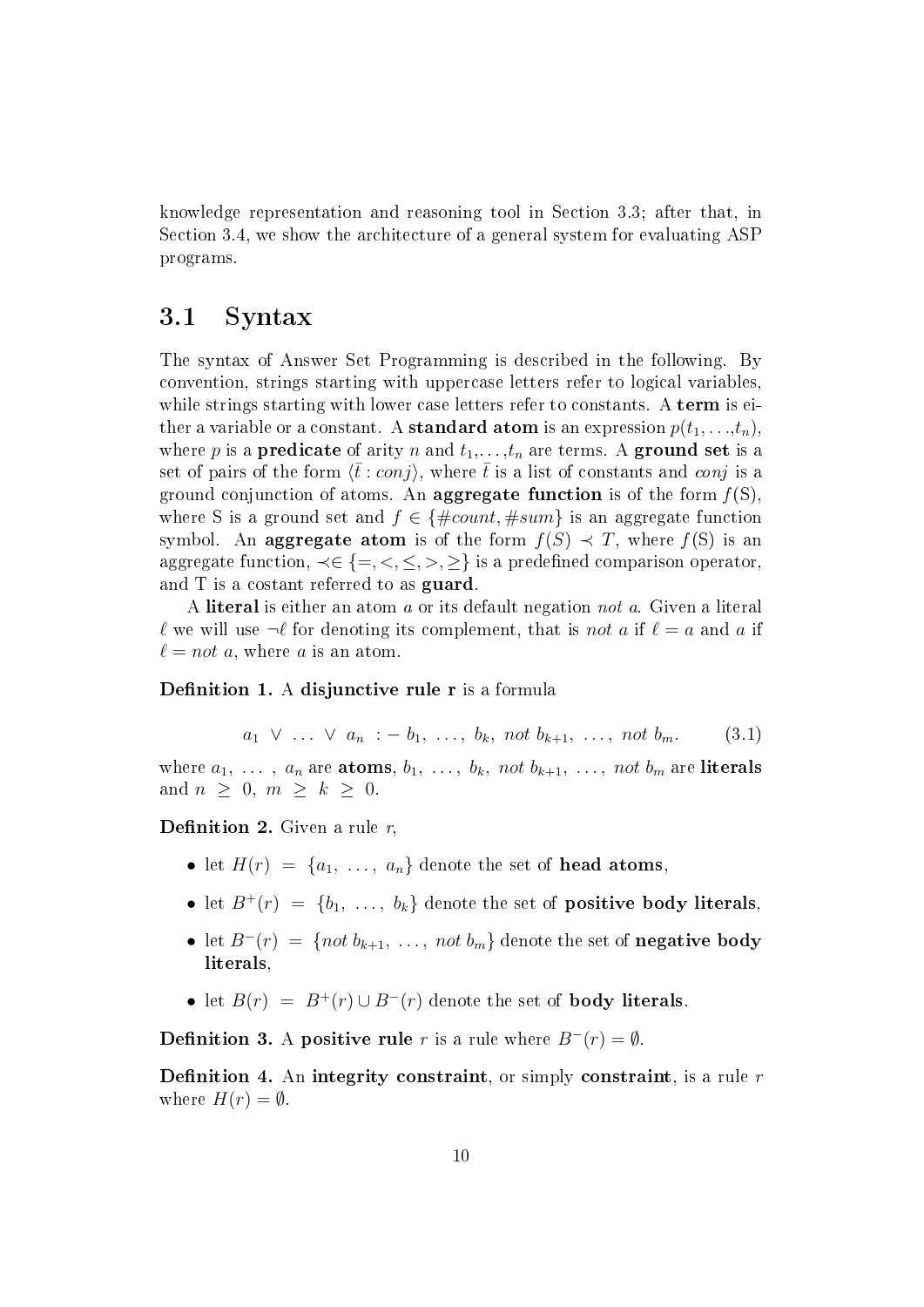**Definition 5.** A fact is a rule r where  $B(r) = \emptyset$  and  $|H(r)| = 1$ . In this case, we usually omit the :- sign.

Definition 6. A disjunctive logic program, or simply program, is a finite set of rules.

**Definition 7.** A program  $\Pi$  is called **positive** if all rules in  $\Pi$  are positive.

In ASP, rules in programs are usually required to be safe.

**Definition 8.** A rule r is **safe** if each variable appearing in r also appears in at least one positive literal in the body of that rule.

A program is safe, if each of its rules is safe. In the following, we will only consider safe programs.

Definition 9. A term, an atom, a literal, a rule, or a program is called ground if no variables appear in it.

Example 1 (Disjunctive logic program). Consider the following disjunctive logic program:

r1:  $a(T)$  v  $b(T)$  :-  $c(T, Z)$ ,  $d(Z)$ .  $r2: := c(T,Z), f(T), not b(T).$  $r3: c(1,2)$ .

- r1 is a disjunctive positive rule with  $H(r1) = \{a(T), b(T)\}\text{, } B^+(r1) =$  ${c(T, Z), d(Y)}$ , and  $B^{-}(r1) = \emptyset$ .
- r2 is an integrity constraint with  $B^{+}(r_1)=\{c(T, Z), f(T)\}\)$ , and  $B^{-}(r_1)=\{c(T, Z), f(T)\}\$  $\{\neg b(T)\}.$
- $r3$  is a fact. Moreover, rule  $r3$  is ground, because no variables appear in it.

### 3.2 Semantics

The Answer Set Semantics is defined on ground programs and it is given by its stable models.

**Definition 10.** Given a program  $\Pi$ , the **Herbrand Universe**  $U_{\Pi}$  is the set of all constants appearing in Π.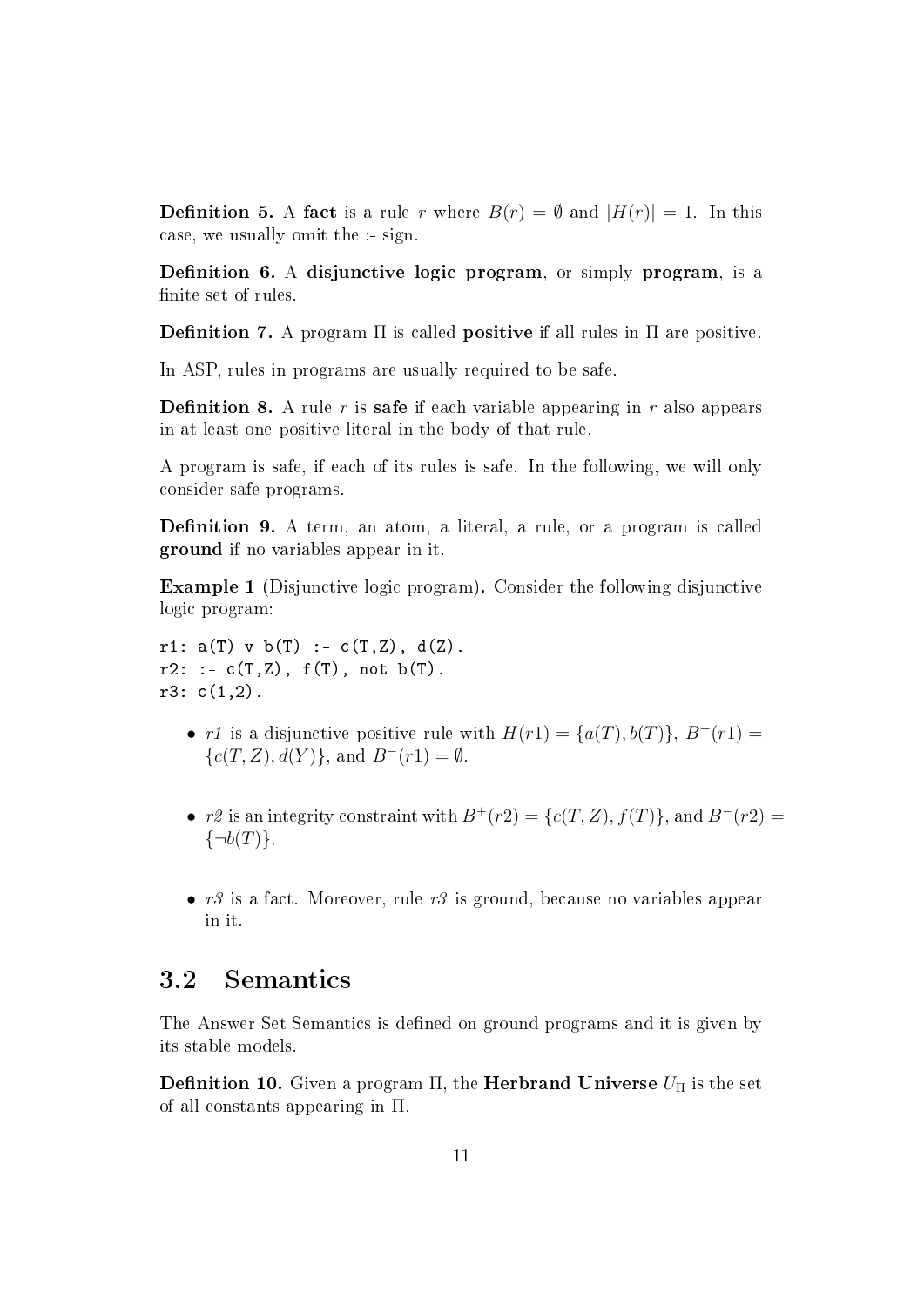**Definition 11.** Given a program  $\Pi$ , the **Herbrand Base**  $B_{\Pi}$  is the set of all possible ground atoms which can be constructed from the predicate symbols appearing in  $\Pi$  with the constants of  $U_{\Pi}$ .

Example 2 (Herbrand Universe and Herbrand Base.). Consider the following program  $\Pi_0$ :

r1:  $a(X)$  v  $b(X)$  :-  $c(X)$ .  $r2: d(X) := c(X), b(X).$ r3: c(1).  $r4: c(2)$ .

Then,  $U_{\Pi_0} = \{1, 2\}$  and  $B_{\Pi_0} = \{a(1), a(2), b(1), b(2), c(1), c(2), d(1), d(2)\}.$ 

**Definition 12.** For any rule r,  $Ground(r)$  denotes the set of rules obtained by replacing each variable in r by constants in  $U_{\Pi}$  in all possible ways. For any program  $\Pi$ , its ground instantiation is the set  $Ground(\Pi) = \bigcup_{r \in \Pi} Ground(r)$ .

Example 3 (Ground Instantiation). Consider the program  $\Pi_0$  in the example 2. Its ground instantion is the following:

 $g1: a(1) \, v \, b(1) \, : - \, c(1)$ .  $g2: a(2)$  v b(2) :- c(2).  $g3: d(1) := c(1), b(1).$  $g4: d(2) :- c(2), b(2).$ g5: c(1). g6: c(2).

Note that the atoms  $c(1)$  and  $c(2)$  are already ground in  $\Pi_0$ , while the rules g1 and g2 are obtained by replacing the variables in  $r1$  with constants in  $U_{\Pi_0}$  and the rules g3 and g4 are obtained by replacing the variables in r2 with constants in  $U_{\Pi_0}$ .

**Definition 13.** A set L of ground literals is said to be **consistent** if, for every literal  $\ell \in L$ , its complementary literal  $\neg \ell \notin L$ .

**Definition 14.** An interpretation I for  $\Pi$  is a consistent set of ground literals over atoms in  $B_{\Pi}$ .

A ground literal  $\ell$  is interpreted as follows:

- $\ell$  is true w.r.t. I if  $\ell \in I$ ;
- $\ell$  is false w.r.t. I if its complementary literal is in I;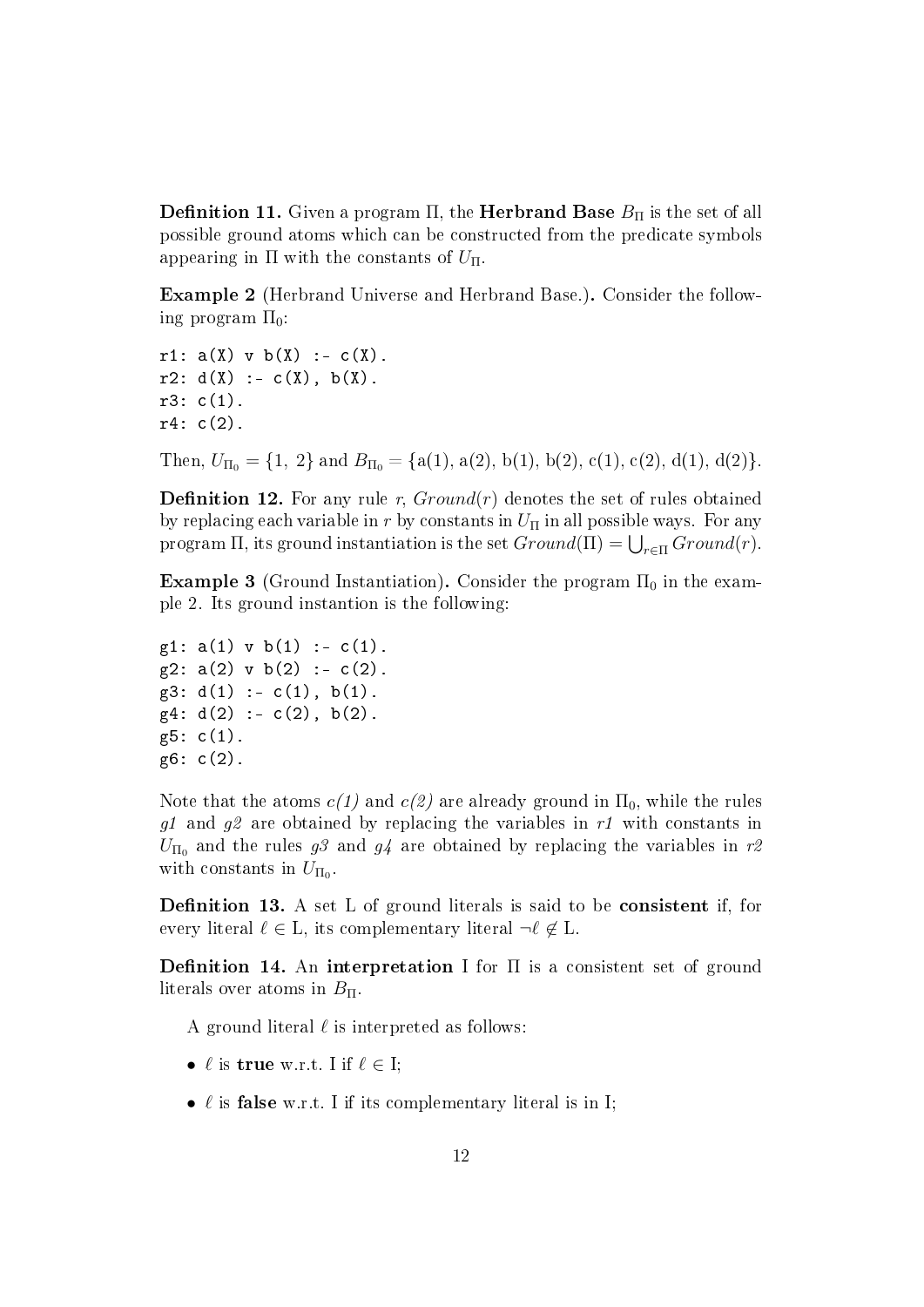•  $\ell$  is undefined if it is neither true nor false w.r.t. I.

Let r be a rule in  $\Pi$ . The head of r is **true** w.r.t. I if and only if there is an atom  $a \in H(r)$  such that a is true w.r.t. I. The body of r is **true** w.r.t. I if and only if each literal  $\ell \in B(r)$  is true w.r.t. I. The head of r is **false** w.r.t. I if and only if each atom  $a \in H(r)$  is false w.r.t. I. The body of r is **false** w.r.t. I if and only if there is a literal  $\ell \in B(r)$  such that  $\ell$  is false w.r.t. I.

**Definition 15.** An interpretation I is **total** if and only if for each literal  $l \in B_{\Pi}$ ,  $l \in I$  or  $\neg l \in I$ , otherwise I is **partial**.

**Definition 16.** A ground conjunction of atoms *conj* is **true** w.r.t. I if all atoms appearing in *conj* are true w.r.t. I. Conversely, *conj* is **false** w.r.t. I if there is an atom in conj that is false w.r.t. I.

**Definition 17.** Let I(S) denote the multiset  $[t_1|\langle t_1, \ldots, t_n \rangle : conj \in S \land$ conj is true w.r.t.  $I \,$ .

**Definition 18.** The valutation  $I(f(S))$  of an aggregate function  $f(S)$  w.r.t. I is the the result of the application of f on  $I(S)$ .

An aggregate atom A of the form  $f(S) \prec k$  is **true** w.r.t. I if  $I(f(S)) \prec k$ holds, otherwise, A is **false**.

**Definition 19.** A rule r is *satisfied* w.r.t. I if and only if  $H(r)$  is true w.r.t. I or  $B(r)$  is false w.r.t. I.

**Definition 20.** A total interpretation M is a **model** for  $\Pi$  if and only if for each rule  $r \in \Pi$ ,  $B(r)$  is true w.r.t M whenever  $H(r)$  is true w.r.t. M.

Stated differently, a total interpretation M is a model for  $\Pi$  if, for each  $r \in \Pi$ , r is satisfied with respect to M.

**Definition 21.** A set  $X \subseteq B_{\Pi}$  is a **stable model** (or **answer set**) for a positive program Π if it is a minimal set (w.r.t. set inclusion) among the models for Π.

Definition 22. The FLP-reduct of a ground program  $\Pi$  w.r.t. an Interpretation X is the ground program  $\Pi^X$  obtained from  $\Pi$  by deleting each rule  $r \in \Pi$  whose body is not satisfied w.r.t. X.

Definition 23. A stable model (or answer set) of a program  $\Pi$  is a model X of  $\Pi$  such that X is a stable model of  $\Pi^X$ .

One important property of answer sets is supportedness. In fact, given an interpretation I, a positive literal  $a$  is supported in I if and only if there is a rule r such that  $B(r)$  is true,  $a \in H(r)$  and a is the only true atom in  $H(r)$ .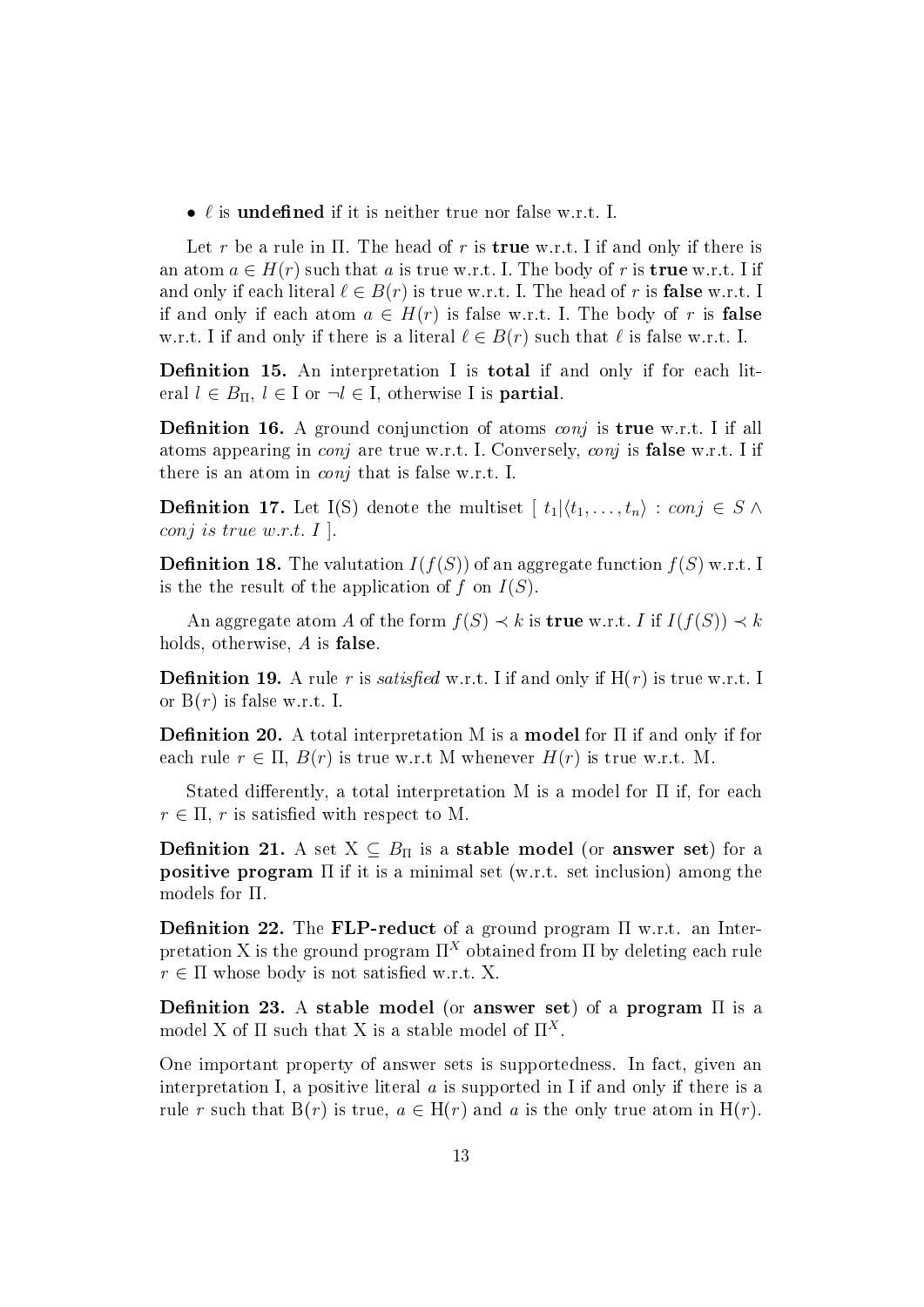# 3.3 Knowledge Representation and Reasoning in ASP

ASP can be used to encode problems in a simple, declarative way. Indeed, the expressive power of disjunctive rules allows for expressing problems which belong to complexity classes harder than NP, and the separation of the encoding program from an input database permits obtaining uniform solutions over a wide variety of instances. For those reasons, ASP has been exploited in several domains, ranging from classical deductive databases to artificial intelligence. In the following sections, we illustrate the usage of ASP as a tool for knowledge representation and reasoning by example. In particular, we present three well-known problems: Reachability, Hamiltonian Path and Ramsey Numbers. The problem Reachability shows how ASP can deal with a problem motivated by classical deductive database applications; the problems Hamiltonian Path and Ramsey Numbers show how harder problems can be easily encoded in ASP. Note that some of the problems described in the following were also used as benchmarks for the system that has been developed for this thesis (see Chapter 5).

#### 3.3.1 Reachability

Given a finite directed graph  $G = (V, A)$ , we want to compute all pairs of nodes  $(a, b) \in V \times V$  such that b is reachable from a through a nonempty sequence of arcs in  $A$ . In different terms, the problem amounts to computing the transitive closure of the relation A.

An arc of G is encoded by using the predicate  $arc(X, Y)$ , which means that X and Y are two nodes and an arc from X to Y exists. It is important to note that the set of nodes V is not explicitly represented. Hence, we encode the graph  $G$  only by enumerating the arcs.

The following program then defines a relation reachable  $(X, Y)$  containing all atoms of the form reachable(a,b) such that b is reachable from a through the arcs of the input graph  $G$ :

 $r1:$  reachable(X, Y) :-  $arc(X, Y)$ .  $r2:$  reachable(X, Y) :-  $arc(X, U)$ , reachable(U, Y).

The first rule states that node Y is reachable from node X if there is an arc in the graph from  $X$  to  $Y$ , while the second rule reprents the transitive closure by stating that node  $Y$  is reachable from node  $X$  if there exists a node U such that U is directly reachable from X (there is an arc from X to U) and Y is reachable from  $U$ .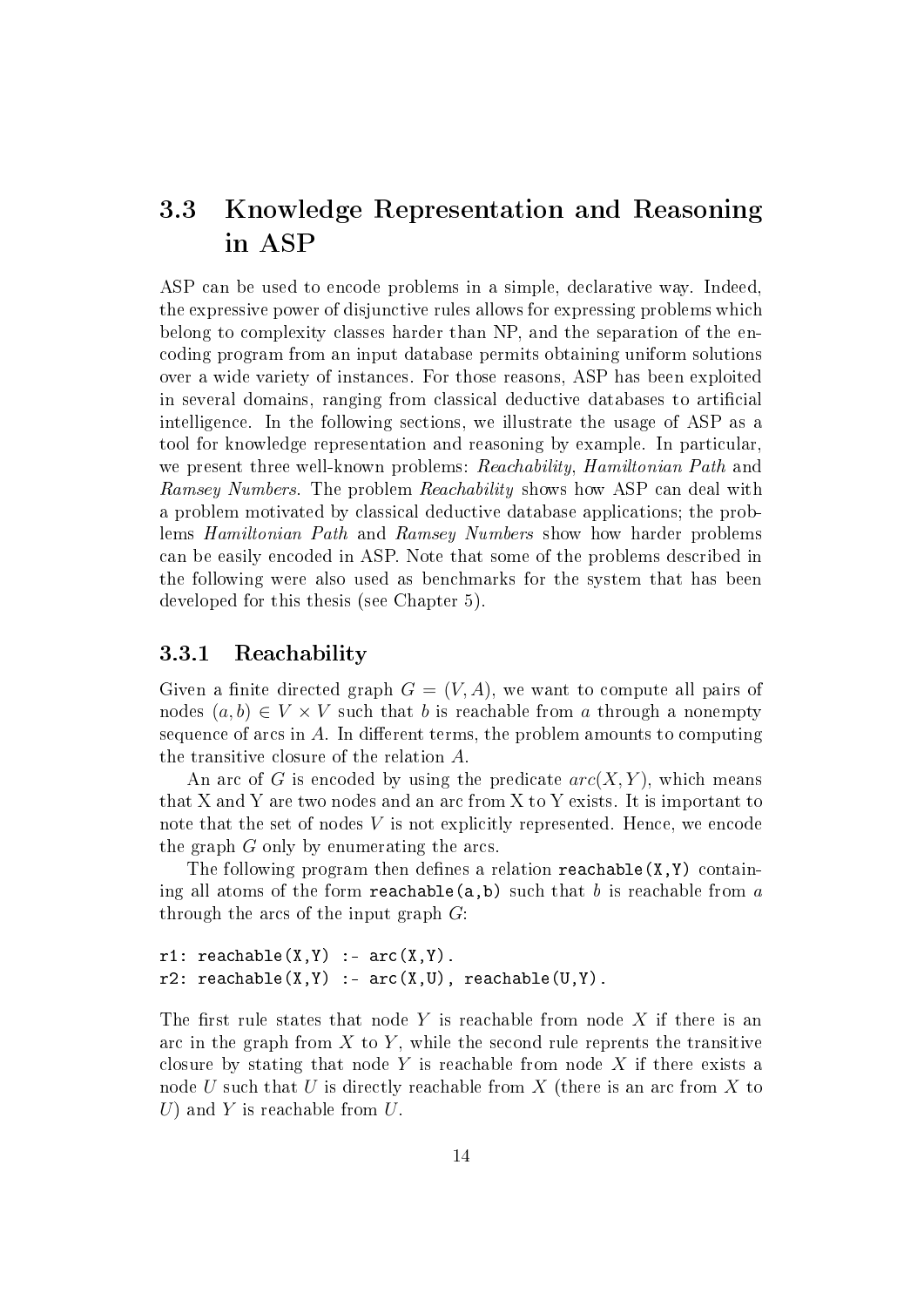Example 4 (Reachability). Consider a graph G represented by the following facts:

 $arc(1,2)$ .  $arc(2,3)$ .  $arc(3,4)$ .

The rule r1 infers the truth of the literals reachable(1,2), reachable(2,3) and reachable(3,4). The rule  $r2$  infers the truth of the literals reachable(1,3), reachable(2,4) and reachable(1,4). Hence, the only answer set of the program is

```
\{ reachable(1,2), reachable(2,3), reachable(3,4), reachable(1,3),
reachable(2,4), reachable(1,4), arc(1,2), arc(2,3), arc(3,4).
```
#### 3.3.2 Hamiltonian Path

Given a finite directed graph  $G = (V, A)$  and a node  $a \in V$  of this graph. does there exist a path in G starting at a and passing through each node in V exactly once?

This is a classical NP-complete problem in graph theory. Suppose that the graph  $G$  is specified by using facts over predicates node and arc, and the starting node  $\alpha$  is specified by the predicate *start*. Then, the following program solves the Hamiltonian Path problem:

```
r1: in Path(X, Y) v out Path(X, Y) : - arc(X, Y).
r2: reached(X) :- start(X).
r3: \text{reached}(X) :- \text{reached}(Y), \text{inPath}(Y,X).r4: := inPath(X, Y), inPath(X, Y1), Y := Y1.r5: := inPath(X, Y), inPath(X1, Y), X := X1.r6: : node(X), not reached(X), not start(X).
```
This program shows how simple it is to encode a NP-problem with the "Guess & Check" methodology originally introduced in [53] and refined in [3]. The idea behind this method can be summarized as follows: a set of facts (input database) is used to specify an instance of the problem, while a set of rules (guessing part), is used to define the search space; solutions are then identified in the search space by another set of rules (checking part), which impose some admissibility constraints. In other words, the guessing part with the input database defines the set of all possible solutions, which are then filtered by the checking part to guarantee that the answer sets of the resulting program represent precisely the admissible solutions for the input instance.

In the example the guessing part is composed by the rule  $r1$  while the rules r2, r3, r4, r5, r6 compose the checking part. In fact, r1 guesses a subset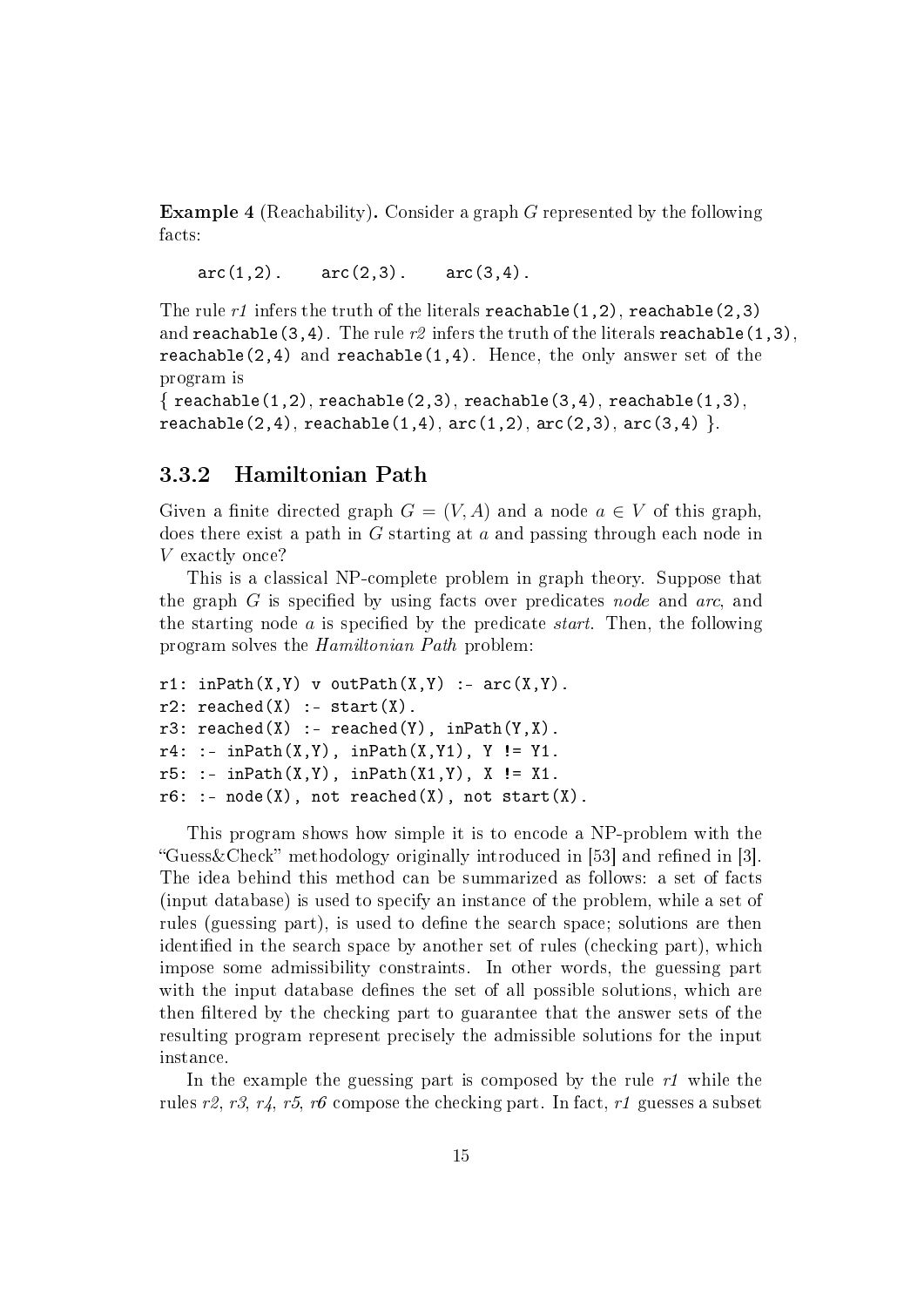S of arcs belonging to the path and the rest of the program checks whether  $S$  is a Hamiltonian Path. The auxiliary predicate reached is defined, which specifies the set of nodes which are reached from the starting node. In the checking part, the constraint  $r_4$  ensures that in S there are no two arcs starting at the same node, and the constraint  $r5$  ensures that in S there are no two arcs ending in the same node. The constraint  $r6$  enforces that all nodes in the graph are reached from the starting node in the subgraph induced by S.

#### 3.3.3 Ramsey Numbers

The Ramsey number  $R(k, m)$  is the smallest integer n such that, no matter how we color the arcs of the complete undirected graph (clique) with  $n$  nodes using two colors, say red and blue, there is a red clique with k nodes (a red k-clique) or a blue clique with m nodes (a blue m-clique).

Ramsey numbers exist for all pairs of positive integers k and  $m$  [64]. We next show a program  $\Pi_{ra}$  that allows us to decide whether a given integer n is not the Ramsey Number  $R(3, 4)$ . By varying the input number n, we can determine  $R(3, 4)$ , as described below. Let  $F_{ra}$  be the collection of facts for input predicates node and arc encoding a complete graph with n nodes.  $\Pi_{ra}$ is the following program:

```
r1: blue(X, Y) v red(X, Y) :- arc(X, Y).
r2: : - \text{red}(X,Y), \text{red}(X,Z), \text{red}(Y,Z).r3: := blue(X,Y), blue(X,Z), blue(Y,Z), blue(X,W),
        blue(Y, W), blue(Z, W).
```
The guessing part of  $\Pi_{ra}$  is composed by the rule r1, which guesses a color for each edge; while the checking part is composed by rules  $r^2$  and  $r^3$ , which eliminate the colorings containing a red clique (i.e., a complete graph) with 3 nodes and the colorings containing a blue clique with 4 nodes, respectively. The program  $\Pi_{ra} \cup F_{ra}$  has an answer set if and only if there is a coloring of the edges of the complete graph on  $n$  nodes containing no red clique of size 3 and no blue clique of size 4. Thus, if there is an answer set for a particular  $n$ , then n is not R(3, 4), that is,  $n < R(3, 4)$ . On the other hand, if  $\mathcal{P}_{ra} \cup F_{ra}$  has no answer set, then  $n \geq R(3, 4)$ . Thus, the smallest n such that no answer set is found is the Ramsey number  $R(3, 4)$  [54].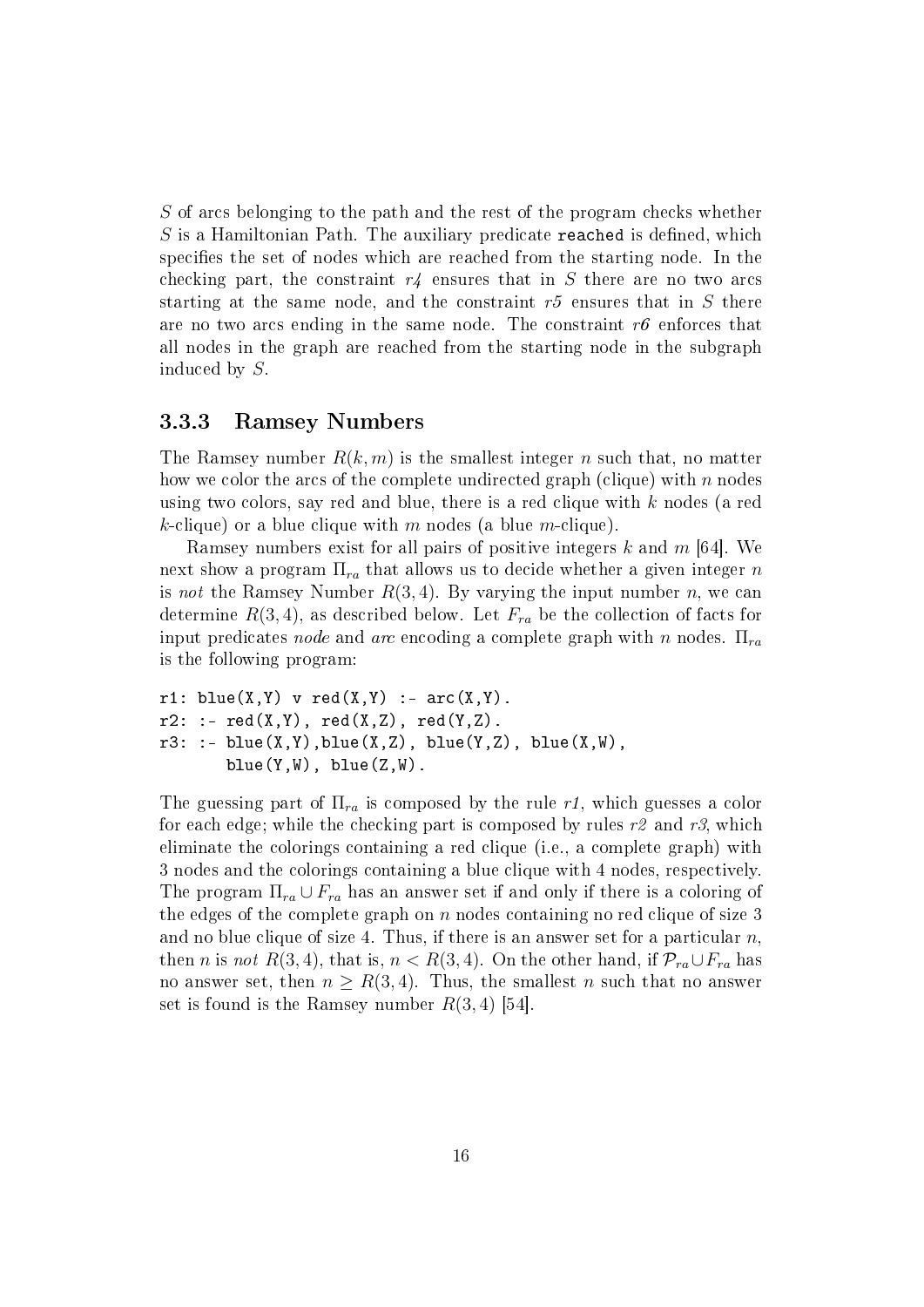# 3.4 Architecture of an ASP System and Evaluation Algorithms

The architecture of an answer set solver is usually composed by three modules. The first module is the Grounder, which is responsible of the creation of a ground program equivalent to the input one. After the grounding process, the next module, usually called the Model Generator, computes stable model candidates of the program. Stable model candidates are, in turn checked by the third module, called Model Checker, which verifies that, models are actually stable (i.e., they are answer sets). This three modules are briefly described in this section.

Given an input program  $\Pi$ , the Grounder efficiently generates an intelligent ground instantiation of  $\Pi$  that has the same answer sets of the theoretical instantiation, but is much smaller in general [3]. Note that the size of the instantiation is a crucial aspect for efficiency, since the answer set computation takes exponential time (in the worst case) in the size of the ground program received as input (i.e., produced by the Grounder). In order to generate a small ground program equivalent to Π, the Grounder generates ground instances of rules containing only atoms which can possibly be derived from  $\Pi$ , and thus (if possible) avoiding the combinatorial explosion which can be achieved by naively considering all the atoms in the Herbrand Base [65]. This is obtained by taking into account some structural information of the input program concerning the dependencies among predicates, and applying sophisticated deductive database evaluation techniques. An in-depth description of a Grounder module is out of the scope of this thesis, which is focused on the Model Generator module. Therefore, we assume that the logic program in input is a ground program and we refer the reader to [3] for an accurate description.

The Model Generator usually implements an enhancement of the DPLL algorithm (see Section 2.1). A pseudo-code description of a generic Model Generator is the following:

```
bool MG( Interpretation I )
{
    if( !propagation( I ) ) then { learning(); return false; }
    if( noUndefinedAtoms( I ) ) then return isStableModel( I );
    Atom A = chooseAtomUsingHeuristic();
    if( MG([ I \cup \{ A \} ) ) ) then return true;
    else return MG( I \cup \{ \text{not } A \} );
}
```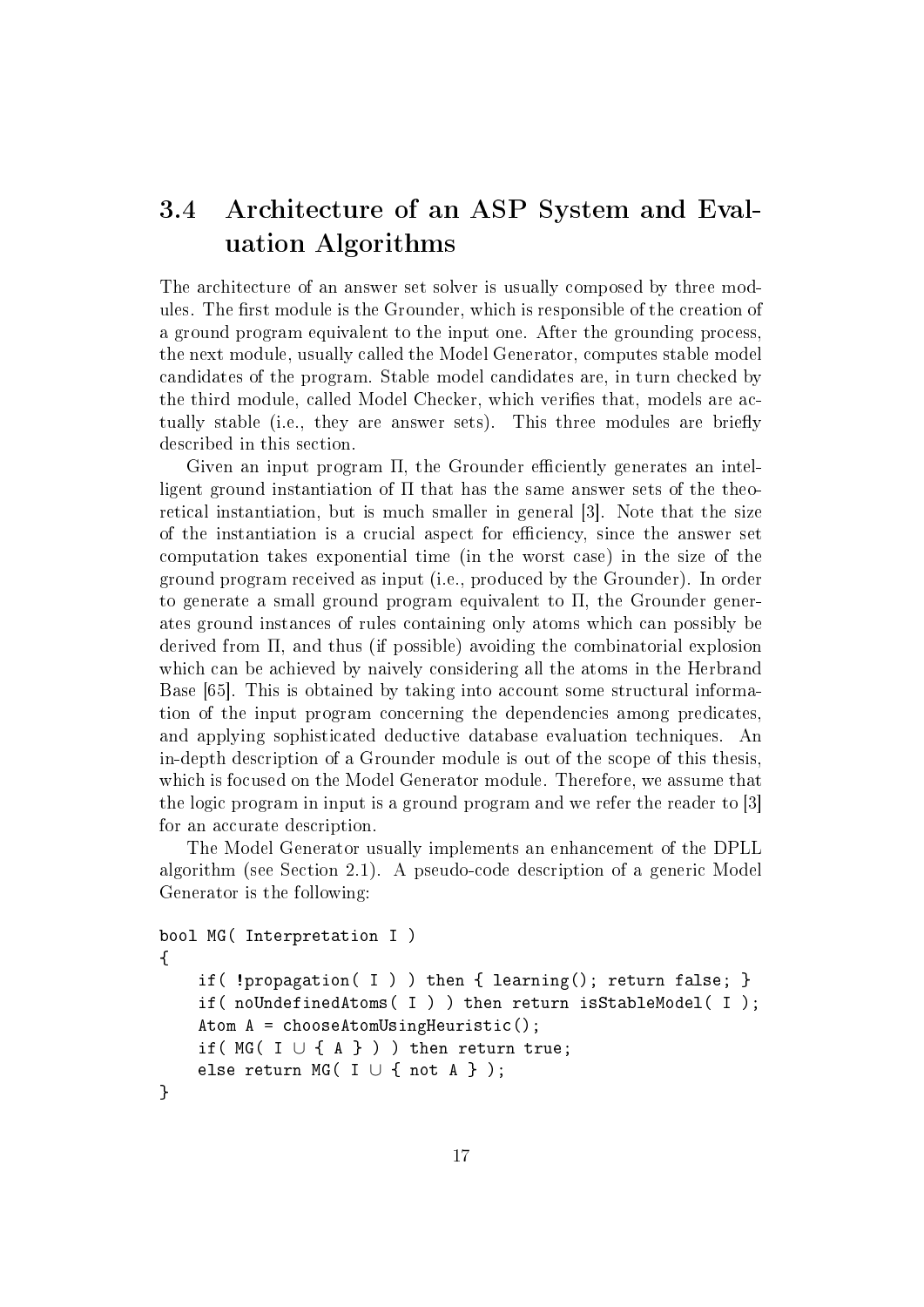At the beginning, the MG function is invoked with an empty Interpretation I. MG first calls the propagation function, which extends I with the literals that can be deterministically inferred. Moreover, the propagation function returns true if there are no conflicts, false otherwise. A conflict happens when the interpretation is not consistent, i.e. if there is a literal l such that  $l \in I$ and  $\neg l \in I$ . If the propagation function returns false, the function learning() is invoked before returning false. The function learning computes the atoms that are the reason of the conflict and insert a constraint into the program to avoid in the future search paths leading to the same conflict. When the interpretation is total, i.e. there are no more undefined atoms, MG invokes the function isStableModel(I), which checks if I is an answer set.

It is worth to note that DPLL and learning techniques were originally introduced by efficient SAT solvers (see Section 2.1 and Section 2.2, respectively). Those techniques match the working principle of a Model Generator but require quite a lot of adaptation to deal with disjunctive logic programs under the stable model semantics. In the following sections we show the particular requirement that the basic components of a Model Generator have to satisfy.

#### 3.4.1 Propagation

The role of propagation is similar to the unit propagation procedure in the DPLL algorithm, but it is more complex than unit propagation because it implements a set of inference rules [14]. We will discuss this later in Section 4.5.

Forward Inference derives an atom as true if it occurs in the head of a rule in which all other head atoms are false and the body is true.

Kripke-Kleene Negation derives an atom as false if no rule can support it.

Contraposition for True Heads applies when a true atom has only one rule that can support it; and in this case derives all other head atoms as false, atoms in the positive body as true and atoms in the negative body as false.

Contraposition for False Heads applies when a rule with false head has only one undefined literal in the body and derives it as false.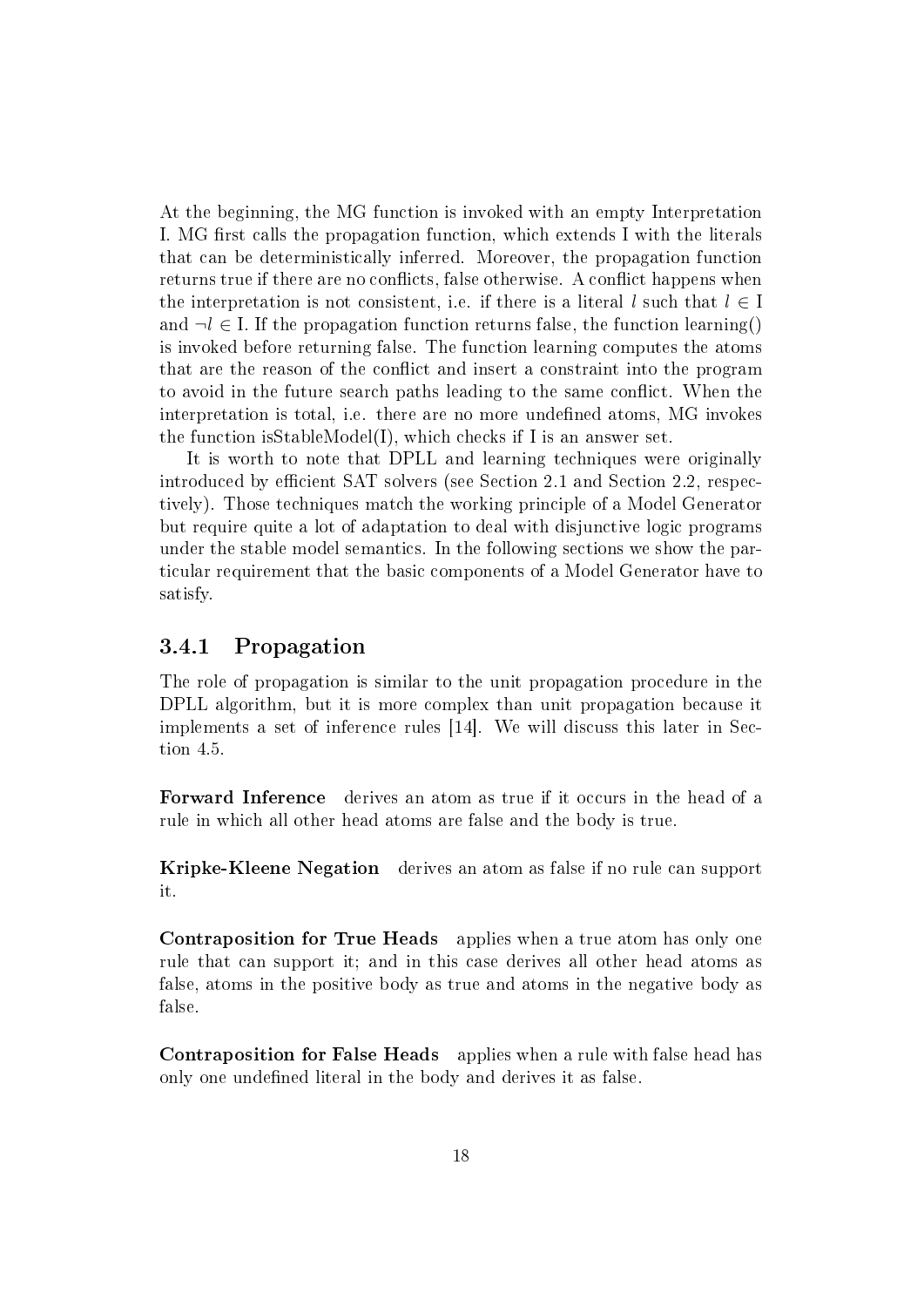Well-founded Negation derives all members of the greatest unfounded set to false.

#### 3.4.2 Learning

Learning is the process that adds some constraints to the program to avoid meeting the conflicts already encountered in the search. It is very important for pruning the backtracking tree and to implement an efficient learningbased heuristic. It is a technique introduced by SAT solvers, and it was described already in detail in Section 2.2.

#### 3.4.3 Heuristics

One of the most important feature in a Model Generator is the selection of a literal when there are no deterministic inferences left but there are still undefined atoms. It is important to point out that there is no overall optimal strategy. In fact, strategies which are particularly performant on some domains may perform very badly for other domains. For this reason, some heuristic must be adopted, the quality of which can only be assessed empirically.

#### 3.4.4 Stable Model Checking

The goal of model checking is to verify whether an input model M is an answer set for an input program Π. This task is very hard in general, because checking the stability of a model is well-known to be co-NP-complete [58]. However, the task is polynomial for the class of Head-Cycle Free (HCF) programs [59]. To this purpose, WASP (as well as the DLV system) adopts a strategy that performs a polynomial time check for easy problems (HCF); in case of hard problems (non-HCF), an additional check is carried out by translating the program into a SAT formula and checking whether it is unsatisfiable. A full description of a Model Checker module is out of the scope of this thesis, interested readers may find a description in [52].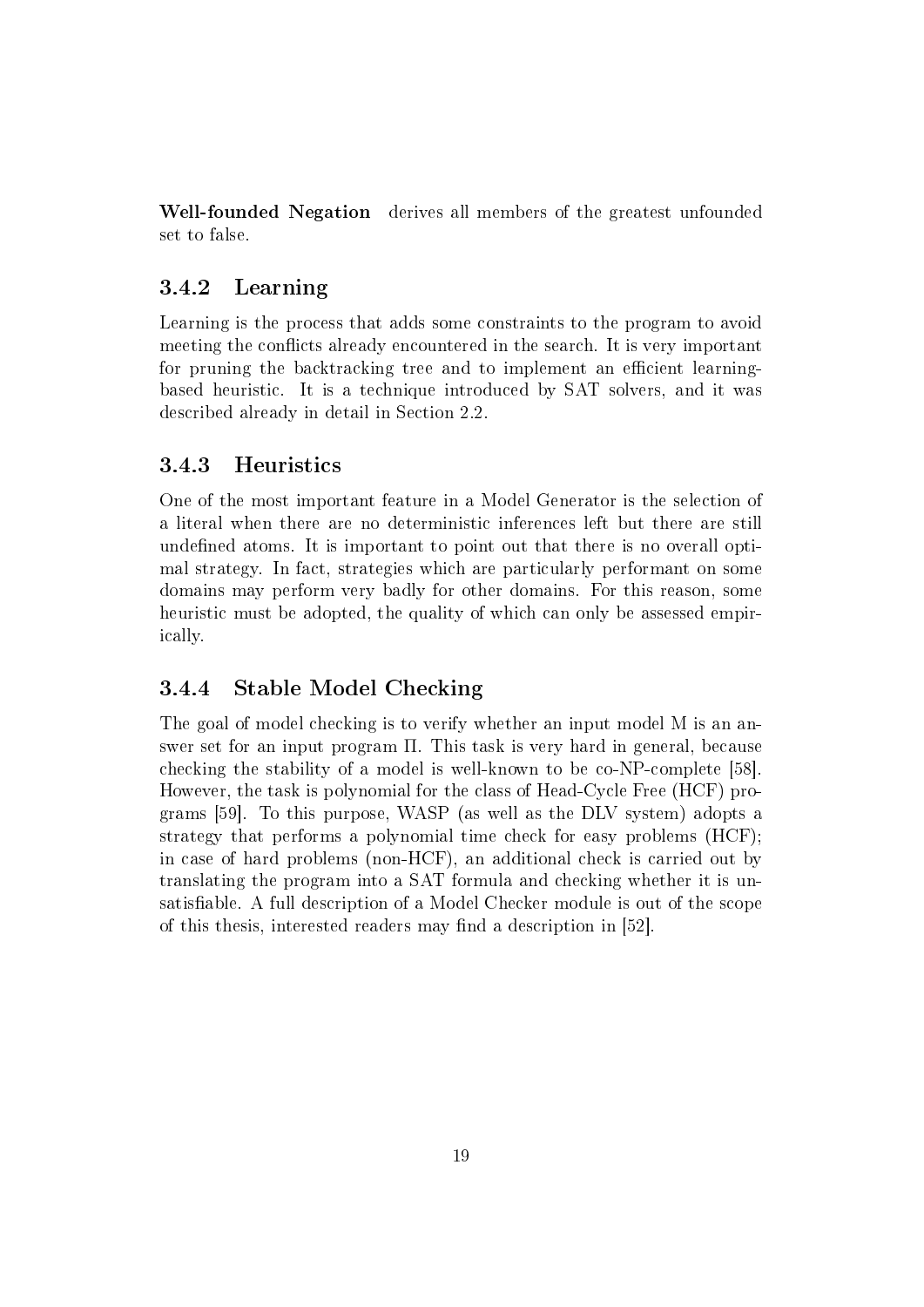# Chapter 4 WASP

In this chapter we report a description of WASP. We start reporting a general description of the architecture in Section 4.1. In Section 4.2 and in Section 4.3 we describe the input format and the data structures, respectively. In Sections 4.4 to 4.7 we explore in detail the Model Generator module, describing the main algorithm and the techniques used by WASP. In particular, we report the description of the learning process in Section 4.6 and of the heuristic used to choose a literal in Section 4.7. Finally, in Section 4.8 we report other solvers related to WASP, pointing out the differences and similarities between our solver and other solvers.

# 4.1 The Architecture of WASP

In this section we provide a full description of the architecture of WASP, which is shown in Figure 4.1. WASP is composed by three modules. The first module is the input processor, which takes in input a ground program and produces a numerical format, described in detail in Section 4.2. The core of WASP is the Model Generator module, which computes stable model candidates using techniques described in the following of this chapter. The full description of the Model Generator is reported in Section 4.4. When the Model Generator produces an answer set candidate, a stability check is required to verify that the produced model is also an answer set. The stability check is carried out using the techniques traditionally exploited by the ASP solver DLV [52]. In particular, WASP includes an implementation of the techniques originally described in [52] based on the SAT solver minisat and proposed in [60].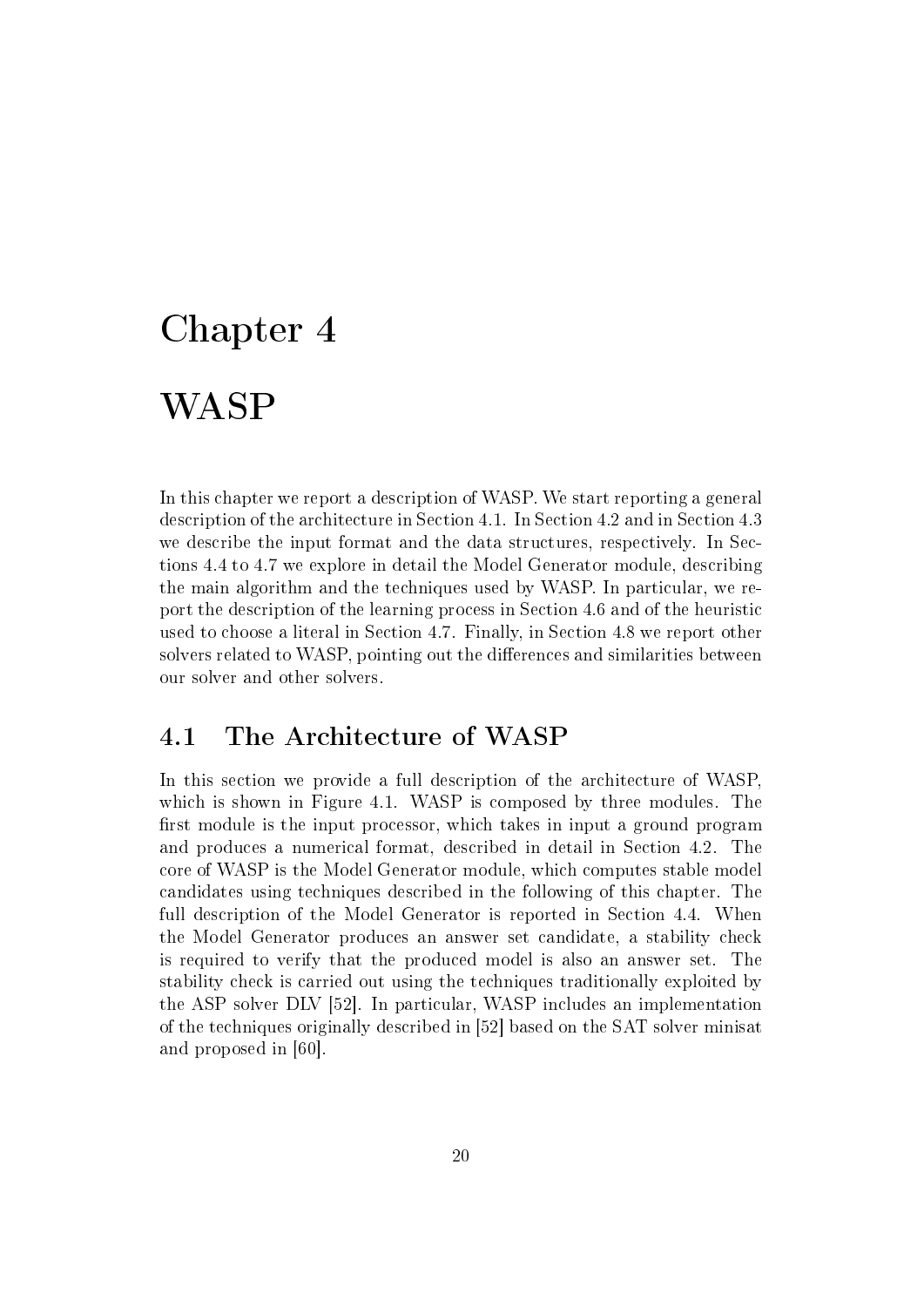

Figure 4.1: WASP architecture

## 4.2 Input Processor

The input format accepted by the Model Generator of WASP is numeric. To this end, we devised a file format in which each component of a ground program is represented by means of numbers. The Input processor takes as input a ground ASP program and produces a numerically-encoded version of the input, which is compact, non-redundant and can be used to efficiently populate the internal data structures. Each line of an encoded file starts with a number representing the corresponding component of a program. The components are: atoms, bodies, heads, rules and aggregate atoms. The specification of components is followed by the dictionary (names table) associating to each atom identifier the corresponding string found in the input program. In particular:

- $\bullet$  0 is a special identifier and it is used only in the first line of each file followed by the version number of the encoding.
- 1 represents a rule, and is followed by two numbers: the numeric head identifier and the body identifier. We distinguish disjunctive heads from non-disjunctive ones. A disjunctive head is represented by a negative number, while a single-atom head is represented by a positive number that is the ID of the atom in the head. At last we have 0 for an empty head. A similar approach is used for bodies. We distinguish unary bodies from "complex" ones indicating a single positive body by the ID of the atom in the body and a "complex" body by a negative body identifier. A body identifier of 0 denotes an empty body.
- 4 represents a disjunctive head. After its identifier we find another number that indicates of how many atoms the head is composed. Then, the list of atom IDs follows.
- $\bullet$  5 represents a "complex" body. The first number is its identifier, followed by the number of atoms in the body. After that, we find a list of positive and negative atom IDs. The sign of the number is used to indicate the atom polarity.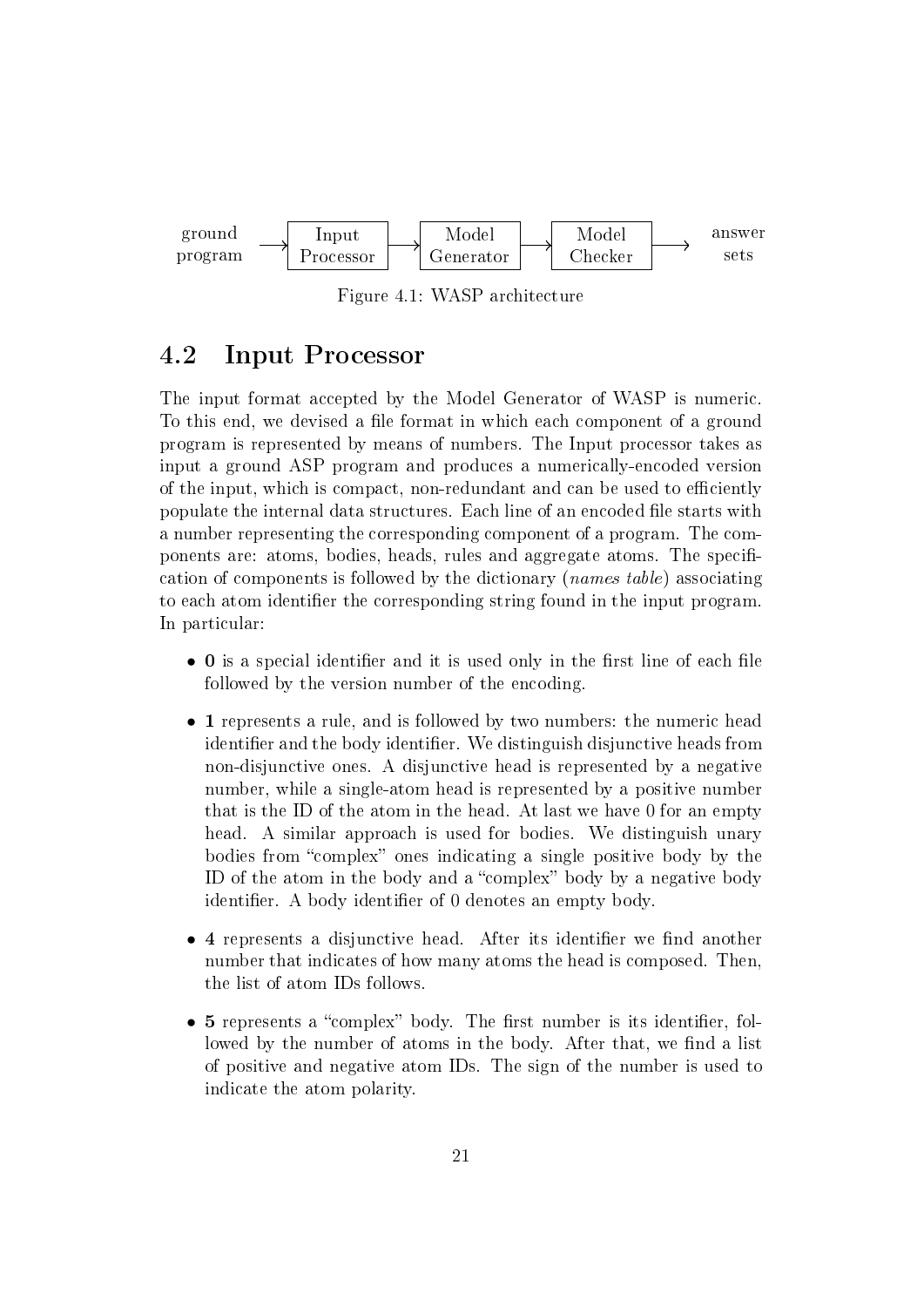- 10 represents the aggregate  $\text{\#count}$ . The first number after 10 is the ID of the aggregate atom, followed by two numbers representing the range in which the aggregate function holds. After that, we find the number of atoms in the aggregate and then we have a list of atom IDs.
- 11 represents the aggregate  $\#sum$ . The first number after 11 is the ID of the aggregate atom, followed by two numbers representing the range in which the aggregate function holds. After that, we find the number of atoms in the aggregate and then we have a list of pairs representing the atom ID and the value associated to it.
- -1 represents a comment.
- $-2$  is used to denote the start of the dictionary (*names table*) that assign strings to IDs representing atoms. Each line of the table contains an ID and a string separated by two tabular spaces.

Example 5 (A program encoded in the numeric format). The encoding of the following program:

```
Rule 1: := c, not d.
Rule 2: a v b.
Rule 3: d :- e.
Rule 4: e.
is reported below.
   \begin{array}{ccc} 0 & 1 & 0 \end{array} \begin{array}{ccc} 0 & 1 & 0 \end{array} \begin{array}{ccc} 1 & 0 & 1 \end{array} is the current version
   -1 Parsed program: This is a comment
   1 \t0 \t-1 Encoding of rule 1
   5 \t1 \t2 \t-2 \t1 The body of the rule 1
   1 2 5 Encoding of rule 3
   1 - 1 0 Encoding of rule 2
   4 \t1 \t2 \t3 \t4 The head of the rule 2
   1 \t5 \t0 Encoding of rule 4, it is a fact
   -1 Names Table
   -2 Starting the names table
   0 #false The\ id\ 0\ is\ not\ used1 c Id and name of the atom c
   2 d 1d and name of the atom d
  3 a Id and name of the atom a
  4 b Id and name of the atom b
   5 e Id and name of the atom e-1 Totale execution time: 0.000000s Execution time
```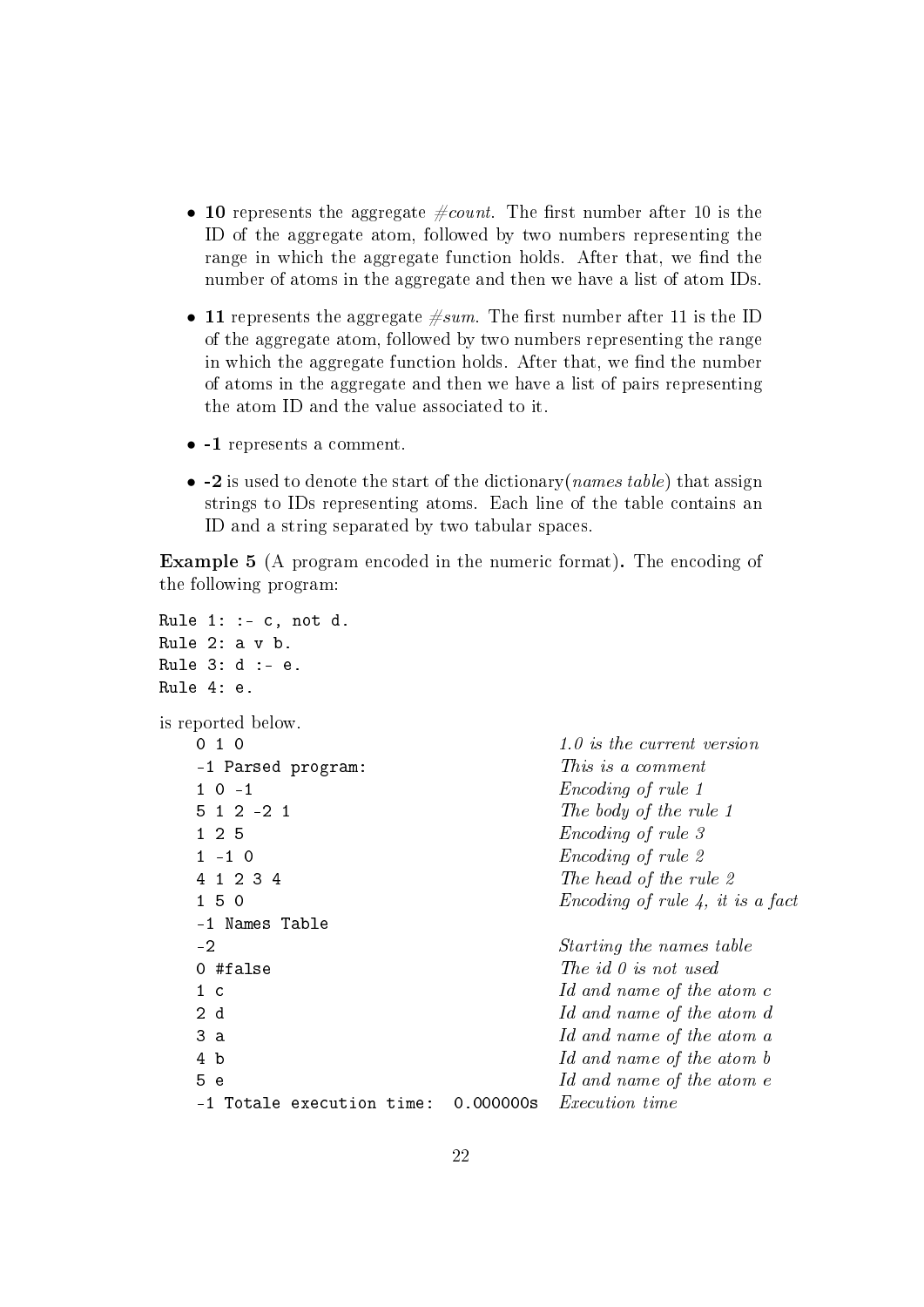## 4.3 Data Structures

An important issue in a solver are the data structures that are used to store information about rules, atoms, bodies and heads. In particular, it is important to have bidirectional access from a component to another. For this reason we decided to have separated tables for rules, atoms, bodies and heads. In fact, we store a list of the program rules, each rule contains a pointer to the head and a pointer to the body. Moreover, we store a list of all atoms appearing in the program, each atom contains a list of rules, positive and negative bodies, disjunctive heads and unary heads where it appears. For each body and head we store the information on the atoms that appear in it. Finally, we have a list of atom truth values representing the current interpretation. All atoms in the interpretation are initialized to the undened truth value.

During the computation (and in particular during the propagation step; this will be clarified next) it is necessary to update information about truth values of atoms and their consequences in terms of rules satisfaction. In particular, often we need to know if either a body or a head is true or false. To do that, we exploit the concept of watch.

A watch is a pointer to an undefined atom. For each body and head, we store two watches pointing, respectively, to the first and last undefined atom. Those watches are useful for several reasons. The first one is that, during propagation, we have to update a body or a head only if the current atom is watched. Moreover, they are useful to determine easily whether bodies and heads are true or false. Finally, if there is only one undefined atom in the structure, we can access it directly.

Watches are also used in the interpretation to index the first and last undefined atom. They are useful to recognize easily when there are no undefined atoms and to restrict the range between the first and the last undefined atom. These watches are updated only if the truth value for a watched atom changes during the computation.

### 4.4 Model Generator

In this section we sketch the main model generator function MG (shown in Figure 4.2), which performs learning and restart techniques. MG is similar to the DPLL procedure in SAT solvers. For the sake of clarity we considered a simplied procedure. For example, the version described here computes only one answer set, but modifying it to compute all or  $n$  stable models is straightforward.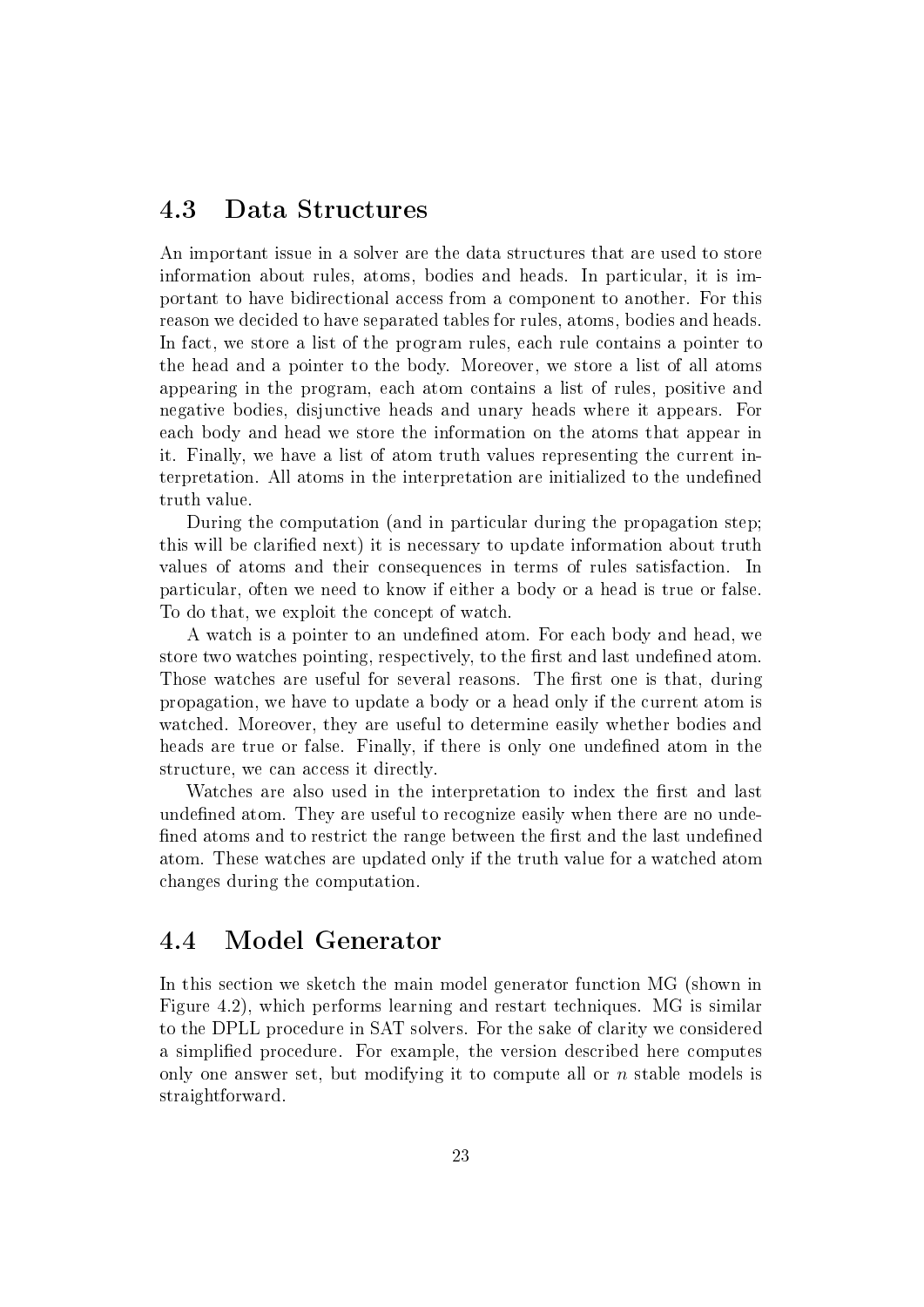In the sequel, Π will refer to the input program. Initially, the MG function is invoked with  $I = \emptyset$ , and bj level = -1 (but it will become 0 immediately). and the global variable numberOfConflicts is set to  $0$ . MG returns true if the program  $\Pi$  has an answer set, and in this case sets  $I$  to the computed answer set; otherwise it returns false.

MG first calls a function Propagate, which extends  $I$  with those literals that can be deterministically inferred, and keeps track of the reason of each inference by building a representation of the so-called implication graph [33]. Propagate is similar to unit propagation as employed by SAT solvers, but exploits the particulars of ASP for making further inferences (e.g., it uses the knowledge that every answer set is a minimal model). Propagate, described in more detail in Section 4.5, returns false if an inconsistency (or conflict) is detected (i.e., the complement of a true literal is inferred to be true), true otherwise.

If Propagate returns true and no undefined atom is left in  $I$ , MG invokes CheckModel<sup>1</sup> to verify that the current total interpretation is also an answer set; the CheckModel function implements the techniques described in [52]. If the stability check succeeds, MG returns true. If Propagate returned true but I is still partial, an undefined literal L is selected according to a heuristic criterion and MG is recursively called. The atom L corresponds to a branching variable in SAT solvers.

If Propagate returns false, the function ResolveConflict is called, which calculates the Unique Implication Point (UIP) of the Implication Graph (see Sections 4.6.1 and 4.6.2), and exploits it to learn a constraint representing the inconsistency (see Section 4.6.3), which is added to the input program. As a by-product, ResolveConflict returns the recursion level to go back to (backjumping) in order to continue the search at the first branch of the search tree that is free of the just-detected conflict.

After a certain number of conflicts, ResolveConflict may restart the entire search if the total number of conflicts found during the search reached a certain threshold. It is important to note that after each restart MG works on a program composed of the original input program and the learned constraints. Our restart policy is based on the sequence of thresholds (32, 32, 64, 32, 32, 64, 128, . . . ) introduced in [25].

If the recursive call returned true, MG just returns true as well. If it returned false, the corresponding branch is inconsistent, bj\_level is set to the recursion level to backtrack or backjump to. Now, if bj level is less than the current level, this indicates a backjump, and we return. If not, then we have reached the level to go to, and the search continues.

<sup>&</sup>lt;sup>1</sup>This is a coNP-complete task in case of general disjunctive ASP programs.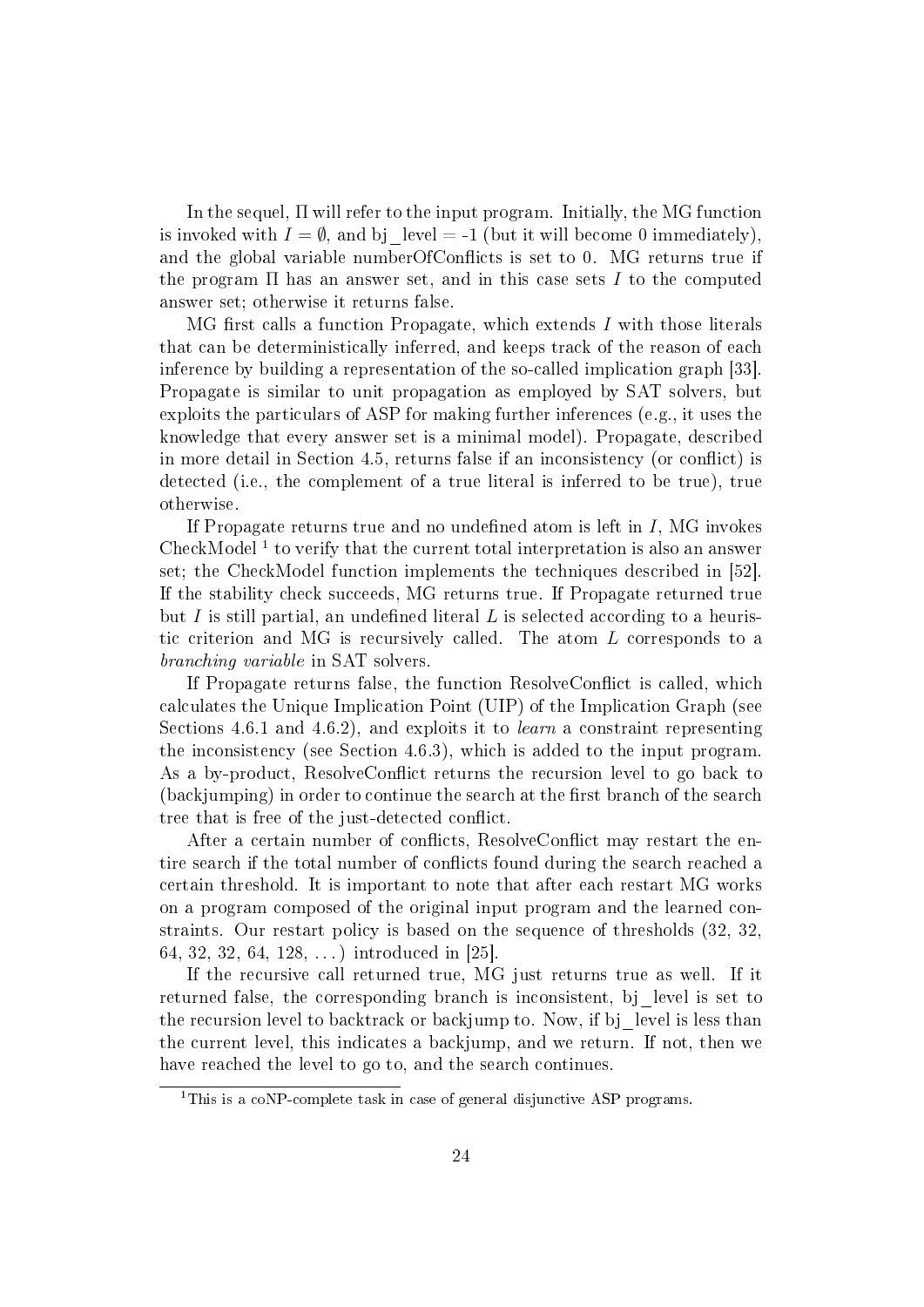```
bool MG (Interpretation & I, int & bj level)
     int curr_level = ++ bj_level;
     if ('Propagate('I'))bj level = ResolveConfict();return false;
     if ("no atom is undefined in \Gamma")
        if ( CheckModel( I ) ) return true;
        else
          bj level = ResolveConflict();return false;
      Select an undefined atom A using a heuristic;
      if ( MG( I \cup \{A\}, bj level ) ) return true;
     if (bj level < curr level) return false;
     if ( MG( I \cup \{\neg A\}, bj_level ) ) return true;
     if (bj level < curr level) return false;
     return false;
int ResolveConflict()
     int level = calculateFirstUIP();
     learning();
     \textbf{if}(\text{inRestartSequence}(\text{numberOfConflict})) return 0;
```
Figure 4.2: Computation of answer sets

# 4.5 Propagation Function

One of the most important features of an ASP solver is a good implementation of a propagation function. Such a function computes the deterministic consequences of a partial Interpretation. The role of a propagation function is similar to that of unit propagation in the DPLL procedure. However, a propagation function is typically more complex than unit propagation. In fact, while unit propagation is based on just one inference rule, a propagation function usually implements a set of such inference rules. Concerning WASP, the rules implemented in its propagation function are the following:

1) Forward Inference;

return level;

- 2) Kripke-Kleene Negation;
- 3) Contraposition for True Heads;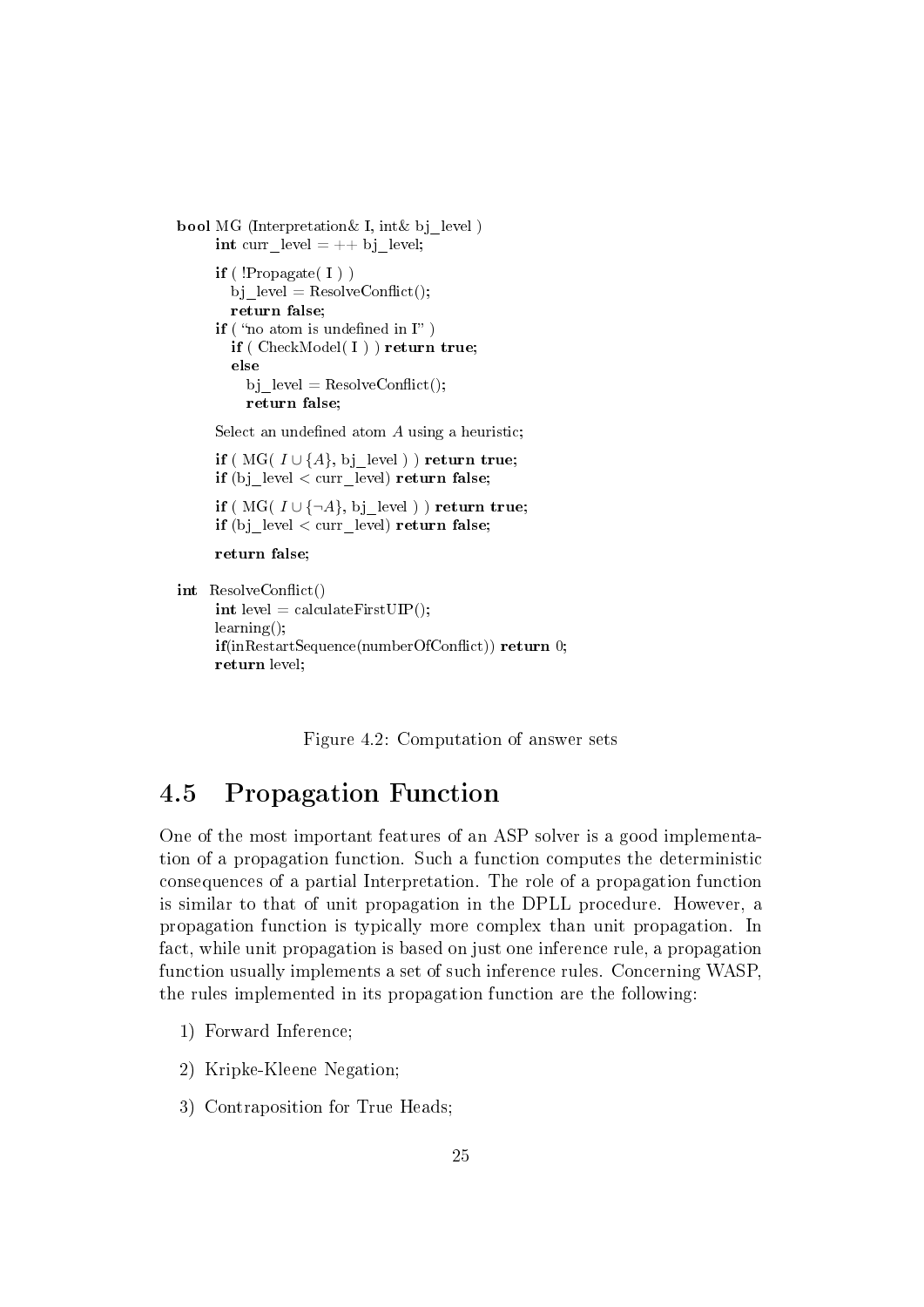- 4) Contraposition for False Heads;
- 5) Well-founded Negation.

In the following of this chapter we refer to an interpretation I as a partial Interpretation.

#### 4.5.1 Forward Inference

This inference rule derives the truth of an atom a appearing in the head of a rule r such that the body of r is true and all head atoms of r are false, with the exception of a which is undefined. More formally, given a rule r, if there is an undefined atom  $a \in H(r)$  such that:

- i) for each  $b \in B(r) : b \in I$ , and
- ii) for each  $a_i \in (H(r) \setminus \{a\}) : \neg a_i \in I$ ,

then we infer  $a \in I$ .

Example 6 (Forward Inference). Consider the following subprogram:

 $r1: a v b : - c.$ 

Suppose I =  $\{\neg b, c\}$ . After forward inference, we obtain I = I  $\cup$  {a}, that is, atom  $a$  is inferred as true. In fact, the body of  $r1$  is true and the only head atom different from  $a$ , namely  $b$ , is false.

#### 4.5.2 Kripke-Kleene Negation

In this case, we derive the falsity of an atom A if all rules in which it occurs as a head atom are satisfied w.r.t. I. Formally, given an atom  $a$ , if for all rules r such that  $a \in H(r)$ :

- i) there is  $b \in B(r)$  such that  $\neg b \in I$ , or
- ii) there is  $h \in H(r) \setminus \{a\}$  such that  $h \in I$ .

then we infer  $\neg a \in I$ .

Example 7 (Kripke-Kleene Negation). Consider the following subprogram:

 $r1: a v b := c.$ r2: a v d. r3: a :- b.

Suppose  $I = \{\neg b, d, \neg c\}$ . By applying Kripke-Kleene Negation, we obtain I  $= I \cup \{\neg a\}$ , that is, atom a is inferred as false. In fact, rule r1 and rule r3 cannot support the atom a because their bodies are false, and rule r2 cannot support the atom a because the atom d is true.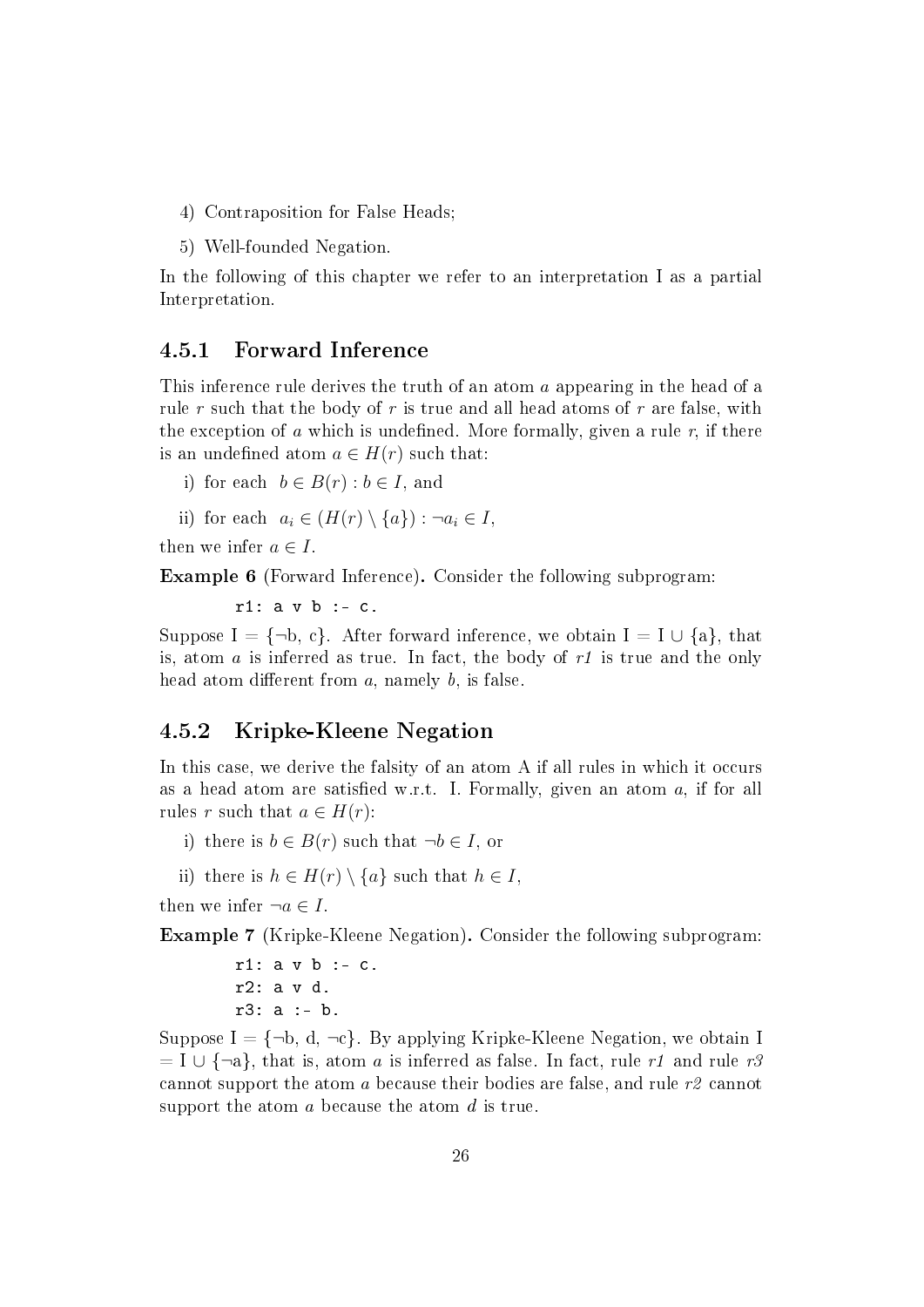#### 4.5.3 Contraposition for True Heads

This inference rule is based on a well known theorem stating that every true atom in a stable model must be supported. More formally, let Π be a program and M a model for  $\Pi$ . If M is a stable model for  $\Pi$ , then all atoms  $a \in M$ are supported w.r.t. M. Thus, if an atom  $a$  is true and there is only one rule r that can support a, we infer the truth of all body literals and the falsity of all other head atoms of r. More formally, given an atom  $a \in I$  and a rule r such that  $a \in H(r)$ , if for each rule  $r' \neq r$  such that  $a \in H(r')$ :

- i) there is  $b' \in B(r') : \neg b' \in I$ , or
- ii) there is  $c' \in H(r') \setminus \{a\} : c' \notin I$ ,

then for each  $c \in H(r) \setminus \{a\}$  such that  $\neg c \notin I$  infer  $\neg c \in I$ , and for each  $b \in B(r)$  such that  $b \notin I$  infer  $b \in I$ .

Example 8 (Contraposition for True Heads). Consider the program:

 $r1: a \, v \, b : - \text{not } c, d.$ r2: a v d. r3: a :- e.

Suppose  $I = \{a, d, \neg e\}$ . By applying Contraposition for True Heads, we obtain  $I = I \cup \{\neg b, \neg c\}$ , that is, b and c are inferred as false. In fact, the only rule that can support  $a$  is  $r_1$ , hence we force this rule to support  $a$ .

#### 4.5.4 Contraposition for False Heads

This inference rule derives an atom false if it is the only undefined atom in the body of a rule  $r$ , the other atoms in the body of  $r$  are true and the head of r is false. Formally, given a rule r and an atom  $a \in B(r)$  such that:

- i) for all  $h \in H(r) : \neg h \in I$ , and
- ii) for all  $b \in B(r) \setminus \{a\} : b \in I$ ,

we infer  $\neg a \in I$ .

Example 9 (Contraposition for False Heads). Consider the following rule:

 $r1: a v b : - not c, d.$ 

Suppose I = {¬a, ¬b, ¬c}. After the propagation, we obtain I = I  $\cup$  {¬d}, that is,  $d$  is inferred as false. Indeed, the head of  $r1$  is false and the only undefined atom in the body of  $r1$  is d. Thus, in order to satisfy the rule  $r1$ . we have to infer d to be false.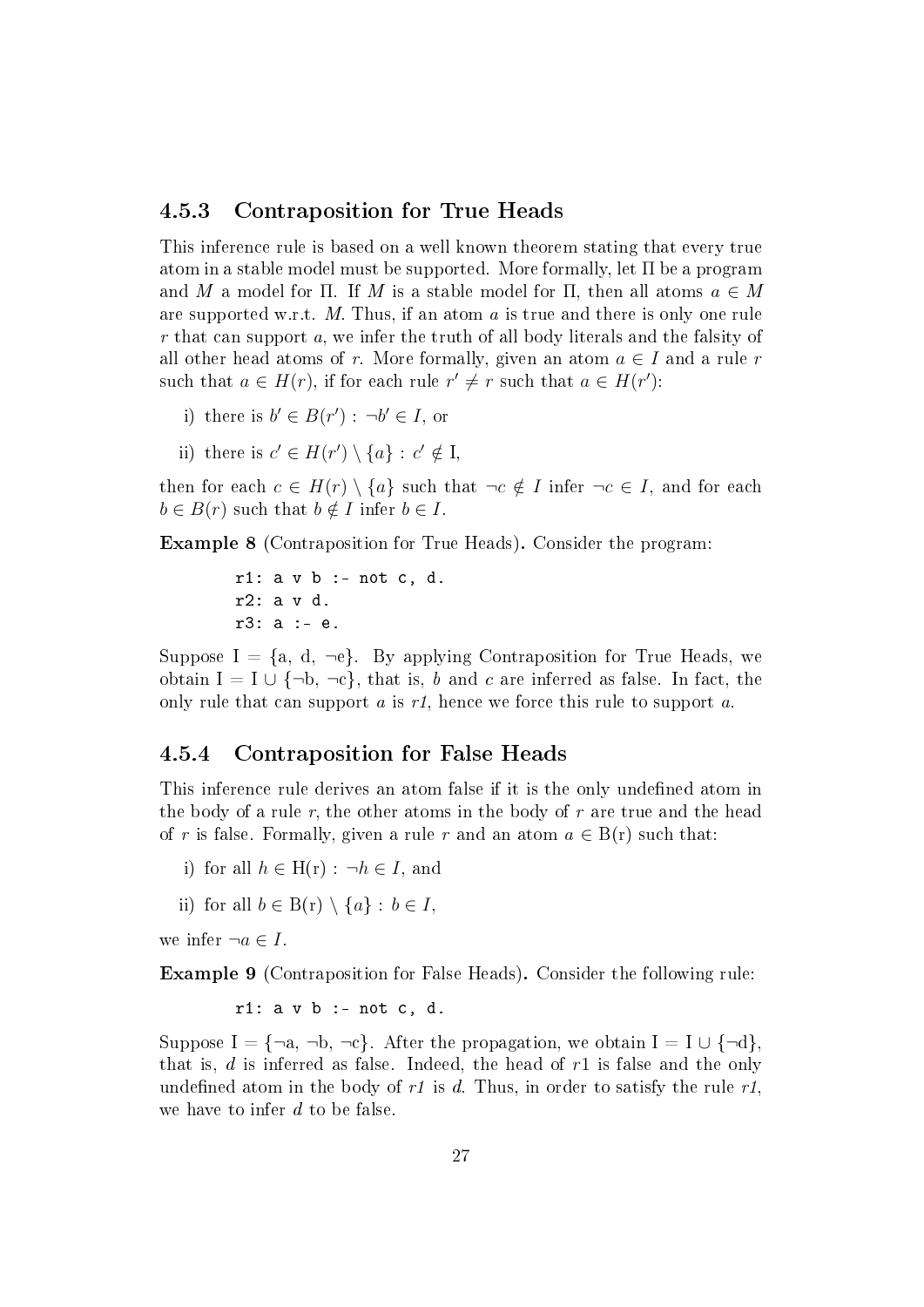#### 4.5.5 Well-founded Negation

In this inference rule, we use the knowledge that each stable model M does not contain any atom which is in some unfounded set w.r.t. the stable model M. During propagation, if we determine that there is a set of atoms that is unfounded w.r.t. the current interpretation, we can infer the falsity of those atoms belonging to the set. It is important to emphasize that, for complexity reasons, we apply this inference rule only on recursive components which are head cycle free.

**Definition 24** (Unfounded Set [19]). Let I be an interpretation for a ground program Π. A set of atoms  $U \subseteq B_{\Pi}$  is an unfounded set for  $\Pi$  w.r.t. I if, for each  $a \in U$  and for each rule  $r \in \Pi$  such that  $a \in H(r)$ , at least one of the following conditions holds:

- i) B(r)  $\cap \neg I \neq \emptyset$ , that is, the body of r is false w.r.t I;
- ii)  $B^+(r) \cap U \neq \emptyset$ , that is, some positive body literal belongs to U;
- iii)  $(H(r) \setminus U) \cap I$   $\neq \emptyset$ , that is, an atom in the head of r, distinct from a and other elements in U, is true w.r.t. I.

This inference rule derives the falsity of all atoms belonging to some unfounded set.

Example 10 (Well-founded Negation). Consider the following subprogram:

r1: a v b.  $r2: a : - not c.$ r3: a :- d. r4: d :- a.

Suppose  $I = \{b, c\}$ . The set  $U = \{a, d\}$  is unfounded. In fact, the atom a appears in the head of three rules: r1, r2 and r3; and for r1 the condition iii) holds, for r2 the condition i) holds, for r3 the condition ii) holds; moreover, the atom d appears in the of the rule  $r_4$  and for this rule the condition ii) holds. Thus, a and d are inferred to be false.

#### 4.5.6 Aggregate Propagation

We next report the propagation for each aggregate supported by WASP. Without loss of generality, we assume that aggregate atoms are of the form  $f(A) > k$ , where the aggregate set A only contains pairs of the form  $\langle \bar{t} : a \rangle$ . In fact, WASP internally rewrites the input program  $\Pi$  to obtain this simplified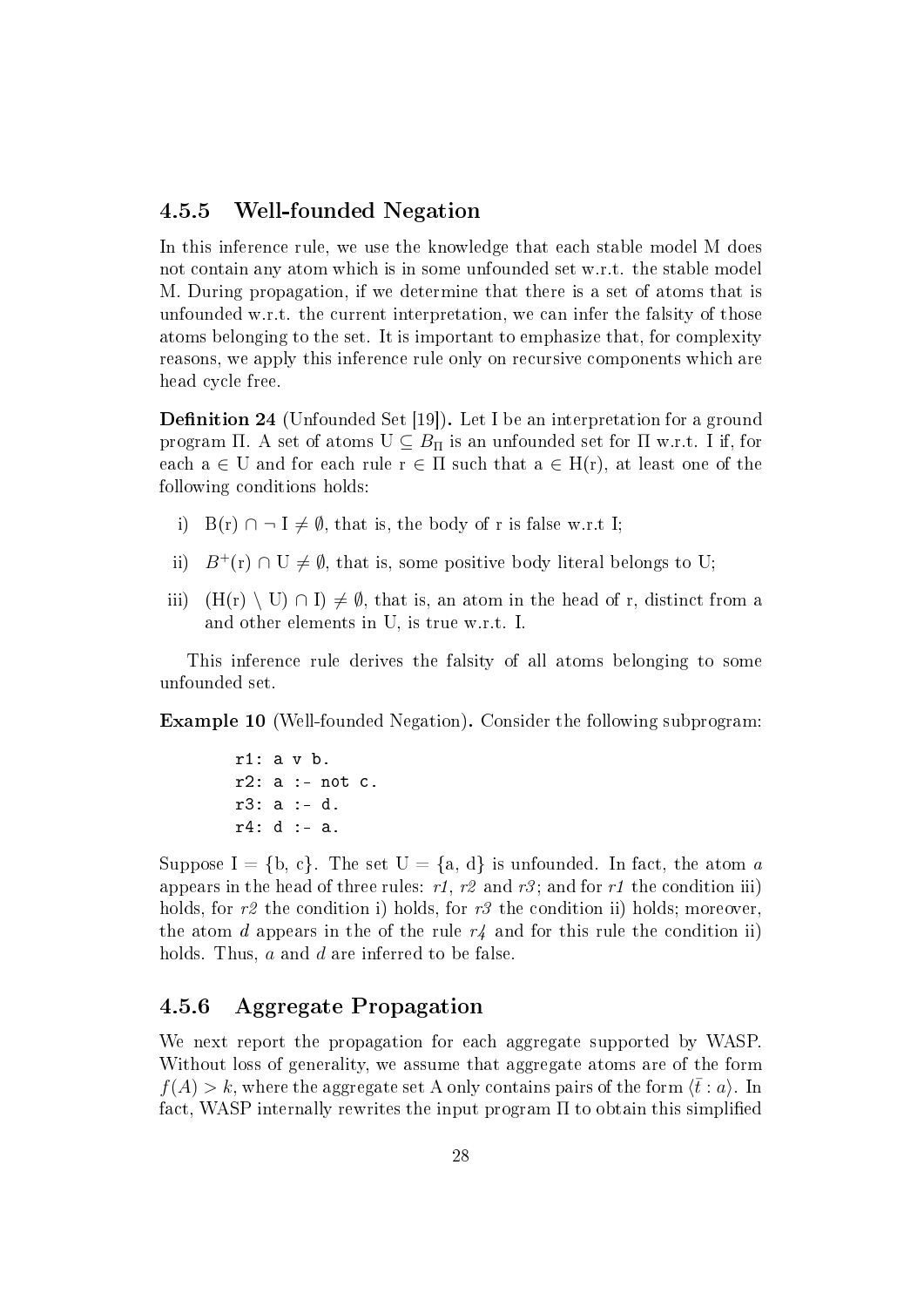form. In particular, each aggregate atom  $f(S) \prec T$  (with  $\prec \in \{=,<\}$  $,\leq,>,\geq,\}$  occurring in  $\Pi$  is first transformed such that only the operator > is used; then, for each  $\langle \bar{t} : conj \rangle \in S$ , conj is replaced by a new atom  $aux_{f(S) > T}(\bar{v})$ , and the rule  $aux_{f(S) > T}(\bar{v})$  : – conj is added to the program, where  $\bar{v}$  are the variables occurring in *conj*. This means that conjunctions in S are replaced by freshly introduced auxiliary atoms, along with a rule defining the auxiliary atom by means of the conjunction. This transformation simplifies the implementation of propagation with a negligible overhead. In the remainder of this section, each inference rule regarding aggregates is explained in detail. In particular, WASP implements two inference rules, namely forward inference and backward inference.

**Definition 25.** Given a ground set A and an interpretation I, let  $T_A$  be the set  $\{\langle \bar{t}_i : a_i \rangle \in A \text{ such that } a_i \in I\}.$ 

**Definition 26.** Given a ground set A and an interpretation I, let  $F_A$  be the set  $\{\langle \bar{t}_i : a_i \rangle \in A \text{ such that } \neg a_i \in I\}.$ 

**Definition 27.** Given a ground set A, let  $\Phi(A)$  denote  $\sum_{[v](v,\bar{t} \; : \; a\rangle \; \in \; A]} v.$ 

#### Forward Inference

In this rule, we infer the truth value of an aggregate atom  $f(A) > k$  because some atom in A is true or false w.r.t. I.

- i)  $\text{\#count}{A} > k$  is inferred to be false if there exists a set  $A' \subseteq A$ such that, for each  $\langle \bar{t} : a \rangle \in A'$ , a is false in I and  $|A| - |A'| \leq k$ .
- ii)  $\text{\#count}{A} > k$  is inferred to be true if there exists a set  $A' \subseteq A$  such that, for each  $\langle \bar{t} : a \rangle \in A'$ , a is true in I and  $|A'| > k$ .
- iii)  $#sum{A} > k$  is inferred to be false if there exists a set  $A' \subseteq A$  such that, for each  $\langle v, \bar{t} : a \rangle \in A'$ , a is false in I and  $\Phi(A) - \Phi(A') \leq k$ .
- iv)  $#sum{A} > k$  is inferred to be true if there exists a set  $A' \subseteq A$  such that, for each  $\langle v, \bar{t} : a \rangle \in A'$ , a is true in I and  $\Phi(A') > k$ .

Example 11 (Aggregate Propagation: Forward inference - Count ). Consider the following rule:

```
r1: c :- #count{<1 : a(1)>, <2 : a(2)>, <3 : a(3)>} > 1.
```
Suppose  $I = \{a(1), a(2), \neg b(1), \neg b(2), \neg d, \neg e\}$ . By applying this inference rule, we obtain  $I = I \cup \{c\}$ , that is, c is inferred as true. In fact, we have a set  $A' = \{a(1), a(2)\}\$  such that  $a(1)$  and  $a(2)$  are true and  $|A'| > |A|$ . Thus, aggregate forward propagation infers c as true.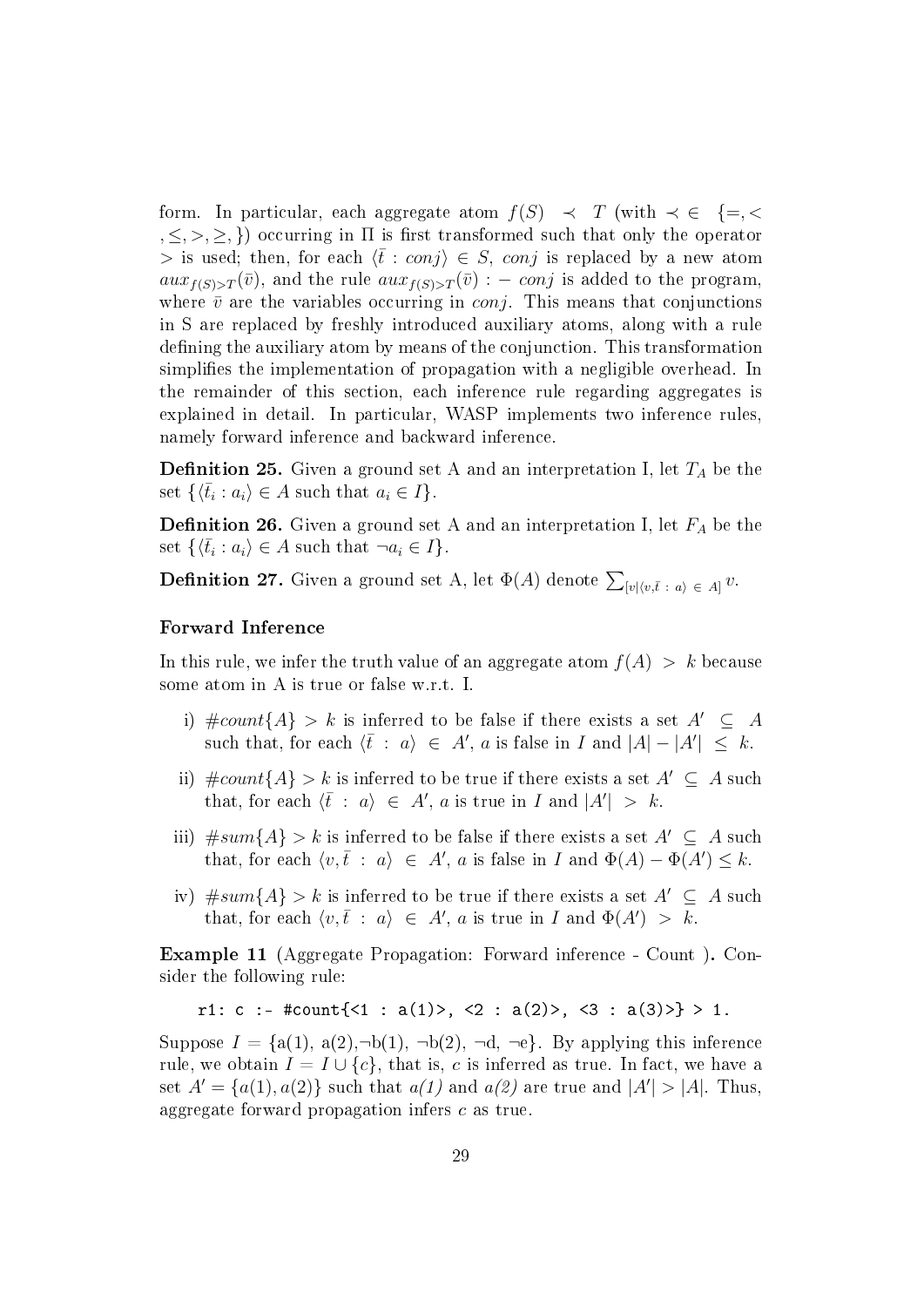Example 12 (Aggregate Propagation: Forward inference - Sum). Consider the following rule:

```
r1: c :- not #sum{<1 : a(1)>, <2 : a(2)>, <3 : a(3)>} > 4.
```
Suppose I =  $\{\neg a(3), b(3)\}\$ . After the propagation, we obtain I = I  $\cup \{c\}$ . that is, c is inferred as true. In fact, we have a set  $A' = \{a(3)\}\$  such that  $a(3)$ is false. Moreover, we have  $\Phi(A) = 6$  and  $\Phi(A') = 3$ . Since,  $\Phi(A) - \Phi(A') = 6$  $3 \leq 4$ , then aggregate  $#sum{\langle 1 : a(1) \rangle}, \langle 2 : a(2) \rangle, \langle 3 : a(3) \rangle} > 4$  is false, and aggregate forward propagation infers c as true.

#### Backward Inference

In this rule, we infer the truth value of some atom in A because an aggregate atom  $f(A) > k$  is true or false. This happens when an aggregate atom is derived true or false and there is only one way to satisfy it.

- i) Let  $\text{\#count}\{A\} > k$  be an aggregate. If  $\text{\#count}\{A\} > k$  is true and  $|A| - |F_A| = k + 1$ , then each undefined atom  $a_i$  such that  $\langle \bar{t}_i : a_i \rangle \in A$ is inferred to be true.
- ii) Let  $\text{\#count}\{A\} > k$  be an aggregate. If  $\text{\#count}\{A\} > k$  is false and  $|T_A| = k$ , then each undefined atom  $a_i$  such that  $\langle \bar{t}_i : a_i \rangle \in A$  is inferred to be false.
- iii) Let  $#sum{A} > k$  be an aggregate. If  $#sum{A} > k$  is true and  $\Phi(A) - \Phi(F_A) = k + 1$ , then each undefined atom  $a_i$  such that  $\langle \bar{t}_i$ :  $a_i \in A$  is inferred to be true.
- iv) Let  $#sum{A} > k$  be an aggregate. If  $#sum{A} > k$  is false and  $\Phi(T_A) = k$ , then each undefined atom  $a_i$  such that  $\langle \bar{t}_i : a_i \rangle \in A$  is inferred to be false.

Example 13 (Aggregates Propagation: Backward inference - Count). Consider the following rule:

r1: :- #count $\{\langle 1 : a(1) \rangle, \langle 2 : a(2) \rangle, \langle 3 : a(3) \rangle\} > 1$ .

Suppose I = {a(1),  $\neg b(1)$ ,  $\neg d$ } and  $\#count({1 : a(1)},\{2 : a(2)\},\{3 : a(3)\}\$ 1 has to be false. In this case, we have that  $T_A = \{a(1)\}\$  and  $|T_A| = 1 = k$ . then we can infer that  $a(2)$  and  $a(3)$  have to be false.

Example 14 (Aggregates Propagation: Backward inference - Sum). Consider the program: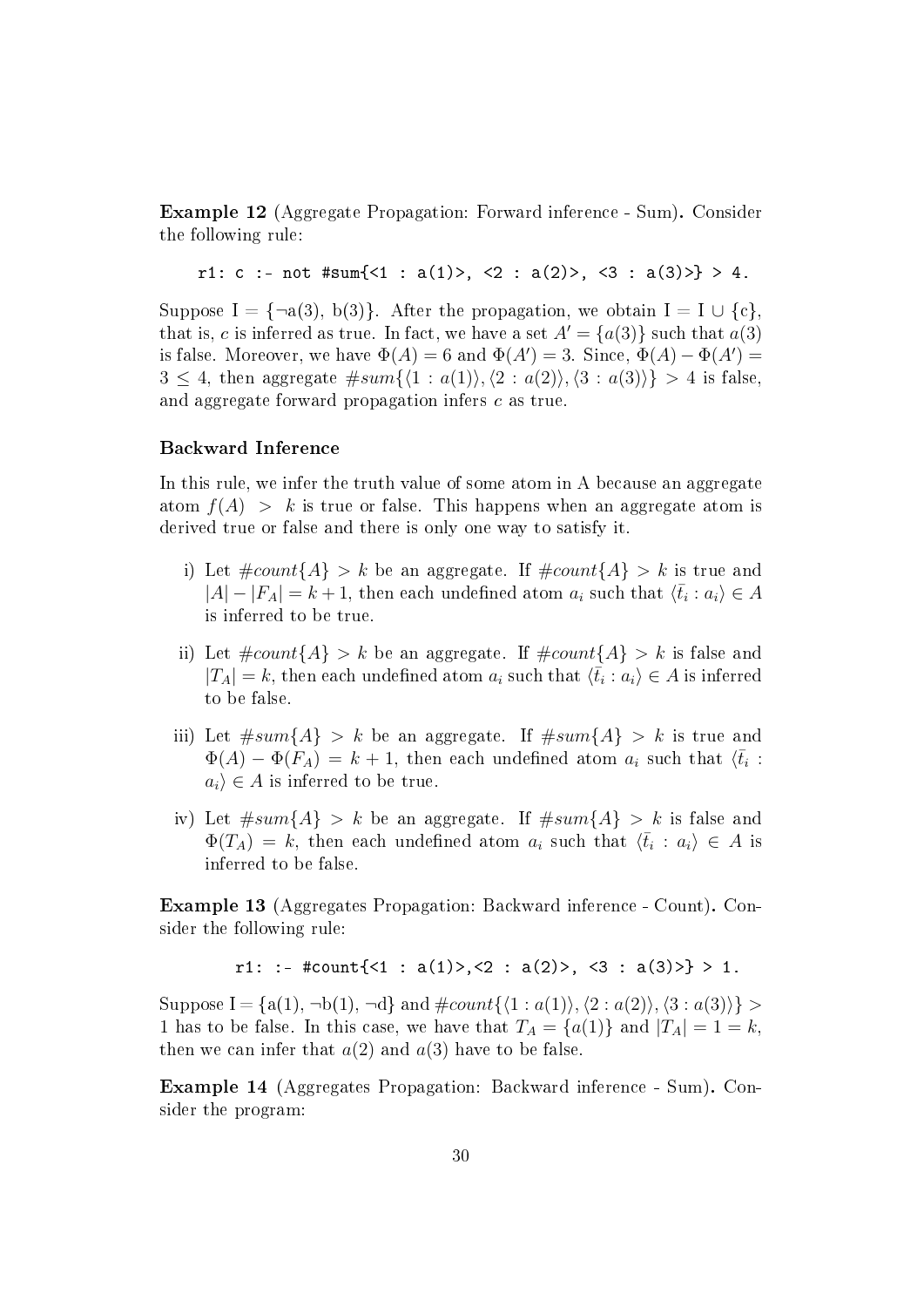r1: a(1) v b(1). r2: a(2) v b(2). r3: a(3) v b(3). r3: a(1) :- not d. r4: a(2) :- e. r5: :- not #sum{<1 : a(1)>,<2 : a(2)>, <3 : a(3)>} > 3.

Suppose  $I = \{\neg a(2), b(2), \neg e\}$  and  $\#sum\{\langle 1 : a(1) \rangle, \langle 2 : a(2) \rangle, \langle 3 : a(3) \rangle\} >$ 3 has to be true. We have  $F_A = a(2), \Phi(A) = 1 + 2 + 3 = 6$  and  $\Phi(F_A) = 2$ . Since  $\Phi(A) - \Phi(F_A) = 6 - 2 = k + 1 = 4$ , there is a unique way to satisfy the aggregate, that is,  $a(1)$  and  $a(3)$  must be true. Thus,  $a(1)$  and  $a(3)$  are inferred as true.

### 4.6 Learning

Learning means acquiring information that avoids arriving again at a conflict that was already encountered during the search. Our learning schema is based on the concept of the first Unique Implication Point (UIP). In the following we describe the Implication Graph that is useful in order to calculate the first UIP.

#### 4.6.1 Implication Graph

During the propagation of deterministic inferences, implication relationships among atoms are stored in a graph  $G$  called Implication Graph. This graph has a node a for each atom a such that a has been assigned the truth value true, and a node  $\neg a$  for each atom a such that a has been assigned the truth value false. Each node of the graph is associated with a decision level, which is set to the level of the backtracking tree when a is inferred. Moreover,  $\mathcal G$ has a directed arc connecting a node  $a$  to a node  $a'$  whenever  $a$  is one of the reasons that lead to the derivation of  $a'$ . Note that  $\mathcal G$  will contain at most one node for each literal of the program, unless a conflict is derived, and that  $\mathcal G$  is built during the propagation. To improve readability in the following examples we omit decision levels of atom in the Implication Graph.

#### Forward Inference

Recall that forward inference derives the truth of an atom a appearing in the head of a rule r such that the body of r is true and all head atoms of r but a are false. The Implication Graph  $G$  is updated as follows. Let  $r$  be of the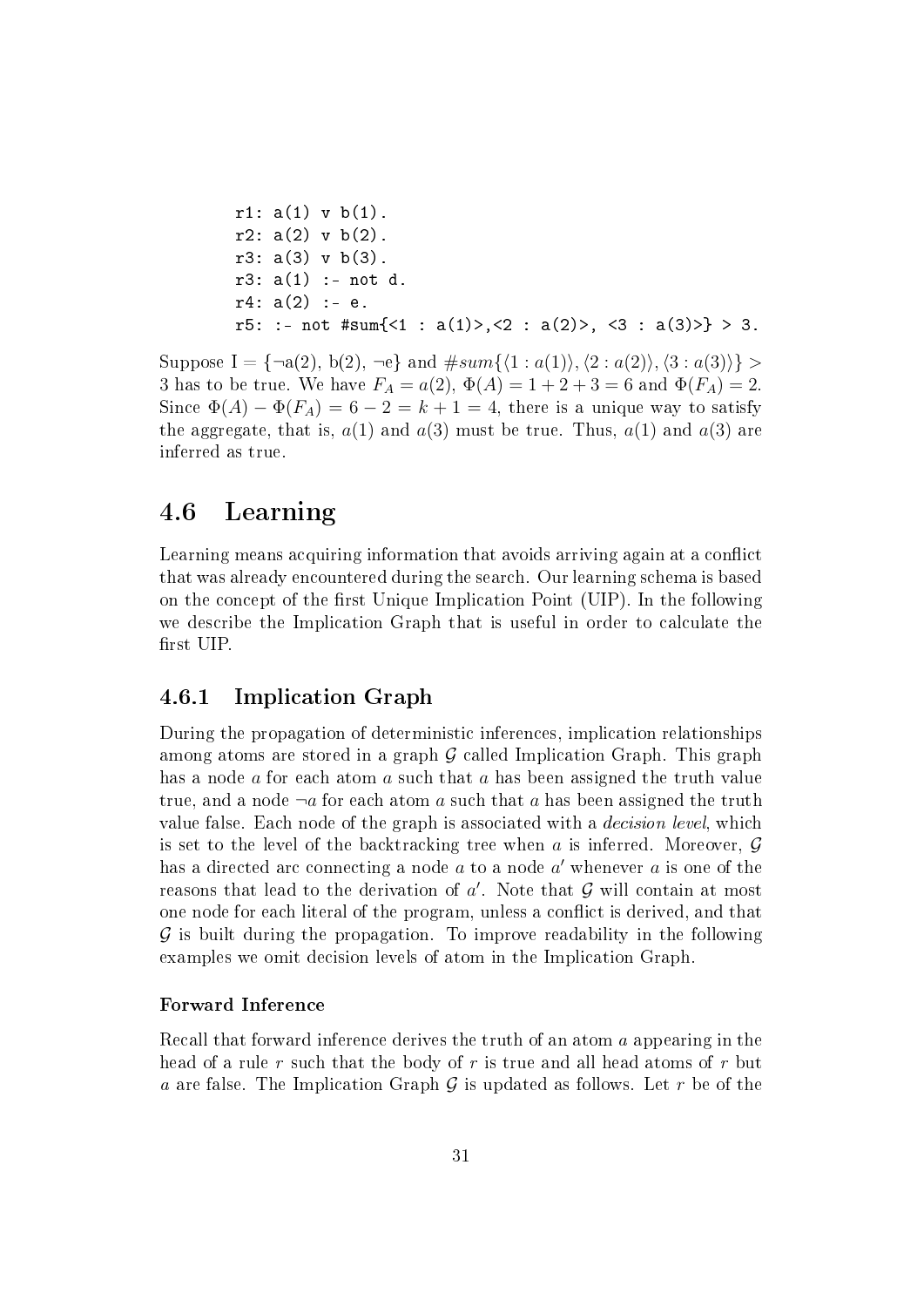form (3.1) and let  $a_i$  be the undefined atom in  $H(r)$ . The following elements are added to  $\mathcal{G}$ :

- i) a node  $a_i$ ;
- ii) arcs  $(b_j, a_i)$  for all  $j = 1, \ldots, k;$
- iii) arcs  $(\neg b_j, a_i)$  for all  $j = k + 1, \ldots, m;$
- iv) arcs  $(\neg a_j, a_i)$  for all  $j = 1, \ldots, n$  such that  $j \neq i$ .

Example 15 (Forward inference: Implication Graph for Example 6). In Example 6 we considered a rule  $r1$ : a v b :- c. and a partial interpretation  $I = \{\neg b, c\}$ , and we inferred the atom a as true. The elements added to the Implication Graph are the following:



#### Kripke-Kleene Negation

Recall that this inference rule derives the falsity of an atom a if no rules can support it. The Implication Graph G is updated by introducing a node  $\neg a$ . Moreover, an arc is introduced in G for each rule r with  $a \in H(r)$  as follows: let  $a_1$  be the first atom (in chronological order of derivation) that satisfied r. The arc introduced for r is:

- 1)  $(\neg a_1, \neg a)$  if  $a_1 \in B(r)$ ; otherwise,
- 2)  $(a_1, \neg a)$  if  $a_1 \in H(r)$ .

Example 16 (Kripke-Kleene Negation: Implication Graph for Example 7). In example 7 we considered the following subprogram:

r1: a v b :- c. r2: a v d. r3: a :- b.

and a partial interpretation  $I = \{\neg b, d, \neg c\}$  and we inferred the atom a as false. The elements added to the Implication Graph are the following: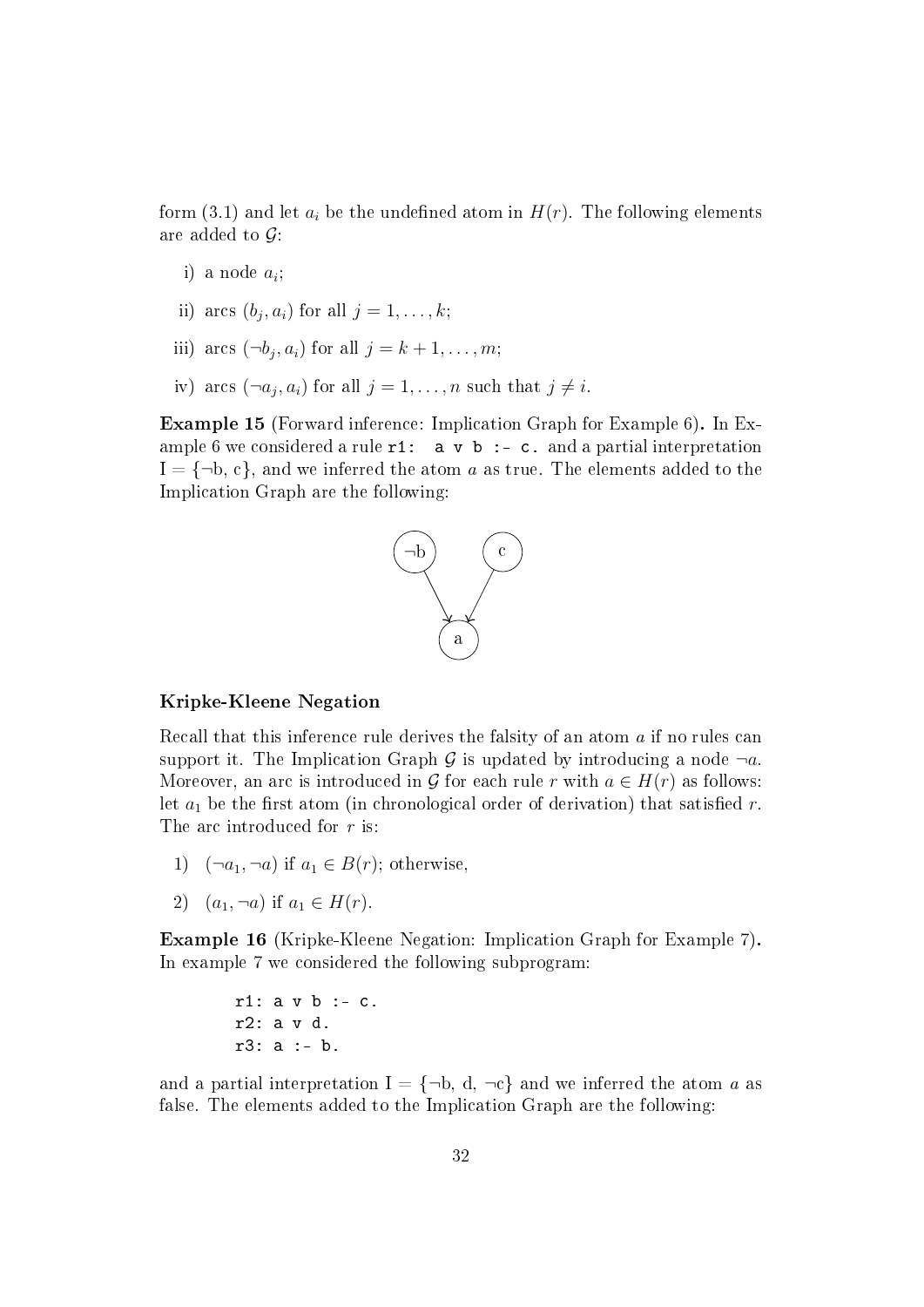

#### Contraposition for True Heads

Recall that this inference rule imposes the truth or the falsity of the atoms in a rule r, in order to support an atom a in the head of r, if r is the only rule that can support a. another atom a, if there is only one way for the atom  $a$  to be supported. Concerning the Implication Graph  $\mathcal{G}$ , the following new nodes and arcs are introduced:

- i) b, for each  $b \in B(r)$ ;
- ii)  $\neg b$ , for each  $b \in H(r) \setminus \{a\};$
- iii)  $(a, b)$ , for each new node b added in i) and ii).

Moreover, for each rule r' such that  $a \in H(r')$ , let  $a_1$  be the first literal (in chronological order of derivation) that satisfied  $r'$ . Let  $b$  be a node added in i) and ii).

- i) If  $a_1 \in B(r')$ , an arc  $(\neg a_1, b)$  is added to  $\mathcal{G}$ ; otherwise,
- ii) if  $a_1 \in H(r')$ , an arc  $(a_1, b)$  is added to  $\mathcal{G}$ .

Example 17 (Contraposition for True Heads: Implication Graph in Example 8). In Example 8 we considered the following subprogram:

r1: a v b :- not c, d. r2: a v d. r3: a :- e.

and a partial interpretation  $I = \{a, d, \neg e\}$  and we inferred the atoms b and c as false. The elements added to the Implication Graph are the following:

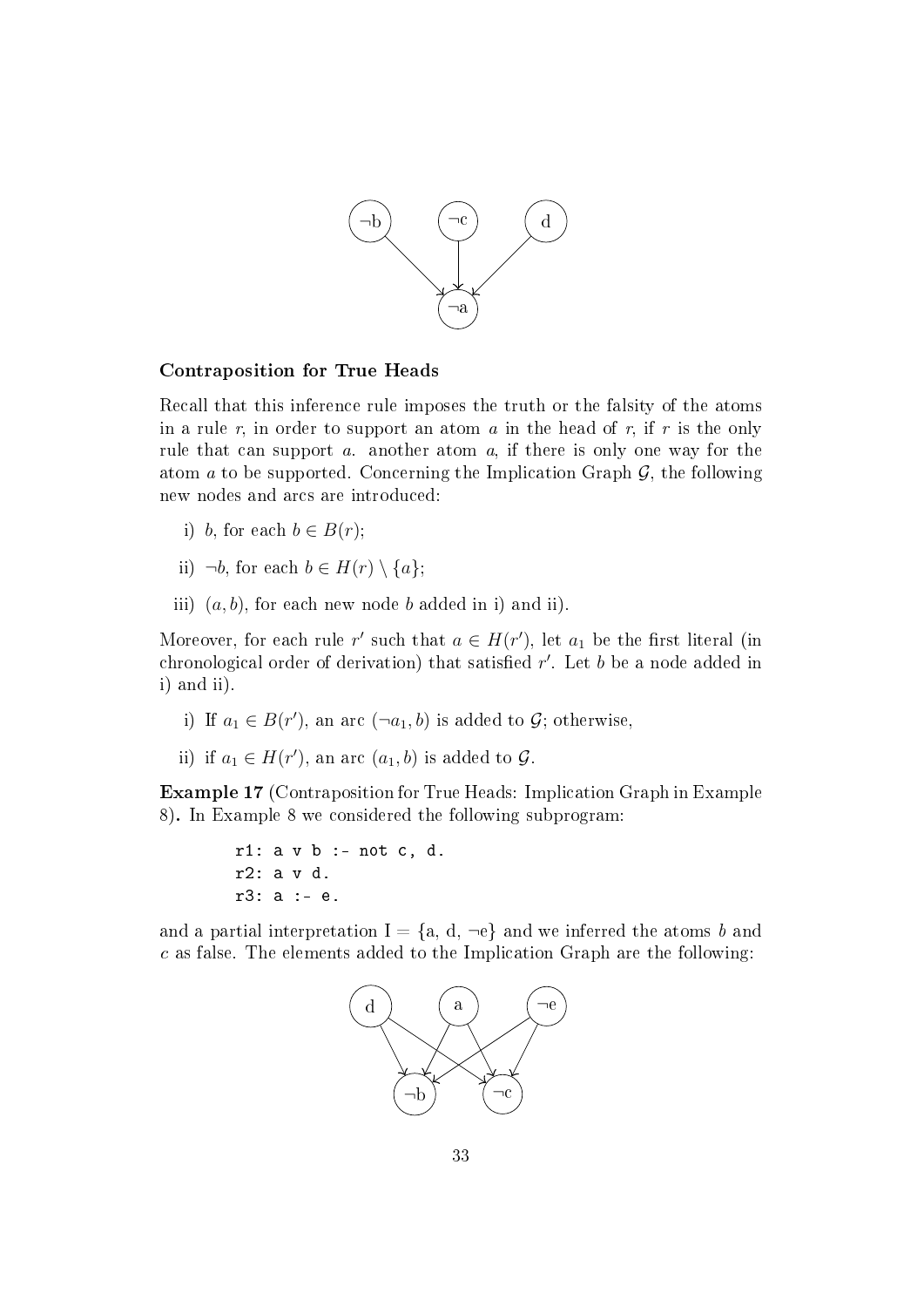#### Contraposition for False Heads

Recall that this inference rule derives an atom false if it is the only undefined atom in the body of a rule r, the other literals in the body of r are true and the head of r is false. Concerning the Implication Graph  $\mathcal{G}$ , a node  $\neg a$  is added, where  $a$  is the false literal in the body. Moreover, the following arcs are added to  $\mathcal{G}$ :

- i)  $(b, \neg a)$  for each  $b \in B(r) \setminus \{a\};$
- ii)  $(\neg b, \neg a)$  for each  $b \in H(r)$ .

Example 18 (Contraposition for False Heads: Implication Graph in Example 9). In Example 9 we considered a rule  $r1$ :  $a \vee b$  :- not c, d. and a partial interpretation  $I = \{\neg a, \neg b, \neg c\}$  and we inferred the atom d as false. The elements added to the Implication Graph are the following:



#### Well-founded Negation

Remind that this inference rule derives the falsity of all atoms belonging to some unfounded set with respect to the current Interpretation. Concerning the Implication Graph G, for each  $a \in X$ , where a is an undefined atom and X is the greatest unfounded set, a node  $\neg a$  is added. Arcs are introduced according to the following schema: for each atom  $a \in X$  and for each rule r where  $a \in H(r)$ , if r is satisfied, let  $a_1 \neq a$  be the first atom (in chronological order of derivation) that satisfied  $r$ .

- i) If  $a_1 \in B(r)$ , an arc  $(\neg a_1, \neg a)$  is added to  $\mathcal{G}$ .
- ii) If  $a_1 \in H(r)$ , an arc  $(a_1, \neg a)$  is added to  $\mathcal{G}$ .

Example 19 (Well-founded Negation: Implication Graph in Example 10). In Example 10 we considered the following subprogram:

> r1: a v b.  $r2: a := not c.$ r3: a :- d. r4: d :- a.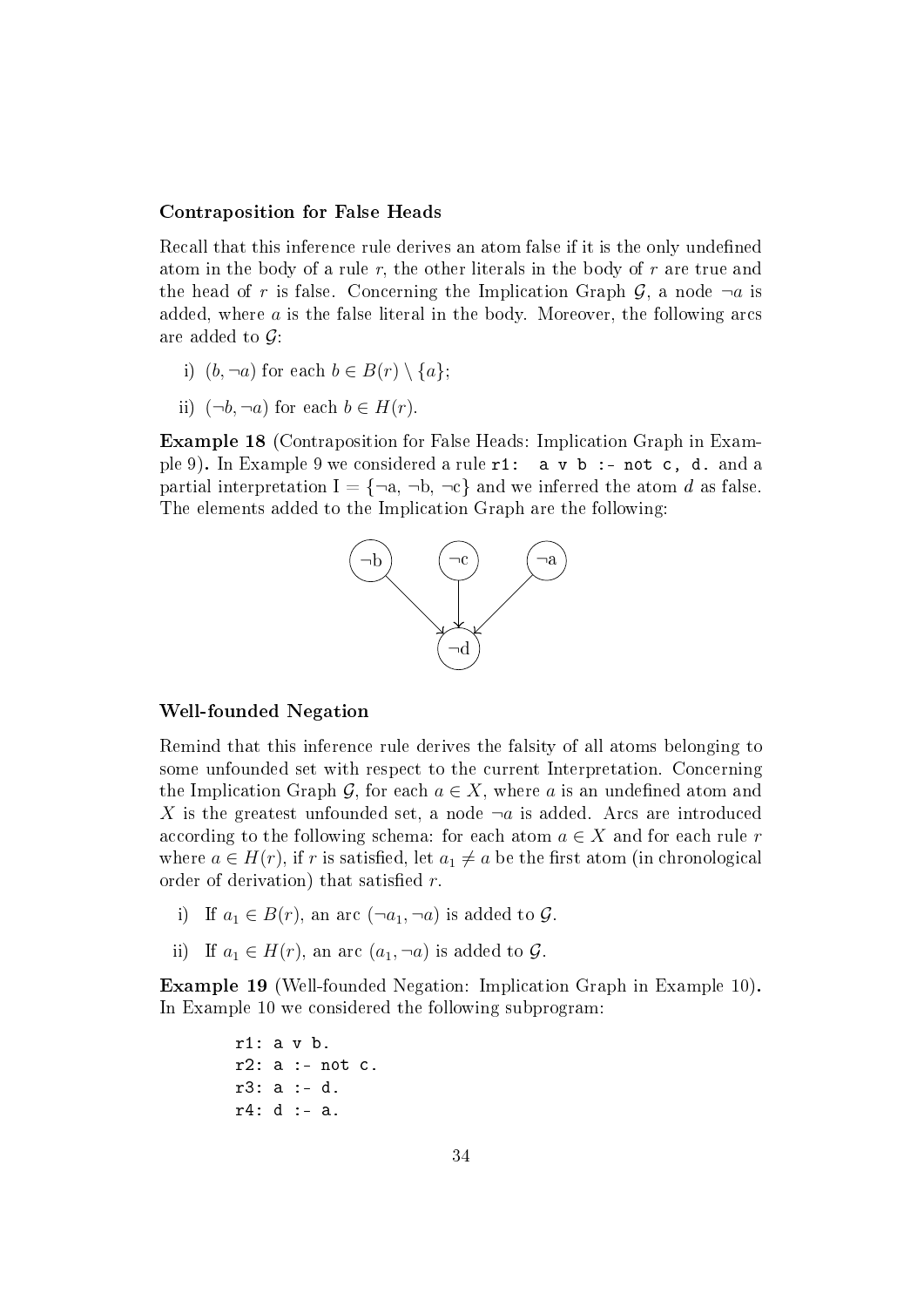and a partial interpretation  $I = \{b, c\}$ , and we inferred atoms a and d as false because they belong to the unfounded set  $U = \{a, d\}$ . The elements added to the Implication Graph are the following:



#### Aggregates Forward Inference

We recall that this inference rule assigns a truth value for an aggregate atom. Given an aggregate atom  $f(A) > k$ , if the condition of the aggregate function holds, we infer the truth value of  $f(A) > k$ ; otherwise, if it cannot hold, we infer the falsity of  $f(A) > k$ . Concerning the Implication Graph G, we have two different cases:

- i) Aggregate function holds. In this case, a node  $\#aggr$  is added, where  $\#aggr$  is an auxiliary atom representing the aggregate. Moreover, for each true atom  $a_i$  such that  $\langle \bar{t}_i : a_i \rangle \in A$ , an arc  $(a_i, \#aggr)$  is added to G.
- ii) Aggregate function does not hold. In this case, a node  $\neg \# aqqr$  is added. where  $\#aggr$  is an auxiliary atom representing the aggregate. Moreover, for each false atom  $a_i$  such that  $\langle \bar{t}_i : a_i \rangle \in A$ , an arc  $(\neg a_i, \neg \#aggr)$ is added to  $\mathcal G$ .

Example 20 (Aggregates Forward Inference: Implication Graph for Example 11). . In Example 11 we considered the following rule:

r1: c :- #count{<1 : a(1)>, <2 : a(2)>, <3 : a(3)>} > 1.

and a partial interpretation  $I = \{a(1), a(2), \neg b(1), \neg b(2), \neg d, \neg e\}$ , and the atom c was inferred as true. The elements added to the Implication Graph are the following: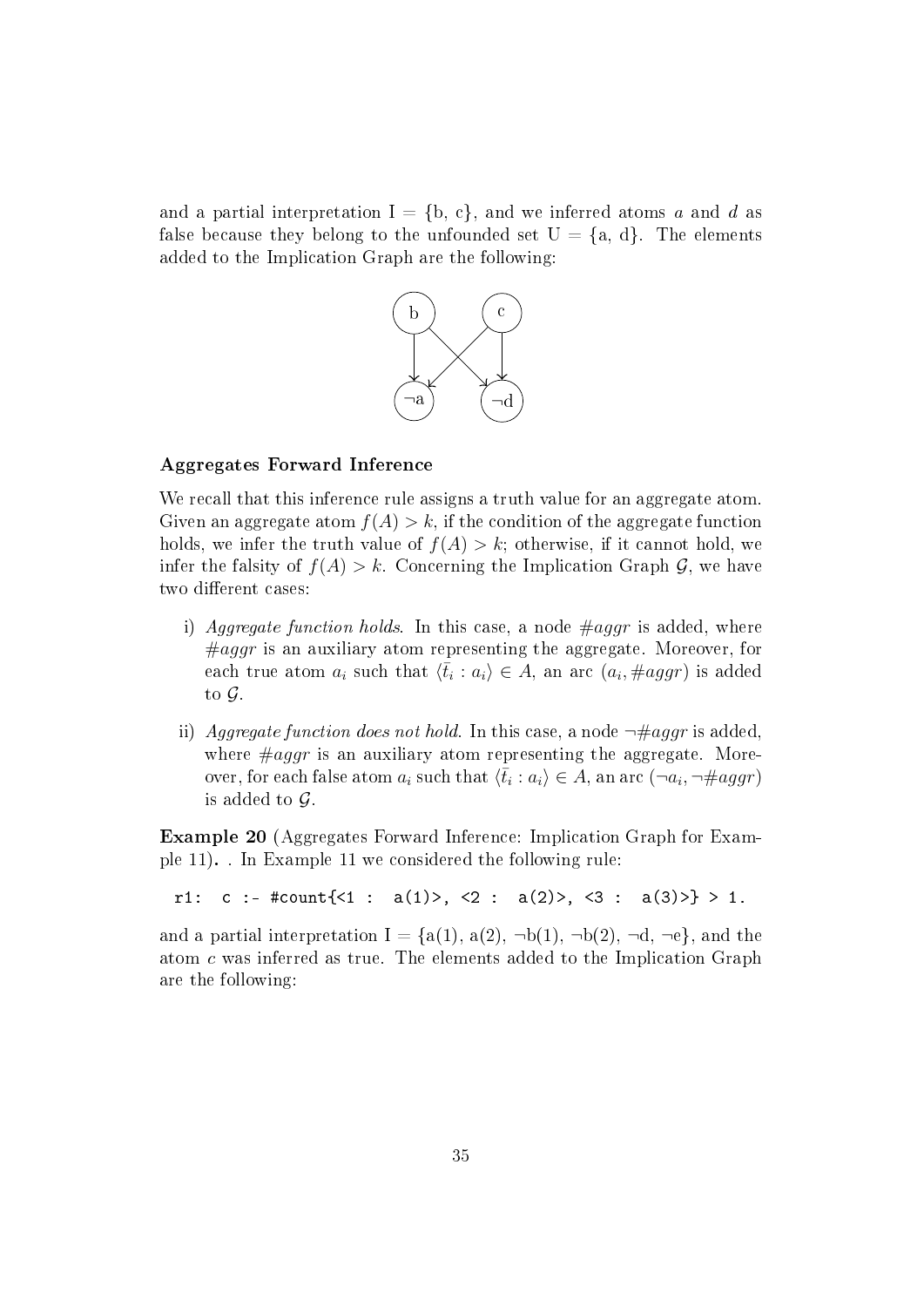

#### Aggregates Backward Inference

We recall that this propagation rule applies when an aggregate atom  $f(A)$  $k$  has been derived true or false and there is a unique way to satisfy it by assigning a truth value to some atoms belonging to A. Concerning the Implication Graph  $G$ , we have four different cases:

- i)  $\text{\#count}{A} > k$  is true and  $|A| |F_A| = k + 1$ . In this case a node  $a_i$  is added for each undefined atom  $a_i$  such that  $\langle \bar{t}_i : a_i \rangle \in A$ , and an arc  $(\#aggr, a_i)$  is added to  $\mathcal{G}$ , where  $\#aggr$  is an auxiliary atom representing  $\text{\#count}\lbrace A \rbrace > k$ . Finally, for each false atom  $a_j$  such that  $\langle \bar{t}_j : a_j \rangle \in A$ , an arc  $(\neg a_j, a_i)$  is added to  $\mathcal{G}$ .
- ii)  $\text{\#count}{A} > k$  is false and  $|T_A| = k$ . In this case a node  $\lnot a_i$  is added for each undefined atom  $a_i$  such that  $\langle \bar{t}_i : a_i \rangle \in A$ , and an arc  $(\neg \#aggr, \neg a_i)$  is added to  $\mathcal{G}$ , where  $\#aggr$  is an auxiliary atom representing  $\text{\#count}\lbrace A \rbrace > k$ . Finally, for each true atom  $a_j$  such that  $\langle \bar{t}_j : a_j \rangle \in A$ , an arc  $(a_j, \neg a_i)$  is added to  $\mathcal{G}$ .
- iii)  $\#sum{A} > k$  is true and  $\Phi(A) \Phi(F_A) = k + 1$ . In this case a node  $a_i$  is added for each undefined  $a_i$  such that  $\langle \bar{t}_i$ :  $a_i \in A$ , and an arc  $(\text{#aggr}, a_i)$  is added to G. Finally, for each false atom  $a_j$  such that  $\langle \bar{t}_j : a_j \rangle \in A$ , an arc  $(\neg a_j, \neg a_i)$  is added to  $\mathcal{G}$ .
- iv)  $#sum{A} > k$  is false and  $\Phi(T_A) = k$ . In this case a node  $\lnot a_i$  is added for each undefined atom  $a_i$  such that  $\langle \bar{t}_i : a_i \rangle \in A$ , and an arc  $(\#aggr, a_i)$  is added to  $\mathcal{G}$ . Finally, for each true atom  $a_j$  such that  $\langle \bar{t}_j : a_j \rangle \in A$ , an arc  $(a_j, a_i)$  is added to  $\mathcal{G}$ .

Example 21 (Aggregates Backward Inference: Implication Graph for Example 14). In Example 14 we considered the following program: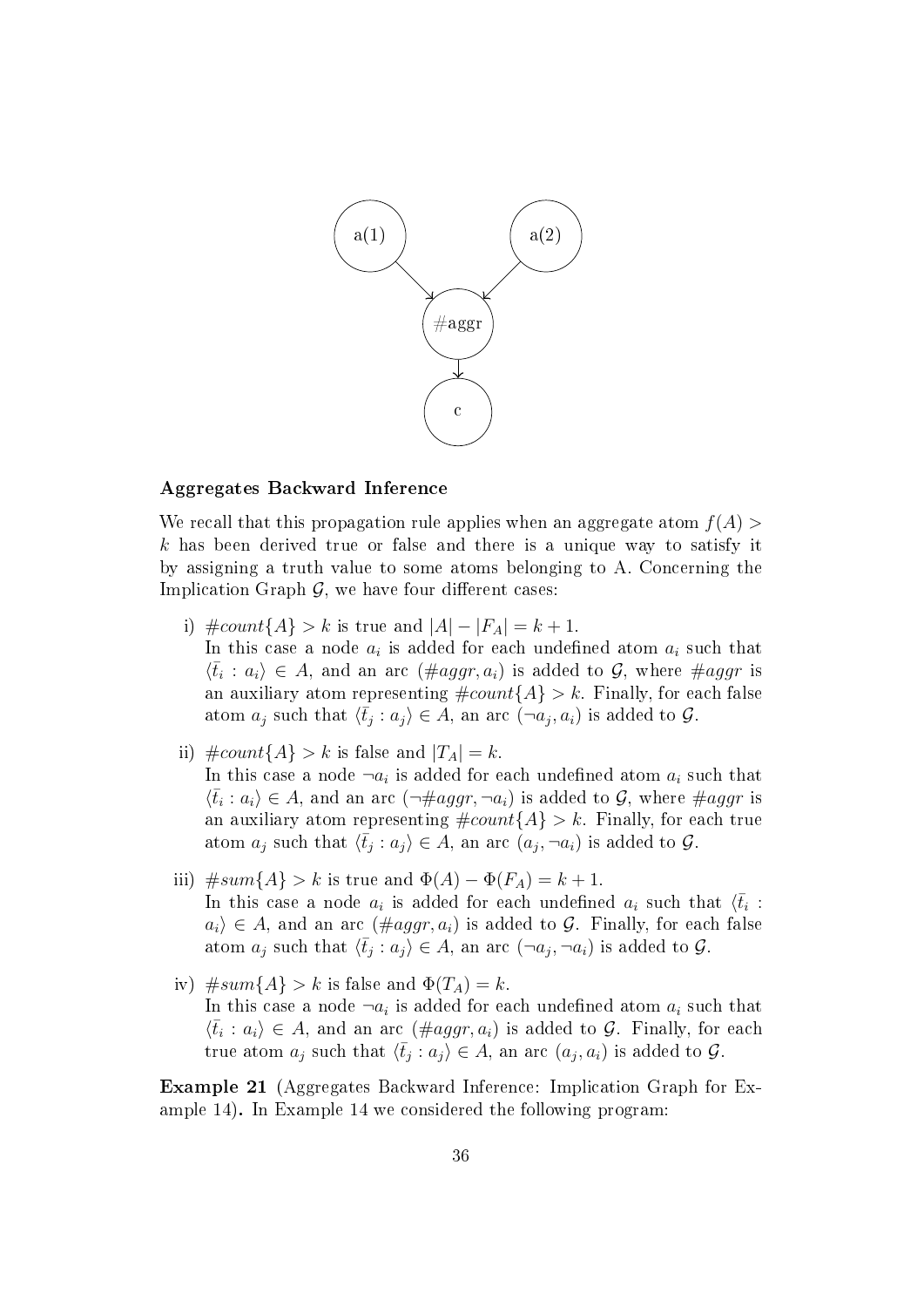r1: 
$$
a(1)
$$
 v b(1).  
\nr2:  $a(2)$  v b(2).  
\nr3:  $a(3)$  v b(3).  
\nr3:  $a(1)$  :- not d.  
\nr4:  $a(2)$  :- e.  
\nr5: :- not #sum{ $(1)$  >,  $(2)$  :  $a(2)$  >,  $(3)$  :  $a(3)$  >} > 3.

and a partial interpretation  $I = {\neg a(2), b(2), \neg e}; \# sum({1 : a(1)}, {2 :}$  $a(2), (3 : a(3))$  > 3 was true and  $a(1)$  and  $a(3)$  were inferred as true. The elements added to the Implication Graph are the following, where  $\#aggr$ represents the aggregate atom  $#sum{\lbrace 1 : a(1), \langle 2 : a(2), \langle 3 : a(3) \rangle \rbrace} > 3$ :



#### 4.6.2 First UIP

A node n in the Implication Graph is a UIP for a decision level  $d$  if and only if all paths from the choosen literal at the level  $d$  to the conflict atom pass through n. Intuitively, a UIP is the most concise reason of the conflict for a certain decision level. By definition, the chosen literal is always a UIP, but since several UIPs may exist, we calculate the UIP closest to the conflict, the first UIP. In particular, we calculate the first UIP only for the decision level of the conflict.

#### 4.6.3 Main learning schema

Our learning schema is basically a first UIP learning schema (see Chapter 2). When a conflict is derived at a decision level  $d$  a constraint is learned. Such a constraint contains all atoms of a level lower than d which are connected to a node in a path from the first UIP to the conflict atom.

Example 22 (First UIP learning schema). Consider the program: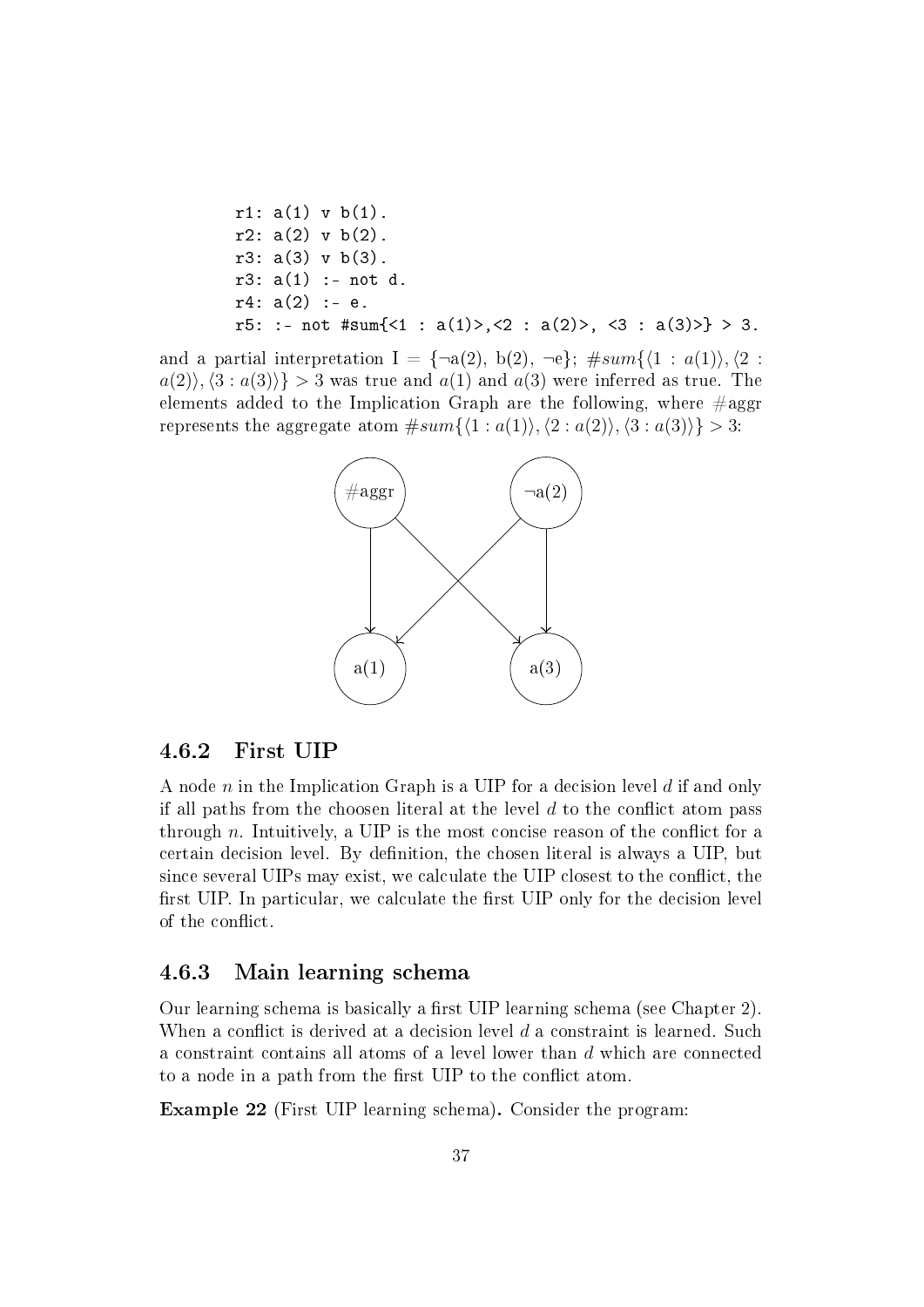```
r1: a v not_a.
r2: b v not_b.
r3: c v not_c.
r4: e :- c.
r5: := c, d.r6: f :- not d, e, a.
r7: g :- f.
r8: := b, f, g.
```
Suppose  $I = \{a, b, c\}$  and the decision levels of the atoms a, b and c are 1. 2 and 3, respectively,  $dl(a) = 1$ ,  $dl(b) = 2$ ,  $dl(c) = 3$ . After the propagation of the atom c, forward inference on rule  $r\phi$  infers e as true, contraposition for false heads on rule  $r5$  infers d as false. By applying forward inference on rule r6, f is inferred as true. After that, forward inference on rule r6 infers g as true and contraposition for false heads on rule  $r\delta$  infers g as false. Hence, we have a conflict on the atom  $q$ . As we can see in the Implication Graph (Figure 4.3), the first UIP is  $f$ . In this case, the learned constraint is the following:

#### $:- f, b.$

In fact, we have that each interpretation in which the atoms  $f$  and  $b$  are true leads toward a conflict on the atom  $q$ . In particular, the atom f infers the truth of the atom q by applying forward inference on the rule  $r\gamma$ , and the atom f with the atom b infer the falsity of the atom g by applying contraposition for false heads on the rule  $r8$ . It is important to note that, after backtracking, b will still be true, so this constraint contains only one undefined atom, the first UIP. In this sense, the constraint forces the UIP to flip its truth value.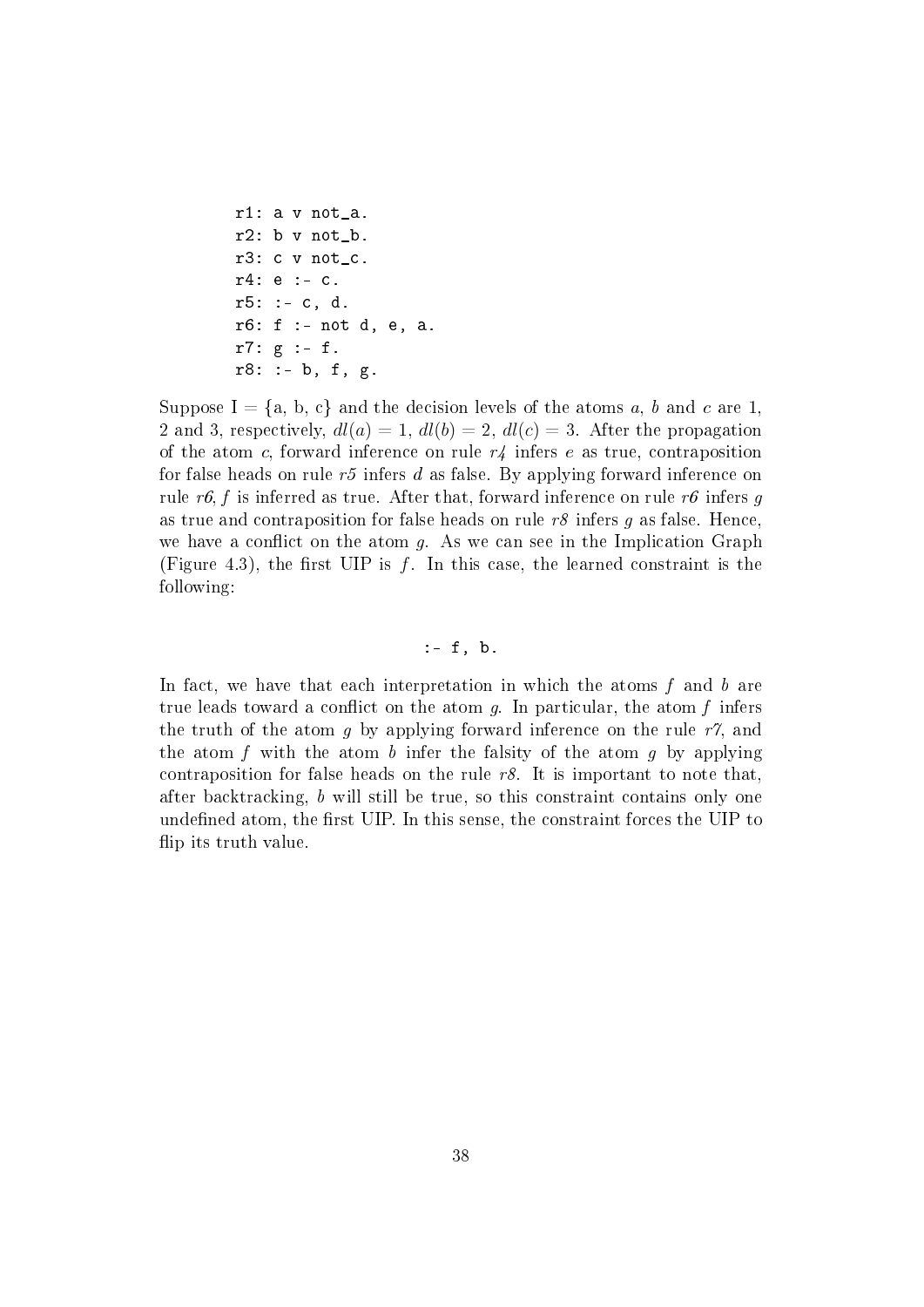

Figure 4.3: Implication Graph (First UIP: f; levels in parentheses)

#### 4.6.4 Learned Constraint Deletion

Since the number of learned constraints may become exponential in the size of the program, we adopt a standard technique for expiring learned constraints. Our policy is similar to that of Minisat [21]: If the number of learned constraints is greater than one third of the input program, then we delete half of the learned constraints that have not recently been used for propagation. Moreover, each learned constraint has an activity value, measuring how frequently the constraint was involved in conflicts and we also delete all learned constraints with an activity value lower than a threshold value.

#### 4.6.5 Restart

After a certain number of conflicts, the algorithm decide to restart the entire search if the total number of conflicts found during the search reaches a certain threshold. It is important to note that after each restart WASP works on a program composed of the original input program and the learned constraints. Our restart policy is based on the sequence of thresholds 32, 32, 64, 32, 32, 64, 128,  $\dots$  introduced in [25]. This policy can be formally defined as the following sequence:

$$
t_i = h * \begin{cases} 2^{k-1} & \text{if } i = 2^k - 1; \text{ for some } k \in \mathbb{N}, \\ t_{i-2^{k-1}+1} & \text{if } 2^{k-1} \le i \le 2^k; \text{ for some } k \in \mathbb{N}, \end{cases}
$$
(4.1)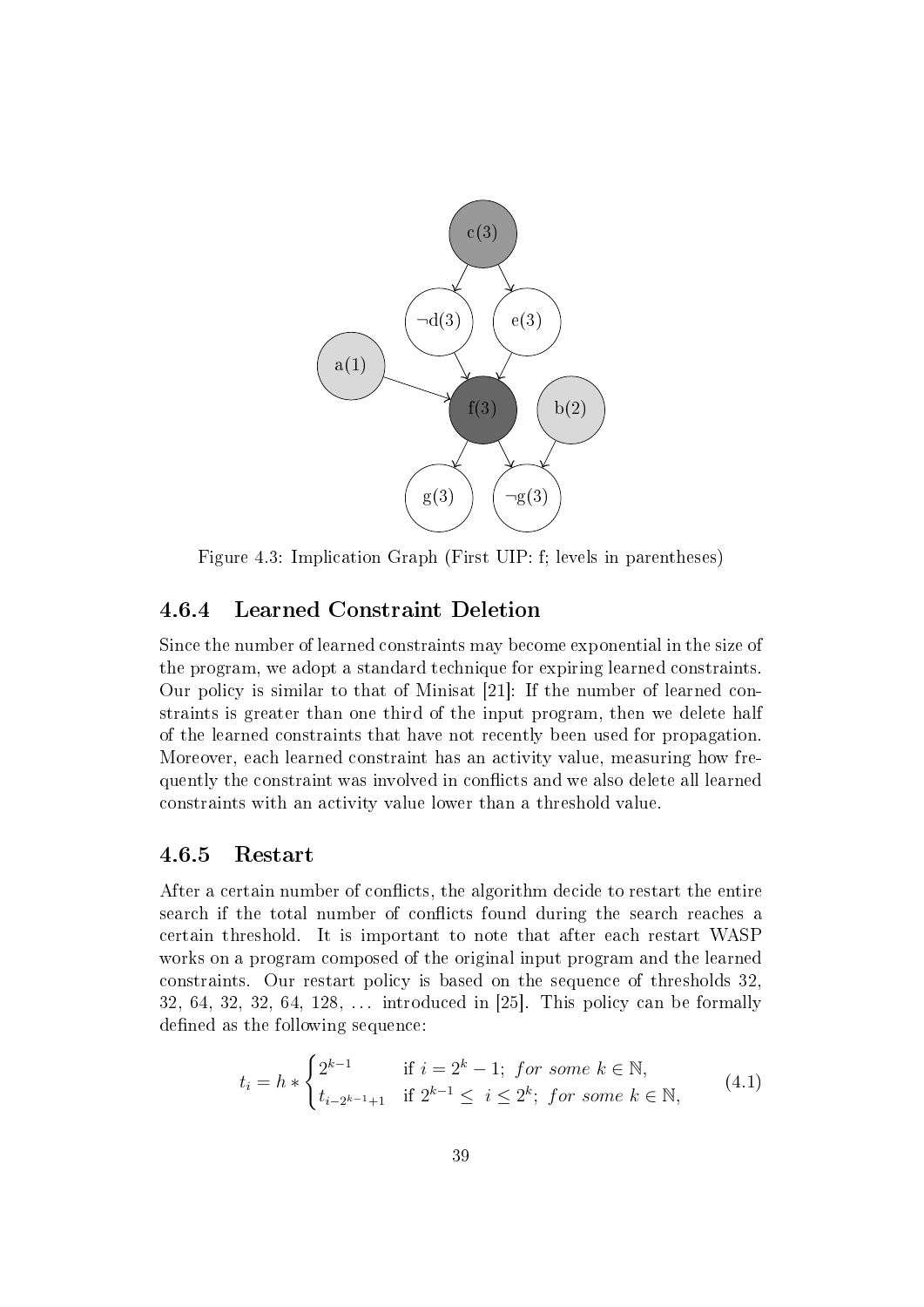where h is a heuristic value set to 32. Note that for  $h = 1$ , the above policy coincides with the one that is proved in [25] to be universally optimal for a particular class of randomized algorithms, called Las Vegas algorithms. In particular, the running time is a logarithmic factor slower than the really optimal policy and any other universal policy can only do better up to a constant factor.

### 4.7 Heuristics

A crucial issue in the Model Generator function in Figure 4.2 is the selection of a literal when all deterministic inferences have been made and there are still undefined atoms. It is clear that the correctness of the algorithm reported in Figure 4.2 does not depend on the strategy in which this selection is made, but making a "good" choice is very important to achieve efficiency. However, strategies which perform very well on some domains may perform very badly for other domains, and an optimal strategy does not appear to exist. For this reason, some heuristic must be adopted, the quality of which can only be assessed empirically.

As in SAT, heuristics for ASP can be classified in two main classes, look- $\alpha$  based and  $\alpha$  look-back based. Look-ahead heuristics estimate the effects of assigning a specific truth value to a given undefined atom, for any truth value and for a set of undefined atoms (which might also be the set of all undefined atoms). Once the effects of all candidate assumptions have been estimated, a look-ahead heuristic selects the most promising undefined atom and truth value according to some function. Look-back heuristics, instead, rely on the information on conflicts derived in the computation so far.

The main heuristic implemented in WASP is based on a mixed approach. In fact, a look-back approach is used for selecting an undefined atom and, in some cases, a look-ahead step is performed for choosing the truth value for the selected atom. More specifically, statistics on previously detected conflicts are analyzed and atoms that have caused most conflicts are preferred. Also the "age" of conflicts is taken into account in the selection process, and more recent conflicts are given greater importance. Intuitively, an old conflict is less important than a new one, because it could have been learned very early in the computation and at the time a choice has to be made, we are exploring another area of the search space where that constraint is not used.

This approach has already been adopted in the context of SAT, for example in the BerkMin solver [34]. In this sense, our heuristic could be seen as an extension of the heuristic implemented in BerkMin to the framework of ASP.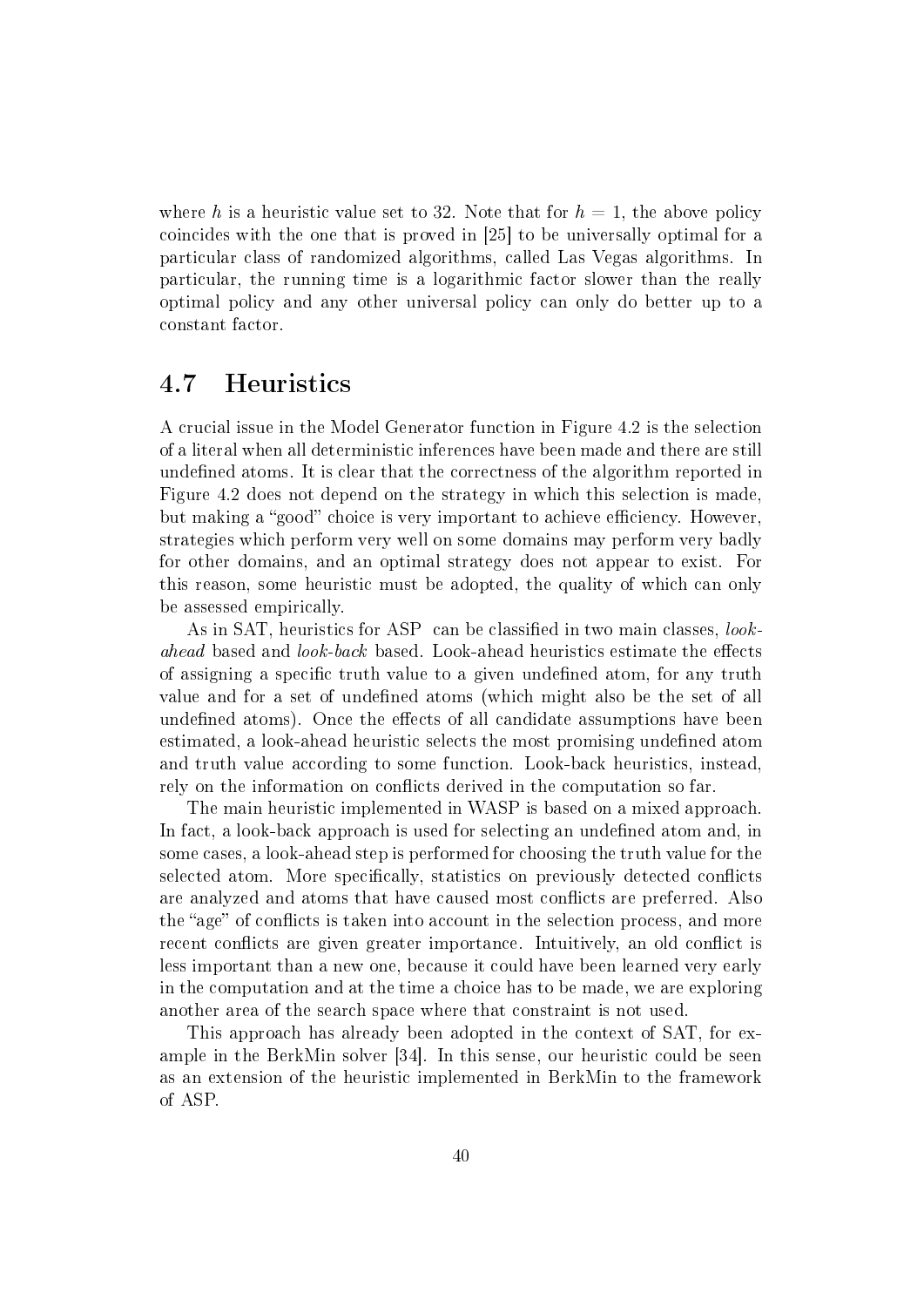#### 4.7.1 Main heuristic

This heuristic maintains, for each literal L:

- a counter  $cl(L)$  which is increased when a new constraint containing L is added to the database and when L is traversed in the Implication Graph during the first UIP calculus; each of these counters is initialized to  $\theta$  and every 100 conflicts it is divided by  $\lambda$ ;
- a counter  $cv(L)$ , which is obtained by summing  $cl(L)$  and  $cl(\neg L)$ .
- a global counter,  $\mathfrak{gel}(L)$ , measuring the global contribution of each literal to the conflicts; each of these counters *gcl* is initialized to  $\theta$  and increased whenever cl is increased, but it is never decreased or divided.

Moreover, all learned constraints are organized in a chronologically ordered list.

#### A choice

The next decision atom is chosen as described below

- i) If some learned constraints are not satisfied yet, consider the newest and choose the undefined atom with the highest value of  $cv(L)$  appearing in it.
- ii) If some learned constraints are not satisfied yet, consider the newest. and if two or more atoms have the same highest value of  $cv(L)$ , we choose the atom that removes the highest number of supporting rules.
- iii) If all the learned constraints are satisfied, then the atom with the highest cv counter is chosen.
- iv) If no such learned constraint exists, we choose the atom with most occurrences in the program.

#### Truth Value choice

Once an atom is chosen, we have to select a truth value for it. We adopt the following policy:

1) If some learned constraints are not satisfied yet, we pick the literal with the highest gcl counter.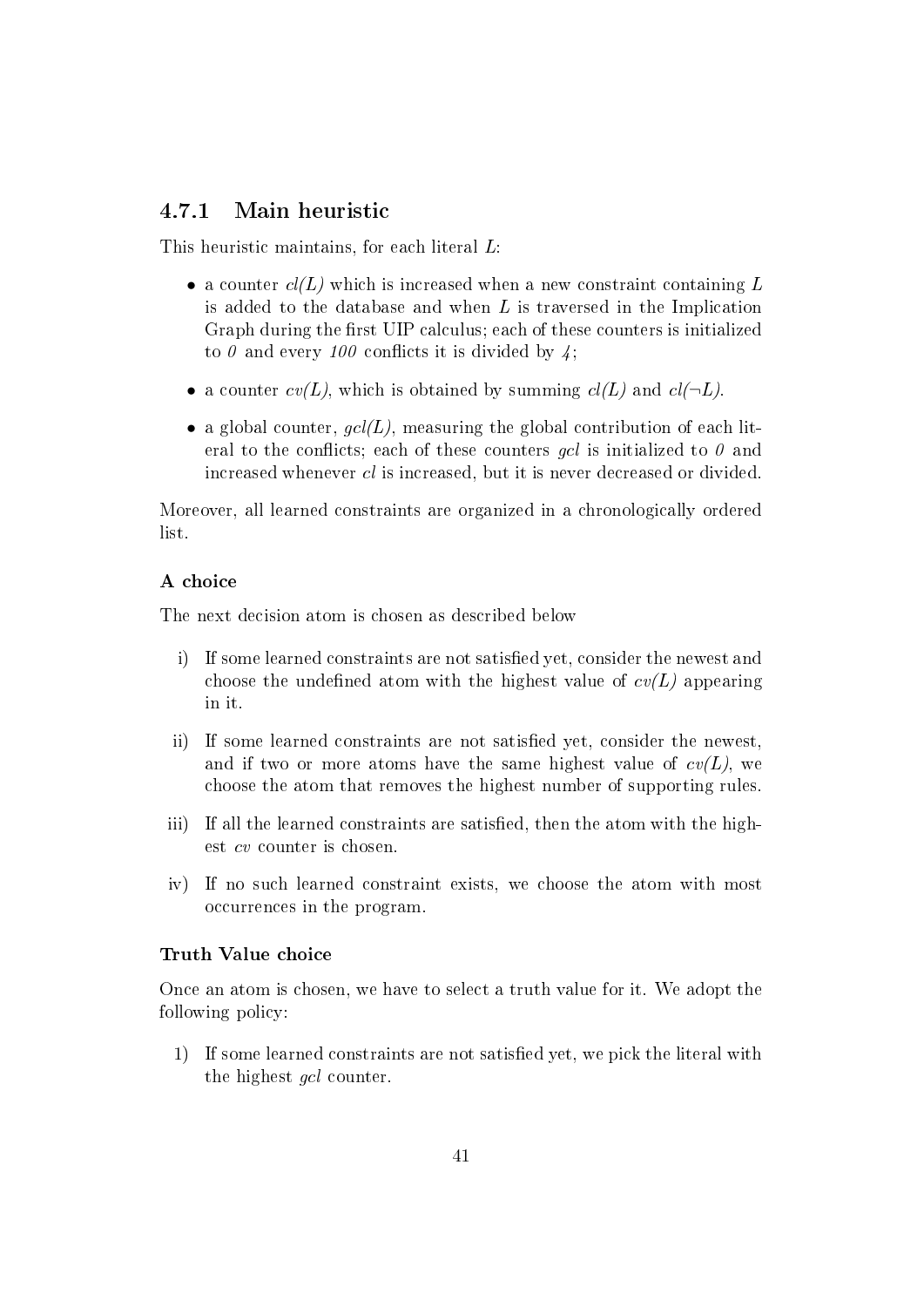- 2) If some learned constraints are not satisfied yet, but the atom was chosen by ii), we pick the literal that removes the highest number of supporting rules.
- 3) If the atom was picked using iii), we use a look-ahead heuristic. In particular, we try to propagate both literals and then choose the literal that has the higher impact on the propagation, in the sense that it does more operations, like moving watches and satisfying rules. It is important to note that if we obtain a conflict in one of the two branches. we can choose the other truth value for the atom deterministically.
- 4) If we chose the atom with the atom a using iv), the literal in the set  ${a, \neg a}$  with most occurrences in the program is picked.

Example 23 (Heuristic example). Consider the following subprogram:

r1: a :- c. r2: a v b :- d. r3: a v c :- e.  $r4: e \vee b : - c.$ 

and the following learned constraints (in order of insertion):

 $c1: := a, b.$  $c2: := a$ , not  $c$ , d.

Suppose  $I = \{a, \neg b\}$  and

cl(a) = 2, cl(¬a) = 2, cl(b) = 1, cl(¬b) = 0, cl(c) = 1, cl(¬c) = 2, cl(d) = 3, cl(¬d) = 0.

We have that  $c_1$  is satisfied because b is false, and the newest not satisfied yet constraint is  $c\mathcal{Z}$ . In particular, in this constraint we have two undefined atoms, c and d, for which  $cv(c) = cv(d) = 3$ . In this case, we choose the atom that removes the higher number of supporting rules. In fact, if we set c false, we remove two supporting rules (r1 and r4), while setting c true removes one supporting rule  $(r3)$ . Conversely, if we pick d as false, we remove one supporting rule  $(r2)$ , while setting d true removes no rules. Hence, we choose c as false.

#### 4.7.2 "Two Function" Heuristic

We also implemented the *two* function used into the original BerkMin heuristic. The atom is chosen as explained in Section 4.7.1. The two function is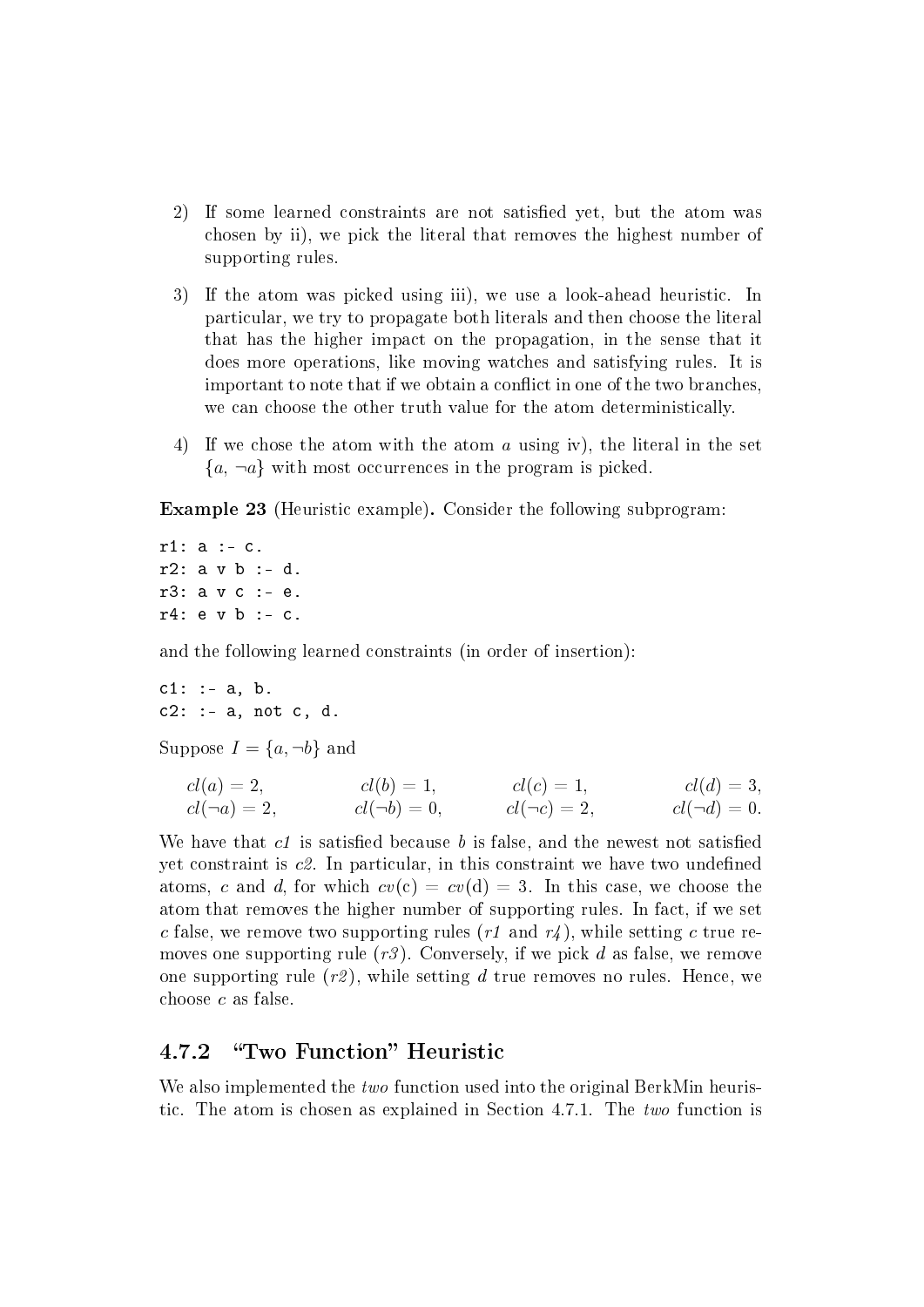used in order to pick a literal only when an atom is chosen using iii). This heuristic picks the literal with the highest value of  $two(L)$ , where  $two(L)$  calculates the number of binary rules in the neighborhood of  $L$ . A rule is *binary* if it is unsatisfied and it contains two undefined atoms.

First of all, we compute the number of binary rules containing L. Let this number be  $n_1$ . Then, for each literal  $L_1$  appearing in a binary rule with  $L_1$ we compute the number of binary rules containing  $\neg L_1$ . Let this number be  $n_2$ . The value of  $two(L)$  is obtained by summing  $n_1$  and  $n_2$ . If the value of the function two is the same for both literals, we assign false to the chosen atom. In order to limit the quantity of time spent to compute the function, we use a threshold value (equal to 100) for the *two* counters. In fact, once the value of two exceeds the threshold, the computation is stopped.

### 4.7.3 "Two Light" Heuristic

Since the computation of function two is expensive, we decided to use a variant of the previous heuristic. In fact, we compute the values of the two function only for the first conflict after each restart. For all other conflicts, we use the values computed by the last invocation of the two function.

#### 4.7.4 Look-Ahead Heuristic

In this section we discuss a variant of the main heuristic that we implemented in WASP. This heuristic is similar to the look-ahead heuristic used in DLV [27].

**Definition 28.** A Possibly-True (PT) atom of  $\Pi$  w.r.t. I is an undefined atom a such that there exists a rule  $r \in \Pi$  for which all of the following conditions hold:

- i)  $a \in H(r);$
- ii) for all  $a_i \in H(r)$ ,  $a_i \notin I$ , that is, there are no true atoms in the head of  $r$ :
- iii) for all  $a_i \in B(r)$ ,  $a_i \in I$ , that is, the body of r is true.

**Definition 29.** An Unsupported-True (UT) atom of  $\Pi$  w.r.t. I is a true atom a such that there is no rule  $r \in \Pi$  for which all of the following conditions hold:

i)  $a \in H(r)$ .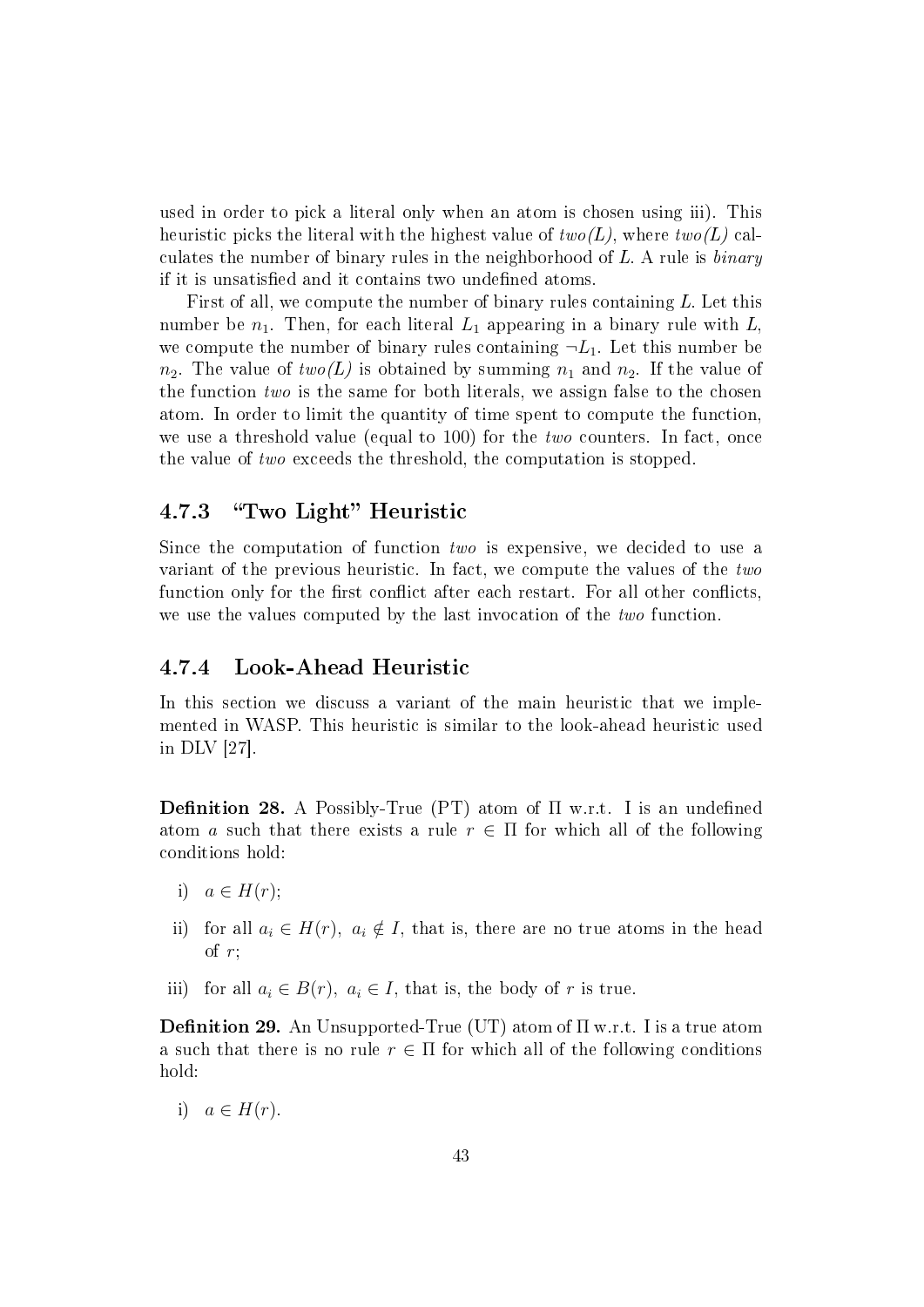- ii) for all  $a_i \in H(r) \setminus \{a\}, \ \neg a_i \in I$ , that is, all atoms in the head, with the exception of the atom a, are false.
- iii) for all  $a_i \in B(r)$ ,  $a_i \in I$ , that is, the body of the rule r is true.

Hence, if an atom is true but still misses a supporting rule for it, then it is an unsupported-true atom.

For example, the rule :- not a. implies that  $a$  is true, but it is not a supporting rule for it. In order to obtain a stable model, each true atom must be supported, hence we aim to decrease the number of unsupported true atoms. Given an atom A, we have five counters:

- 1. Let  $UT(A)$  be the number of unsupported-true atoms after the propagation of A.
- 2. Let  $UT_2(A)$  be the number of unsupported-true atoms appearing in the heads of exactly two unsatisfied rules after the propagation of A.
- 3. Let  $UT_3(A)$  be the number of unsupported-true atoms appearing in the heads of exactly three unsatisfied rules after the propagation of A.
- 4. Let  $Sat(A)$  be the number of satisfied rules after the propagation of A.
- 5. Let  $DS(A)$  be the degree of supportedness of the interpretation intended as the ratio between the number of supporting rules and the number of true atoms after the propagation of A.

As described in  $|27|$ , a good heuristic should take into account the effect of the look-ahead for both the branching literal and its complement. To this end, given an atom A, we have the following heuristic values:

- 1.  $UT'(A) = UT(A) + UT(\neg A);$
- 2.  $UT'_2(A) = UT_2(A) + UT_2(\neg A);$
- 3.  $UT'_3(A) = UT_3(A) + UT_3(\neg A);$
- 4.  $Sat'(A) = Sat(A) + Sat(\neg A);$
- 5.  $DS'(A) = DS(A) + DS(\neg A)$ .

Moreover, define a preference relationship  $\succ_{look-ahead}$  such that  $A \succ_{look-ahead}$ B if the criteria (described below) prefer choosing the atom A rather than B. More specifically, given two atoms A and B:

1.  $UT'(A) < UT'(B)$ ; otherwise,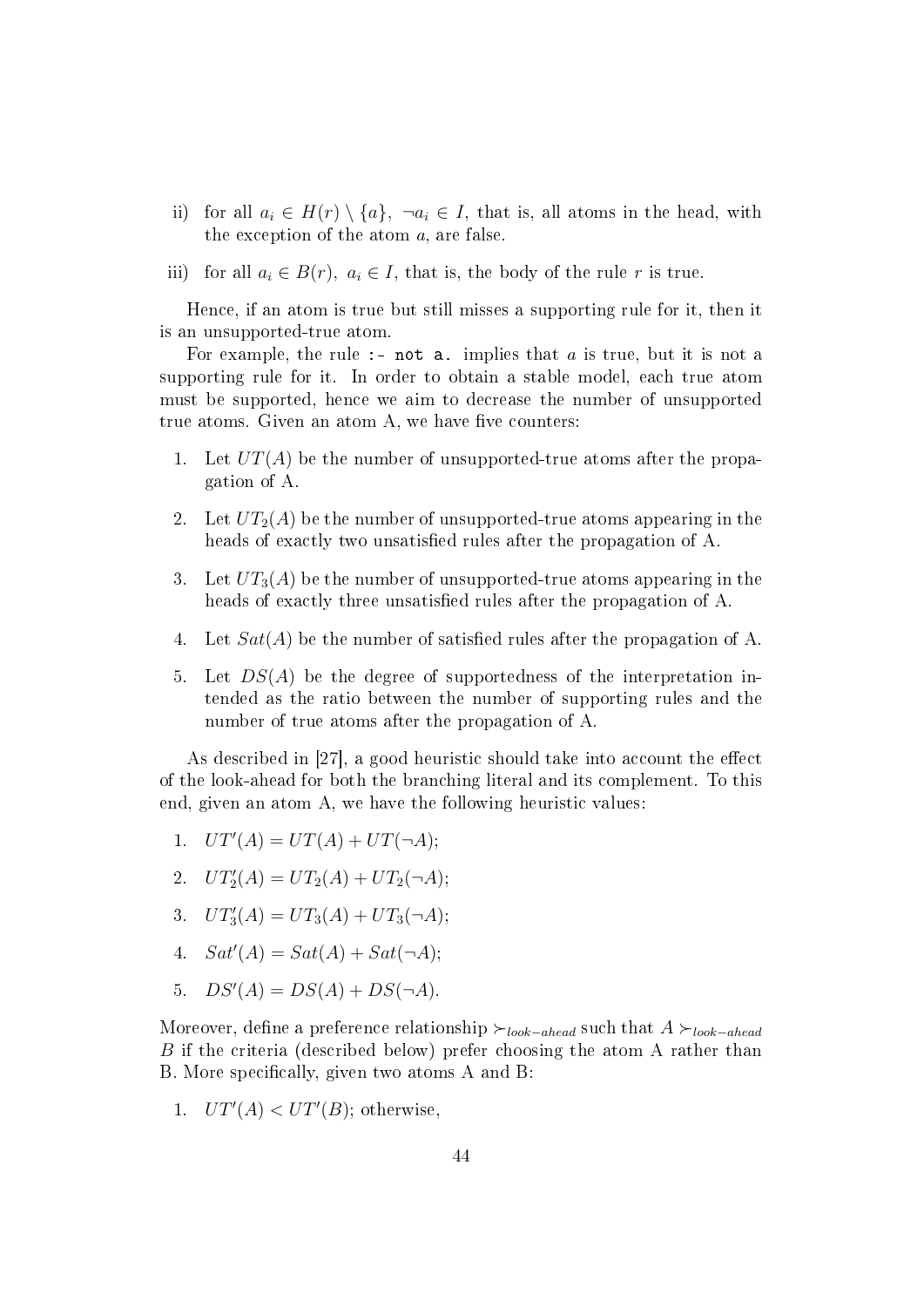- 2.  $UT'(A) = UT'(B)$  and  $UT'_2(A) < UT'_2(B)$ ; otherwise,
- 3.  $UT'(A) = UT'(B)$ ,  $UT'_2(A) = UT'_2(B)$  and  $UT'_3(A) < UT'_3(B)$ ; otherwise,
- 4.  $UT'(A) = UT'(B)$ ,  $UT'_2(A) = UT'_2(B)$ ,  $UT'_3(A) = UT'_3(B)$  and  $Sat'(A) >$  $Sat'(B)$ ; otherwise,
- 5.  $UT'(A) = UT'(B)$ ,  $UT'_2(A) = UT'_2(B)$ ,  $UT'_3(A) = UT'_3(B)$  and  $DS'(A) >$  $DS'(B)$ .

The next decision atom is the first processed  $PT$  atom  $A$  such that for each PT atom  $A_1 \neq A$ ,  $A_1 \succ_{look-ahead} A$  does not hold.

Example 24 (Look-Ahead Heuristic example). Consider the following subprogram:

r1: a v n\_a. r2: b v n\_b. r3: c v n\_c. r4: d v n\_d. r3: :- not e. r4: :- not f. r5: e :- a. r6: e :- c. r7: f :- a. r8: f :- d.

Suppose  $I = \{e, f\}$ , hence the PT atoms are:  $\{a, n_a, b, n_b, c, n_c, d, d\}$ n\_d}. As shown in [27], a and  $n_a$ , b and  $n_b$ , c and  $n_c$ , d and  $n_d$  are each look-ahead equivalent, hence we can just focus on the respective atom. In particular, we have:

$$
UT(a) = 0, \tUT(b) = 2, \tUT(c) = 1, \tUT(d) = 1, UT(\neg a) = 2, \tUT(\neg b) = 2, \tUT(\neg c) = 2, \tUT(\neg d) = 2.
$$

Moreover, we have  $UT'(a) < UT'(c) = UT'(d) < UT'(b)$ , hence, the best choice according to the criteria is a.

#### Optimizing the Computation of the Heuristic

The computation of this heuristic is expensive because the number of PT atoms to be considered is very large in some cases. Thus, we use two techniques that reduce the amount of time needed to evaluate the heuristics by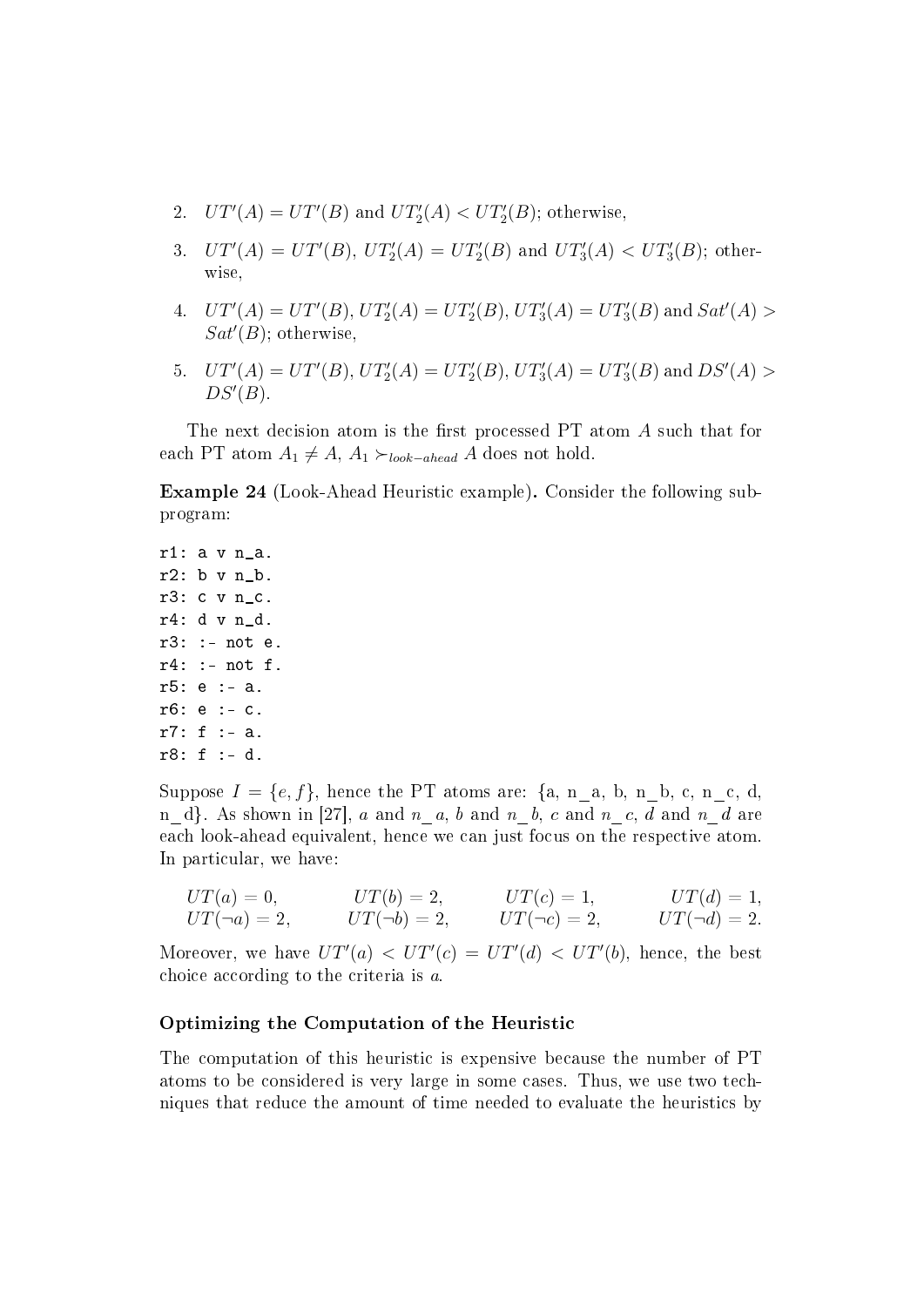reducing the number of look-aheads that have to be performed. In particular, we use the look-ahead equivalence result obtained in  $[27]$  and we define a threshold value for PT atoms to be considered in the heuristics.

## 4.8 Related Work

The techniques presented in this thesis were in part already adopted by other existing non-disjunctive ASP solvers like  $\text{Smodes}_{cc}$  [44, 45], Clasp [7], and solvers supporting disjunction like CModels3 [9], GnT [46], ClaspD [7] and DLV [47, 48]. Concerning those existing ASP solvers, WASP differs from nonnative solvers like Cmodels3 [9] in the sense that we do not rely on a rewriting to a propositional formula and an external SAT solver, but use native ASP techniques. Among native solvers, similarities with DLV [3] can be found in the propagation rules, in the computation of the greatest unfounded set, and in the model checking technique. However, we clearly differ from DLV as it does not implement many of the look-back techniques borrowed from CP and SAT. The prototypical version of DLV, presented in [47] and extended in [48], implements backjumping and some forms of look-back heuristics, but it does not include clause learning, restarts, and does not use an Implication Graph for determining the reasons of the conflicts. Similar considerations hold for GnT [46], which, as DLV, implements a systematic backtracking without learning and look-ahead heuristics.

Comparing our system with ClaspD more similarities can be found, as it includes similar techniques, e.g. backjumping, clause learning, restarts, and look-back heuristics. There are nonetheless several differences with WASP. First of all, WASP performs the unfounded set checking by means of the well-founded operator, while ClaspD relies on the computation of loop formulas. Moreover, ClaspD implements an alternative version of the Implication Graph that is more similar to SAT solvers, since it relies on unit propagation of nogoods (minimality is handled via loop formula learning). Furthermore, ClaspD, as WASP, adopts a branching heuristics based on Berkmin [34]; however, WASP extends the original Berkmin heuristics by exploiting a lookahaed technique in place of the *two* function calculating the number of binary clauses in the neighborhood of literal L, together with an additional criterion based on minimality of answer sets. In particular, to deal with the case of two atoms with the same heuristic value, WASP chooses the atom that introduces the maximum number of unsatisfied supporting rules.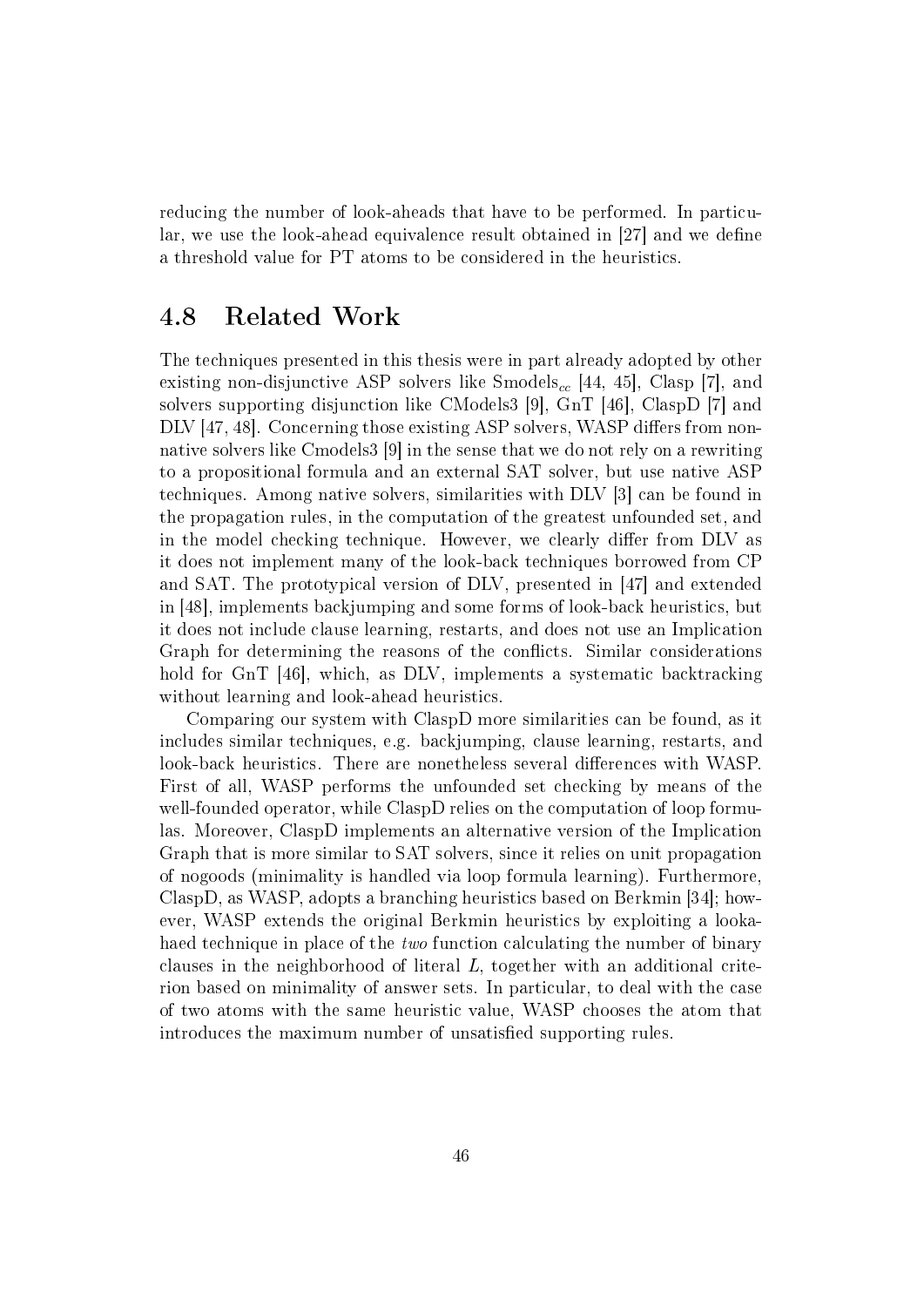# Chapter 5

# Experiments

In this section we report the results of an experimental analysis we carried out in order to assess the performance of WASP. As a comparison, we also ran the suite of our benchmarks on two state-of-the-art ASP solvers, namely DLV and ClaspD (winners of the disjunctive tracks in the last ASP Competitions [11, 12, 13. A discussion on the difference between WASP and these two systems is provided in Section 4.8.

The machine used for the experiments is a two-processor Intel Xeon "Woodcrest" (quad core) 3GHz with 4MB of L2 Cache and 4GB of RAM, running Debian GNU Linux 4.0. As our ASP system focuses on the Model Generation phase, only the time for evaluating ground programs (previously produced by the DLV instantiator from the original non-ground instances) have been considered.

In the following, we briefly describe both benchmark problems and data.

## 5.1 Benchmark Problems and Data

In our experiments, we considered problems from the most recent ASP Competition [13] and other problems which have already been used for assessing performance of the ASP solver DLV [3]. Our experiments consist of 36 instances in 15 different domains. The instances and encodings are those that were used in the competitions or in the other (publicly available) suites. In the following we describe the benchmark problems.

#### Labyrinth

Ravensburger's Labyrinth game deals with guiding an avatar through a dynamically changing labyrinth to certain fields. A solution is represented by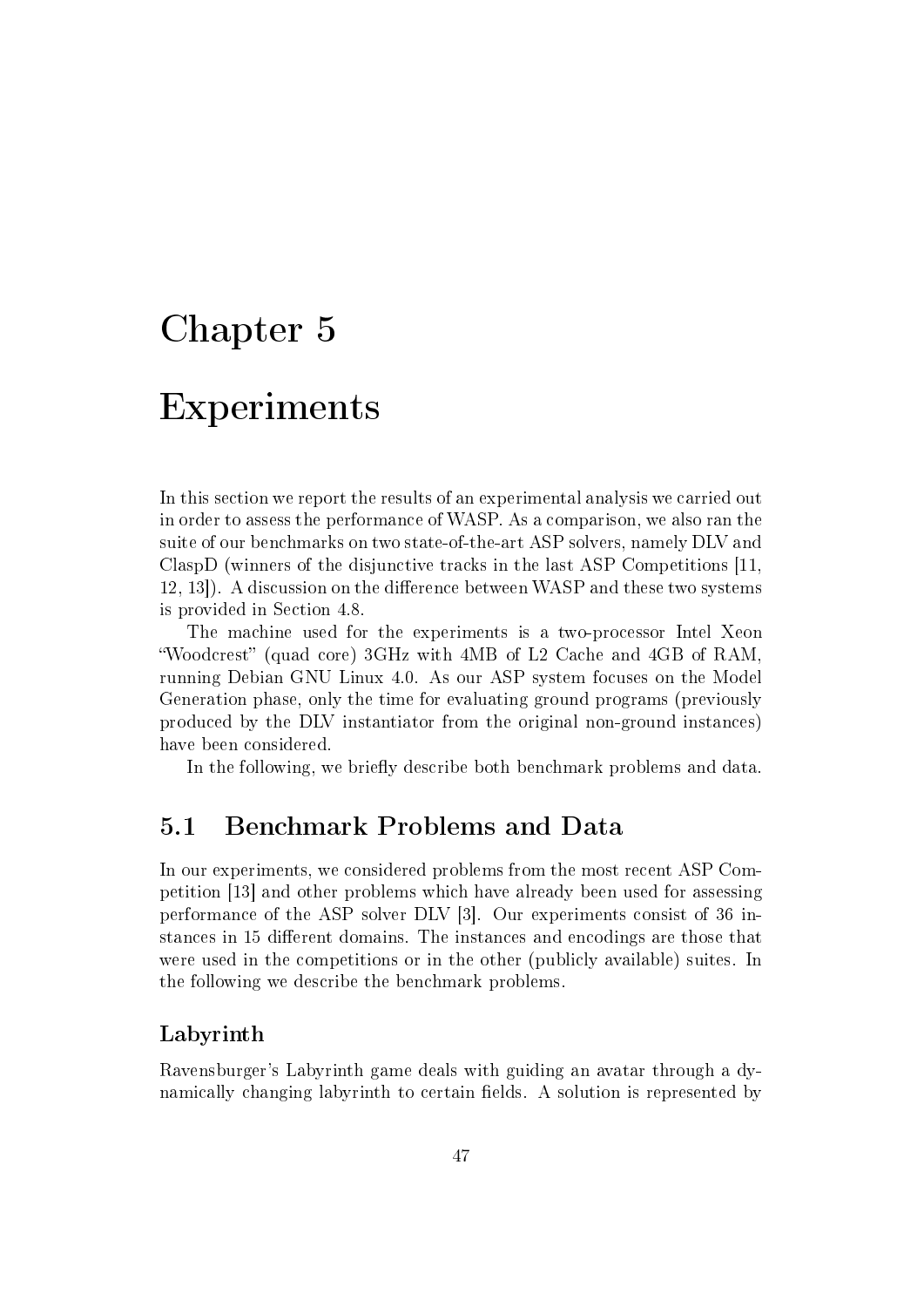pushing the labyrinth's rows and columns such that the avatar can reach the goal field (which can change its location during pushes) from its starting field (which can also change its location when pushed) by a move along some path after each push.

#### Knight-Tour

Given a chessboard, the problem is to find a tour for a knight piece that starts at any square, travels all squares, and comes back to the origin, following the knight motion rules of chess.

#### Graph coloring

Given an undirected graph and a set of  $n$  colors, we are interested in checking whether there is an assignment of colors to nodes such that no adjacent nodes share the same color.

#### Maze-Generation

A maze is an  $m \times n$  grid, in which each cell is empty or a wall and two distinct cells on the edges are indicated as entrance and exit, satisfying the following conditions:

- 1) each cell on the edge of the grid is a wall, except entrance and exit that are empty;
- 2) there is no  $2 \times 2$  square of empty cells or walls;
- 3) if two walls are on a diagonal of a  $2 \times 2$  square, then not both of their common neighbors are empty;
- 4) no wall is completely surrounded by empty cells;
- 5) there is a path from the entrance to every empty cell.

The problem has been proved to be NP-complete in [22].

#### Strategic Companies

Strategic companies is a well-known  $\Sigma_2^P$ -complete problem that has often been used for system comparisons, also in the previous ASP Competitions. In the Strategic Companies problem, a collection  $C = c_1, \ldots, c_m$  of companies is given, for some  $m \geq 1$ . Each company produces some goods in a set G,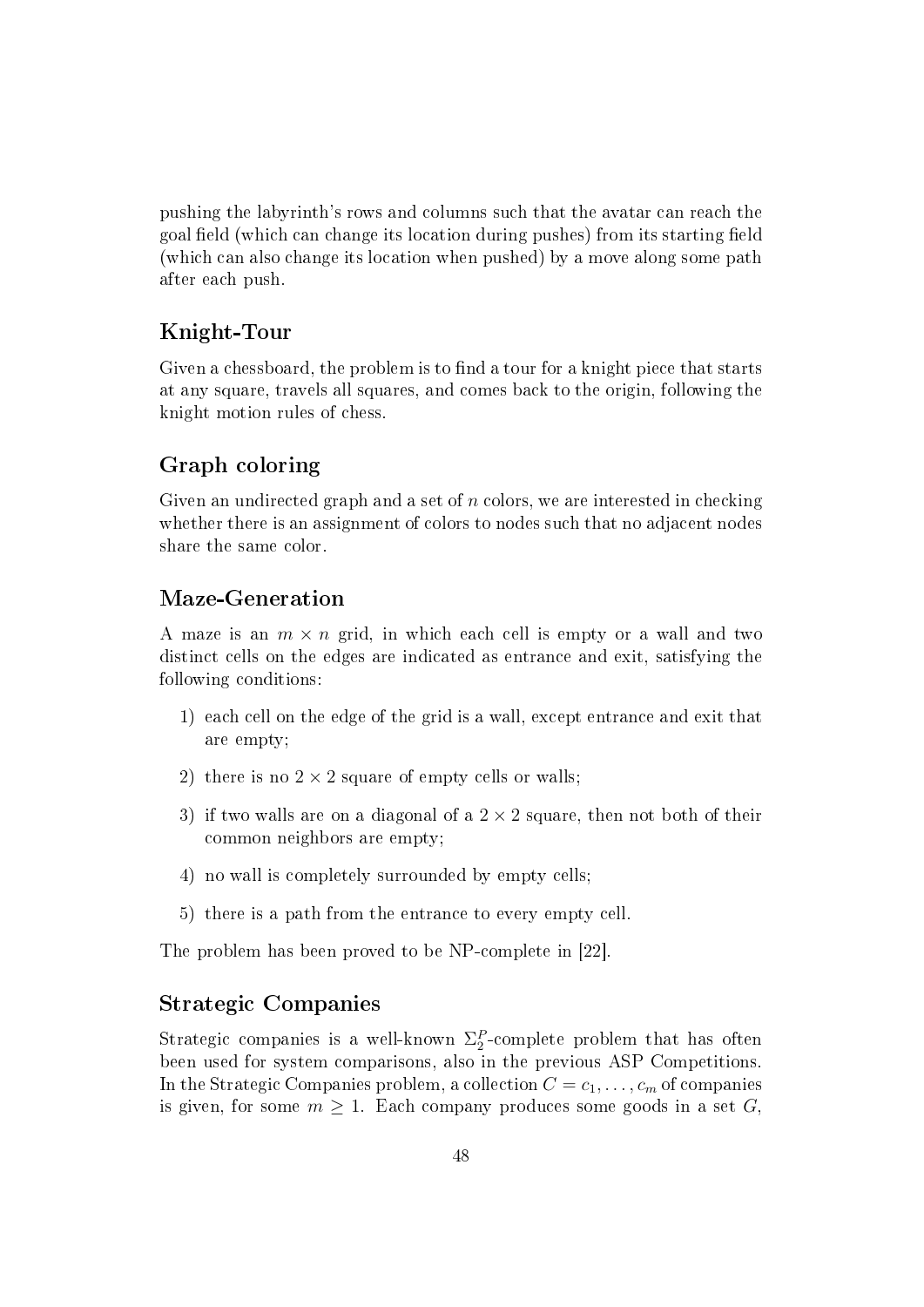and each company  $c_i$  in  $C$  is possibly controlled by a set of owner companies  $O_i$  (where  $O_i$  is a subset of C, for each  $i = 1, \ldots, m$ ). In this context, a set C' of companies (i.e., a subset of  $C$ ) is a *strategic set* if it is minimal among all the sets satisfying the following conditions: (i) Companies in C' produce all goods in G; (ii) if  $O_i$  is a subset of C' if  $c_i \in C'$  (for each  $i = 1, \ldots, m$ ). We considered a random instance involving 7500 companies and 22500 products.

#### 2-QBF

The problem consists of checking the validity of a quantified boolean formula  $\Phi = \exists X \forall Y \phi$ , where X and Y are disjoint sets of propositional variables and  $\phi = C_1 \vee \ldots \vee C_k$  is a DNF on variables X and Y. In our benchmark, we used the transformation from 2-QBF to ASP presented in [3], which is based on a reduction presented in [24]. The instance considered has 1000 universal variables, 20 existential variables, 10000 clauses, and is a 5-DNF.

#### Prime Implicants

In Boolean logic, an implicant is a "covering" (sum term or product term) of one or more minterms (a product term in which each of the n variables appears once) in a sum of products, or, maxterms (a sum term in which each of the n variables appears once) in a product of sums, of a boolean function. Formally, a product term  $P$  in a sum of products is an implicant of the Boolean function  $F$  if  $P$  implies  $F$ . A prime implicant of a function is an implicant that cannot be covered by a more general (more reduced meaning with fewer literals) implicant. The instance we considered consists of 180 variables and 774 clauses.

#### 3-Colorability

This well-known problem asks for an assignment of three colors to the nodes of a graph, in such a way that adjacent nodes always have different colors. One simplex graph was generated with the Stanford GraphBase library [23], by using the function  $simplex(600, 600, -2, 0, 0, 0, 0)$ . Another ladder graph was generated having 11998 edges, and 8000 nodes.

#### Hamiltonian Cycle

This is a classical NP-complete problem in graph theory, which can be expressed as follows: given a directed graph  $G = (V, E)$  and a node  $a \in V$  of this graph, does there exist a path in  $G$  starting at  $a$  and passing through each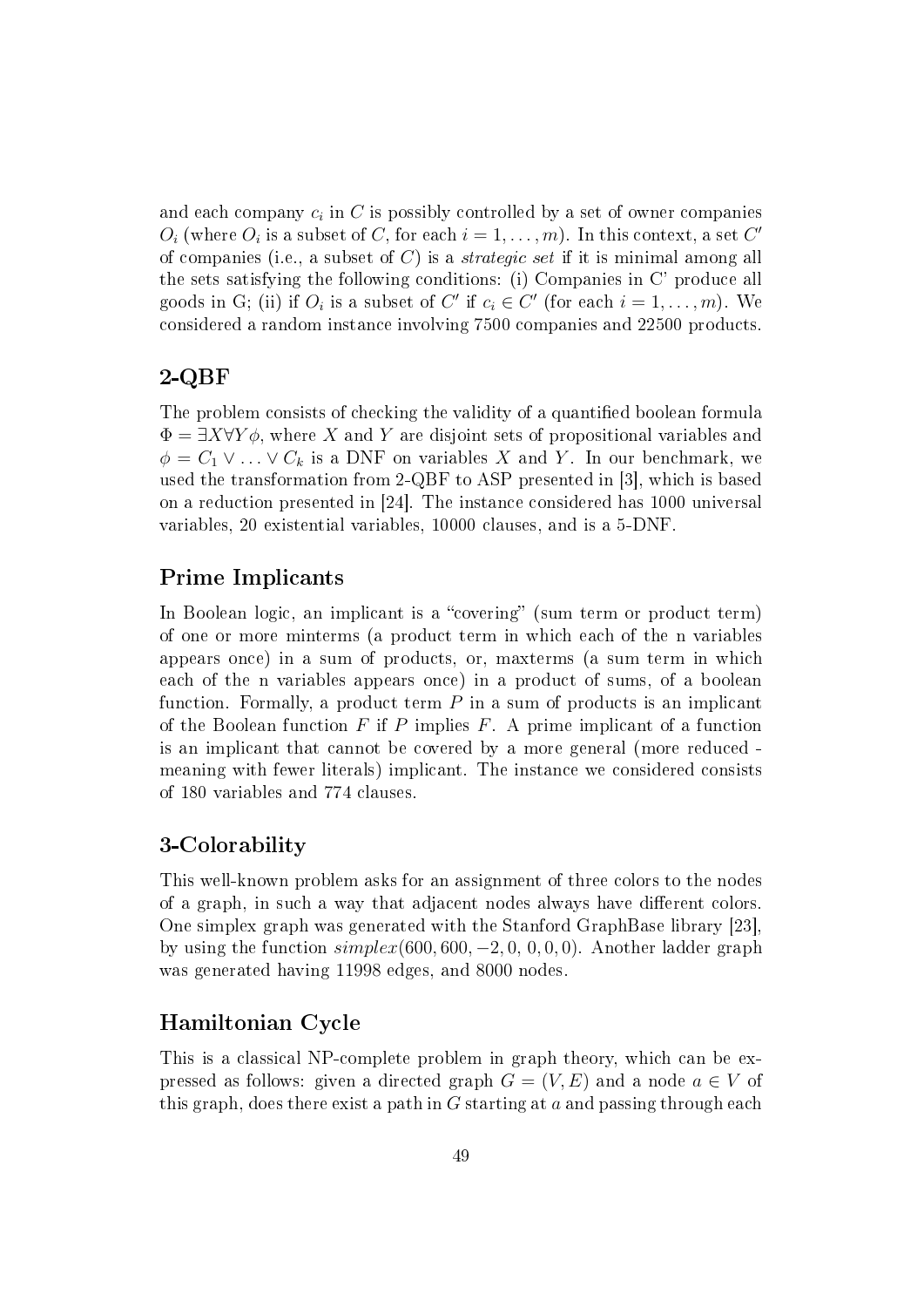node in V exactly once? One random graph was generated with the Stanford GraphBase library [23], by using the function random graph(85, 700, 0, 0, 0,  $(0, 0, 1, 1, 33)$ , having 700 edges and 85 nodes; the other instance has been generating using the function *random*  $graph(80, 456, 0, 0, 0, 0, 0, 1, 1, 33)$ , having 456 edges and 80 nodes.

#### Blocks World

Blocks world is one of the most famous planning domains in articial intelligence. We have a set of cubes (blocks) deposited on a table. The goal is to build one or more vertical stacks of blocks. The constraint is that only one block may be moved at a time: it may either be placed on the table or placed on top of another block. Because of this, any blocks that are, at a given time, under another block cannot be moved. The four instances considered are by Esra Erdem and taken from the ccalc homepage  $(\text{http://www.cs.utexas.edu/users/tag/cc/}).$ 

#### 3SAT

The satisfiability problem (SAT) is a decision problem, whose instance is a propositional formula. The question is: given the formula, is there some assignment of the values TRUE and FALSE to the variables that will make the entire expression true? SAT is the best-known NP-complete problem. 3-satisfiability is a special case of SAT, where each formula is a CNF in which each clause contains exactly three literals. We considered two random instances with 280 variables and 1204 clauses.

#### Hanoi

The Towers of Hanoi (ToH) problem has three pegs and n disks. Initially, all n disks are on the left-most peg. The goal is to move all n disks to the right-most peg with the help of the middle peg. The rules are: (1) move one disk at a time; (2) only the top disk on a peg can be moved; (3) a larger disk cannot be placed on top of a smaller one. The instance we considered has 6 disks, and we check whether a plan of length 64 exists.

#### Ramsey Numbers

The Ramsey number  $ramsey(k, m)$  is the least integer n such that, no matter how the edges of the complete undirected graph (clique) with  $n$  nodes are colored using two colors, say red and blue, there is a red clique with  $k$  nodes (a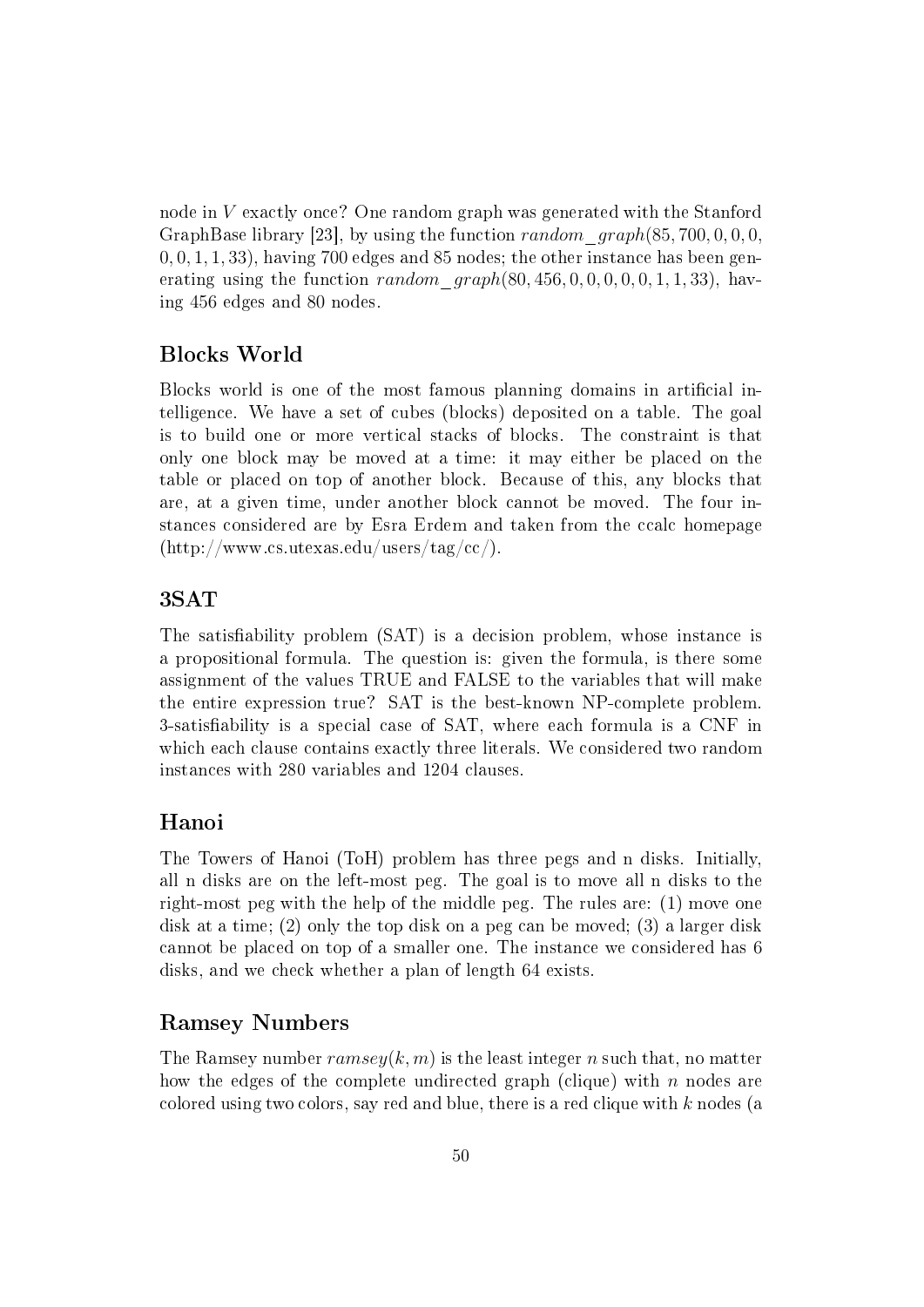red k-clique) or a blue clique with m nodes (a blue m-clique). The encoding of this problem consists of one rule and two constraints. For the experiments, the problem considered was deciding whether, for  $k = 3$ ,  $m = 7$ ,  $n = 21$ , and for  $k = 4$ ,  $m = 6$ ,  $n = 26$ , n is the Ramsey number ramsey $(k, m)$ .

#### n-Queens

The 8-queens puzzle is the problem of putting eight chess queens on an 8x8 chessboard such that none of them threatening any other (using the standard chess queen's moves). The n-queens puzzle is the more general problem of placing n queens on an nxn chessboard ( $n \geq 4$ ). The instance considered is for  $n = 23$ .

#### Timetabling

The problem is determining a timetable for some university lectures that have to be given in one week to some groups of students. The timetable must respect a number of given constraints concerning availability of rooms, teachers, and other issues related to the overall organization of the lectures.

### 5.2 Experimental Results

The results of our experiment are summarized in Table 5.1, reporting the execution times in seconds elapsed by each considered system, for each considered instance. For each instance of the benchmark problems, we allowed a maximum of 600 seconds of execution time. Timeouts are indicated by means of the word TIME in Table 5.1. In the last rows we report, for each system, the total number of solved instances, the average execution time for solving all the 36 considered instances (timeouts are counted 600s each), and the number of instances in which each solver resulted to be the fastest.

Overall, the results of the preliminary experimental analysis are encouraging: the performance of WASP is comparable to that of ClaspD (same number of wins and cumulative average time), and it is often faster than DLV (only 9 wins vs 15 of WASP and ClaspD). In more detail, for the Labyrinth problem WASP was able to solve four instances out of five in the allowed time, while the other systems solved all five instances; the system is always outperformed by the competitors, except for one instance in which it is the best performer. Regarding the Knight-Tour problem, WASP always outperformed the competitor systems, solving the hardest instance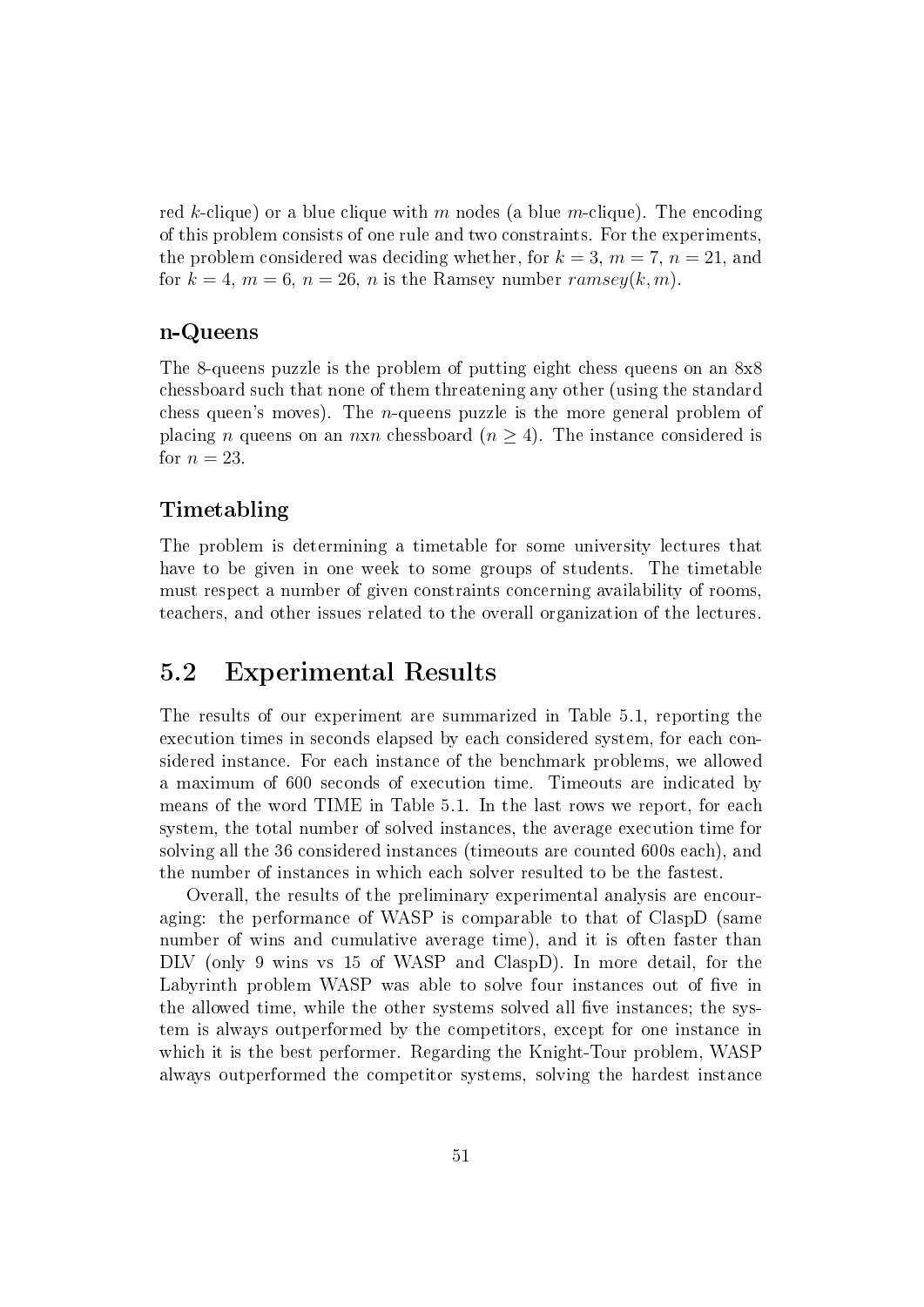| Problem                       | $\overline{\text{WASP}}$ | $\overline{\rm{DLV}}$ | ClaspD          |
|-------------------------------|--------------------------|-----------------------|-----------------|
| LABYRINTH-1                   | 0,39                     | 0,02                  | 0,03            |
| LABYRINTH-2                   | 299,74                   | 3,17                  | 65,84           |
| LABYRINTH-3                   | 415,14                   | 56,19                 | 113,04          |
| LABYRINTH-4                   | <b>TIME</b>              | 25,76                 | 561,93          |
| LABYRINTH-5                   | 14,47                    | 29,15                 | 490,04          |
| KNIGHT-TOUR-1                 | 0,07                     | 0,21                  | 0,15            |
| KNIGHT-TOUR-2                 | 0,14                     | 1,64                  | 0,34            |
| KNIGHT-TOUR-3                 | 0,65                     | 14,45                 | 2,84            |
| KNIGHT-TOUR-4                 | 0,67                     | 56,31                 | 10,56           |
| KNIGHT-TOUR-5                 | 7,44                     | <b>TIME</b>           | 179,48          |
| GRAPH-COLOURING-1             | 153,67                   | <b>TIME</b>           | 3,05            |
| GRAPH-COLOURING-2             | TIME                     | TIME                  | <b>TIME</b>     |
| MAZE-GENERATION-1             | 0,28                     | 0,93                  | 0,79            |
| MAZE-GENERATION-2             | 46,84                    | 104,47                | 1,76            |
| MAZE-GENERATION-3             | 47,37                    | 261,57                | 3,94            |
| MAZE-GENERATION-4             | 94,17                    | <b>TIME</b>           | 9,64            |
| MAZE-GENERATION-5             | 123,40                   | TIME                  | 23,49           |
| STRATCOMP                     | 179,06                   | 2,33                  | 5,71            |
| 2QBF                          | 0,11                     | 3,31                  | 0,92            |
| PRIMEIMPL                     | 3,24                     | 1,33                  | 0,21            |
| 3COL-SIMPLEX                  | 23,02                    | 33,58                 | <b>TIME</b>     |
| 3COL-LADDER                   | 2,29                     | 91,24                 | 34,08           |
| HAMCYCLE-RANDOM               | 5, 29                    | 1,50                  | 2,52            |
| HAMCYCLE-FREE                 | 106,89                   | 31,37                 | 0,47            |
| <b>BLOCKS-WORLD-1</b>         | 224,09                   | 6,48                  | 1,92            |
| BLOCKS-WORLD-2                | 340,84                   | 11,84                 | 1,75            |
| BLOCKS-WORLD-3                | 0,76                     | 8,87                  | 1,67            |
| BLOCKS-WORLD-4                | 129,28                   | 11,05                 | 0,83            |
| $3SAT-1$                      | 78,31                    | 9,59                  | 65,84           |
| $3SAT-2$                      | 31,07                    | 5,43                  | 0,06            |
| TOWERS-OF-HANOI               | 3,81                     | 8,46                  | 437,55          |
| RAMSEY-1                      | 3,03                     | 9,84                  | 24,01           |
| RAMSEY-2                      | 4,87                     | 15,74                 | 40,28           |
| 23-QUEENS                     | 0, 10                    | 41,10                 | 0,54            |
| SCHOOL-TIMETABLING            | 7,45                     | 61,09                 | 224,93          |
| <b>TOTAL</b><br><b>SOLVED</b> | $\overline{34}$          | $\overline{31}$       | $\overline{34}$ |
| WEIGHTED<br><b>AVERAGE</b>    | 98,08                    | 108,87                | 98,17           |
| $\overline{\text{WINS}}$      | 15                       | 9                     | 15              |

Table 5.1: Benchmark Results on ASP competition suite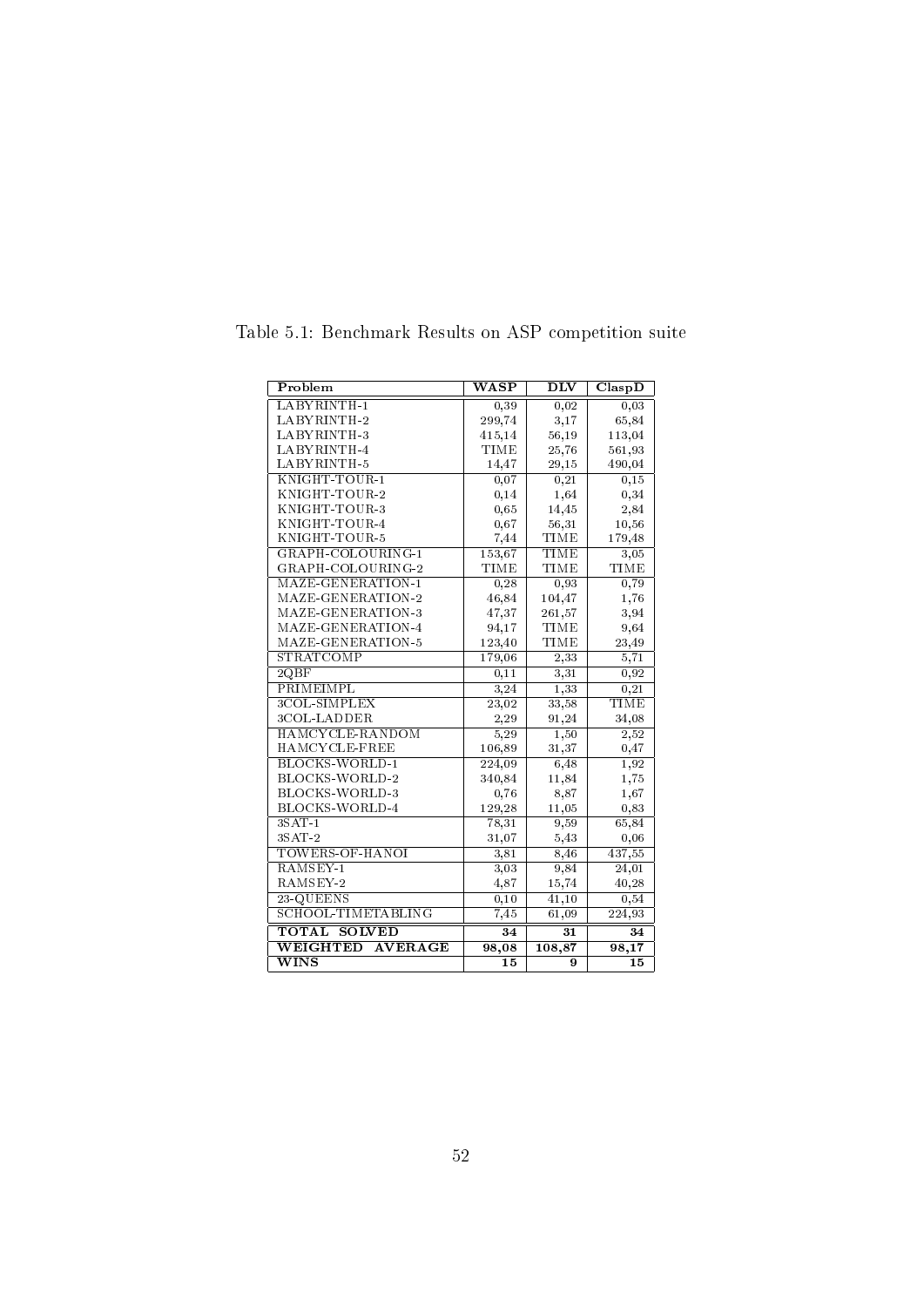(on which DLV timed out) in only 7, 44 seconds, compared to 179, 48 seconds for ClaspD. Concerning the Graph Coloring problem, WASP was slower than ClaspD, but solved one instance more than DLV. Also for the Maze Generation benchmarks, WASP was slightly slower than ClaspD, but always outperformed DLV. Considering the other benchmarks, WASP outperformed the other two ASP solvers on 2QBF, Ramsey Numbers, N-Queens, School Timetabling, 3Colorability, and Towers of Hanoi. In the other benchmarks, the system remains competitive, with the single exception of Strategic Companies. For this, we hypothesize that a reason might be that WASP does not implement yet a model-checking-driven backjumping technique, which proved to be very effective on this particular benchmark [28].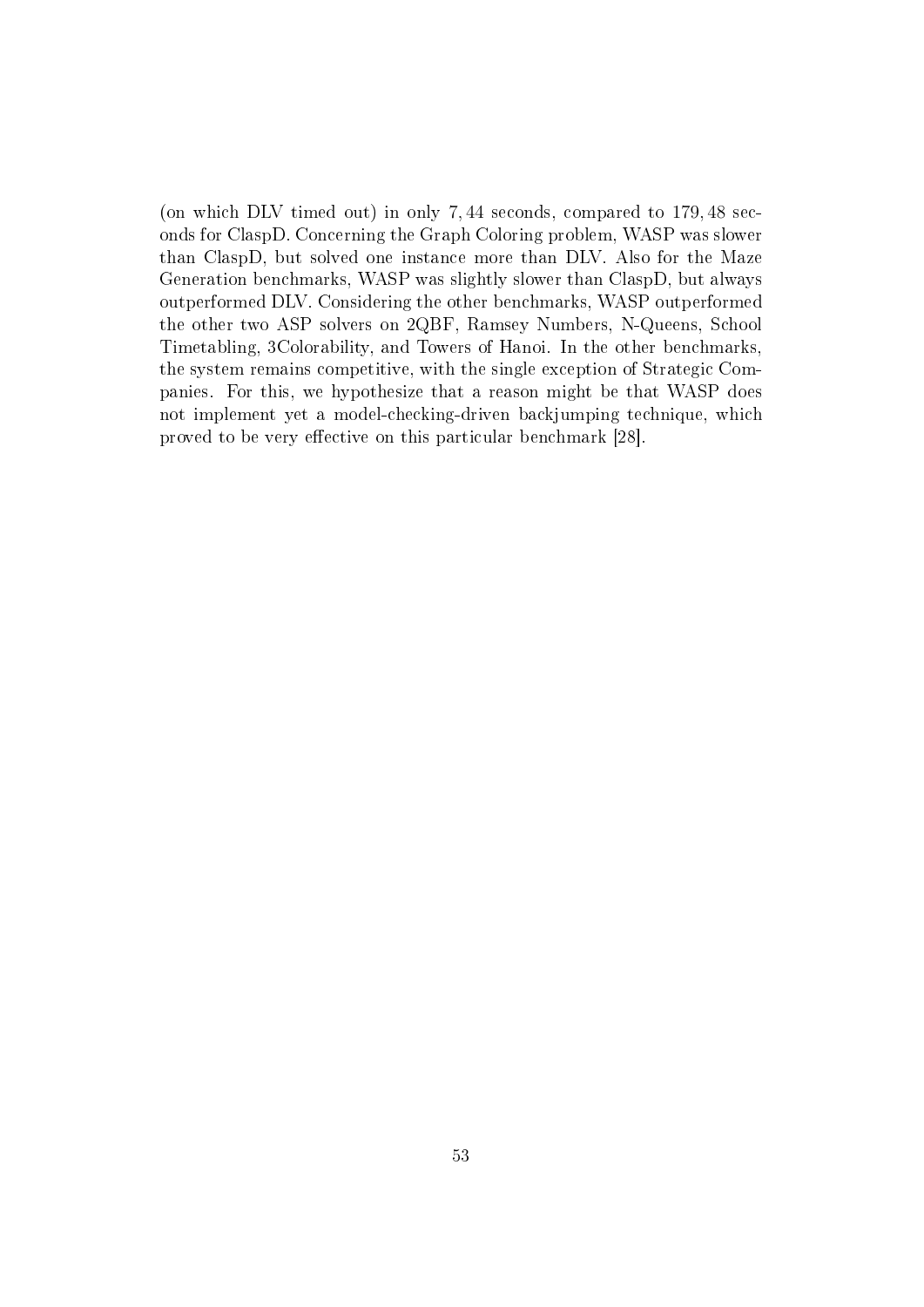# Chapter 6

# Conclusion

In this thesis we provided a report on a new ASP solver for propositional programs called WASP. The new system is inspired by several techniques that were originally introduced for SAT solving, like the Davis-Putnam-Logemann-Loveland (DPLL) backtracking search algorithm [29], clause learning [30, 31], restarts [32], and conflict-driven heuristics [33] in the style of Berkmin [34]. Actually, some of the techniques adopted in WASP, including backjumping and look back heuristics, were first introduced for Constraint Satisfaction [35, 36, 37] and then successfully applied in SAT [38, 39, 34, 33] and QBF solving [40, 41, 42, 43]. It is worth noting that none of the employed techniques can be applied as-is in an ASP solver, and in this thesis we adapted and properly modified them in order to fit the particularities of disjunctive logic programs under the answer set semantics.

The performance of WASP was assessed by an experimental analysis conducted on both random and structured instances, the results of which are also reported in this thesis; the observed result was that WASP is able to compete with the state-of-the-art solvers DLV [3] and ClaspD [7], and even outperform them in several of the considered benchmarks. This result is particularly promising, since there is still room for improvements in the implementation of WASP, e.g. through the optimization and tuning of data structures and heuristic parameters.

Concerning future work, we plan to extend the system by introducing new language constructs such as full support to aggregates [49, 50] and weak constraints [51], which are currently missing from WASP. Moreover, the current implementation can be improved in several respects: parameter tuning of the heuristics, fine tuning of the source code. A model-checking-driven backjumping [28] as well as support for multi-threading are also planned.

It is worth pointing out that a part of this work was developed at the Tech-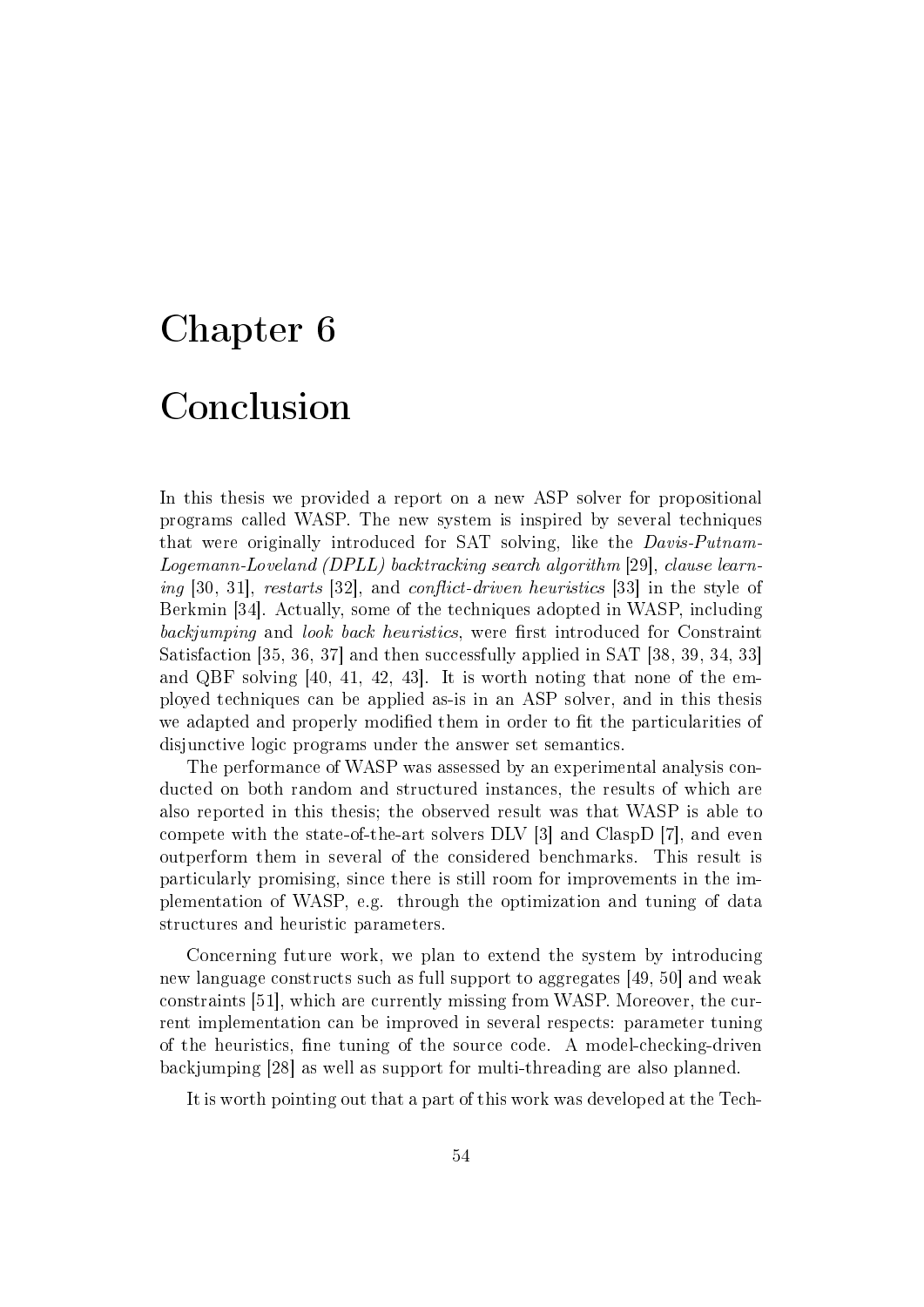nische Universität of Wien, under the Erasmus Placement project. Moreover, a prelimary version of this work has been published in [55] and presented in the XXVI Italian conference on Computational Logic held in Pescara from 31 August 2011 to 2 September 2011 [57].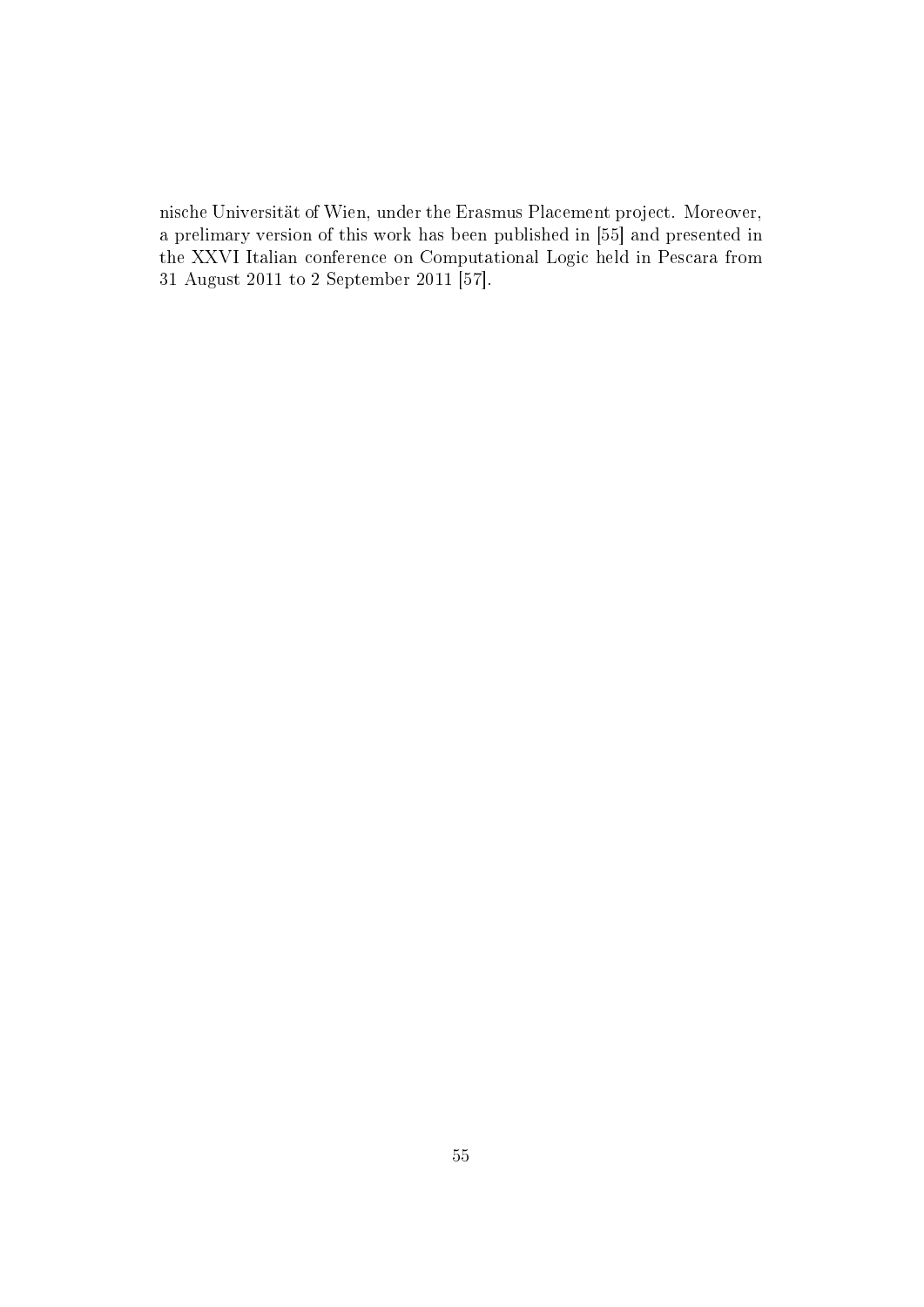# Bibliography

- [1] M. Gelfond, V. Lifschitz. Classical Negation in Logic Programs and Disjunctive Databases. In: New Generation Computing, 1991, pp. 365-385.
- [2] V. Lifschitz. Answer Set Planning. In: Proceedings of the 16th International Conference on logic programming (ICLP '99), D. D. Schreye, Ed. The MIT Press, Las Cruces, New Mexico, USA, 23-37.
- [3] N. Leone, G. Pfeifer, W. Faber, T. Eiter, G. Gottlob, S. Perri, F. Scarcello. The DLV System for Knowledge Representation and Reasoning. ACM TOCL 7 (2006) 499-562.
- [4] P. Simons, I. Niemelä, T. Soininen. Extending and Implementing the Stable Model Semantics. In: AI 138 (2002), 181-234.
- [5] F. Lin, Y. Zhao. ASSAT: Computing Answer Sets of a Logic Program by SAT Solvers. In: AAAI-2002, Edmonton, Alberta, Canada, AAAI Press / MIT Press (2002).
- [6] Y. Babovich, M. Maratea. Cmodels-2: Sat-based answer sets solver enhanced to non-tight programs. http://www.cs.utexas.edu/users/tag/cmodels.html (2003).
- [7] M. Gebser, B. Kaufmann, A. Neumann, T. Schaub. Conflict-driven answer set solving. In: IJCAI 2007,(2007) 386-392.
- [8] T. Janhunen, I. Niemelä, D. Seipel, P. Simons, J.H. You. Unfolding Partiality and Disjunctions in Stable Model Semantics. ACM TOCL 7 (2006) 1-37.
- [9] Y. Lierler. Disjunctive Answer Set Programming via Satisfiability. In: LP-NMR '05. LNCS 3662, (2005) 447-451.
- [10] C. Drescher, M. Gebser, T. Grote, B. Kaufmann, A. Konig, M. Ostrowski, T. Schaub. Conflict-Driven Disjunctive Answer Set Solving. In: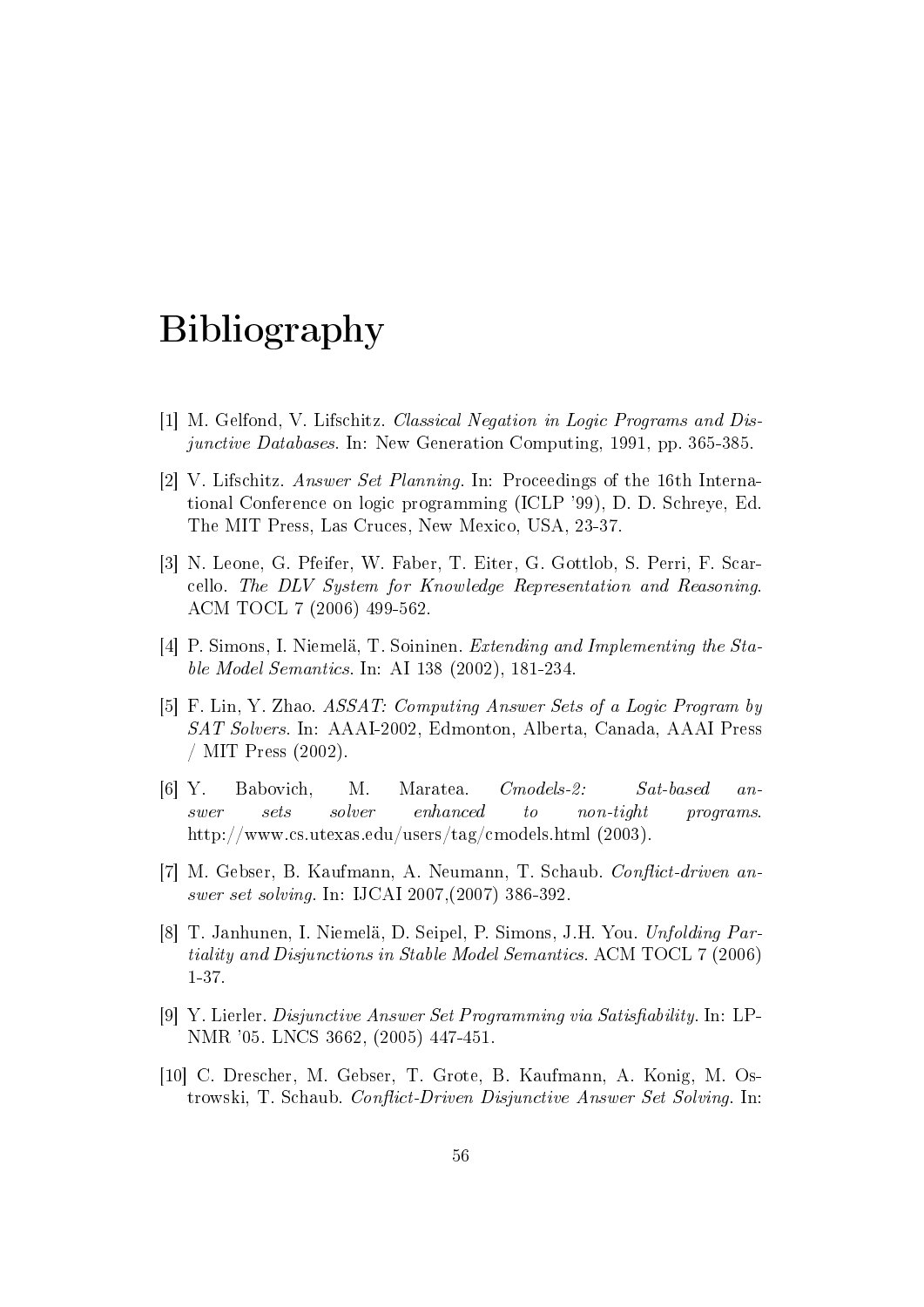Proceedings of the Eleventh International Conference on Principles of Knowledge Representation and Reasoning (KR 2008), Sydney, Australia, AAAI Press (2008) 422-432.

- [11] M. Gebser, L. Liu, G. Namasivayam, A. Neumann, T. Schaub, M. Truszczyński. The first answer set programming system competition. LP-NMR '07. LNCS 4483, (2007) 3-17.
- [12] M. Denecker, J. Vennekens, S. Bond, M. Gebser, M. Truszczyński. The second answer set programming competition. Proceedings of the 10th International Conference on Logic Programming and Nonmonotonic Reasoning. LPNMR '09, Berlin, Heidelberg, (2009) 637-654.
- [13] F. Calimeri, G. Ianni, F. Ricca, M. Alviano, A. Bria, G. Catalano, S. Cozza, W. Faber, O. Febbraro, N. Leone, M. Manna, A. Martello, C. Panetta, S. Perri, K. Reale, M.C. Santoro, M. Sirianni, G. Terracina, P. Veltri. The Third Answer Set Programming Competition: Preliminary Report of the System Competition Track. Proc. of LPNMR '11, LNCS (2003) 388-403.
- [14] F.Ricca, W.Faber, N.Leone. A Backjumping Technique for Disjunctive Logic Programming. In: AI Communications, Volume 19 Issue 2, January 2006.
- [15] L. Zhang, C. F. Madigan, M. H. Moskewicz, S. Malik. *Efficient Conflict* Driving Learning in a Boolean Satisfiability Solver. In: Proceedings of the International Conference on Computer-Aided Design (ICCAD 2001).
- [16] M. Maratea, F. Ricca, W. Faber, N. Leone. Look-Back Techniques and Heuristics in DLV: Implementation, Evaluation, and Comparison to QBF Solvers. In: JOACIL, Volume 63 (2008).
- [17] E. Giunchiglia, M. Maratea. An Experimental Study of Search Strategies and Heuristics in Answer Set Programming. In: Proceedings of ASP'05.
- [18] N. Dershowitz, Ziyad Hanna, Alexander Nadel. A Clause-Based Heuristic for SAT Solvers. In: International Conference on Theory and Applications of Satisfiability Testing.
- [19] N. Leone, P. Rullo, F. Scarcello. Disjunctive Stable Models: Unfounded Sets, Fixpoint Semantics, and Computation. Christian Doppler Laboratory for Expert Systems, TU Vienna, Austria.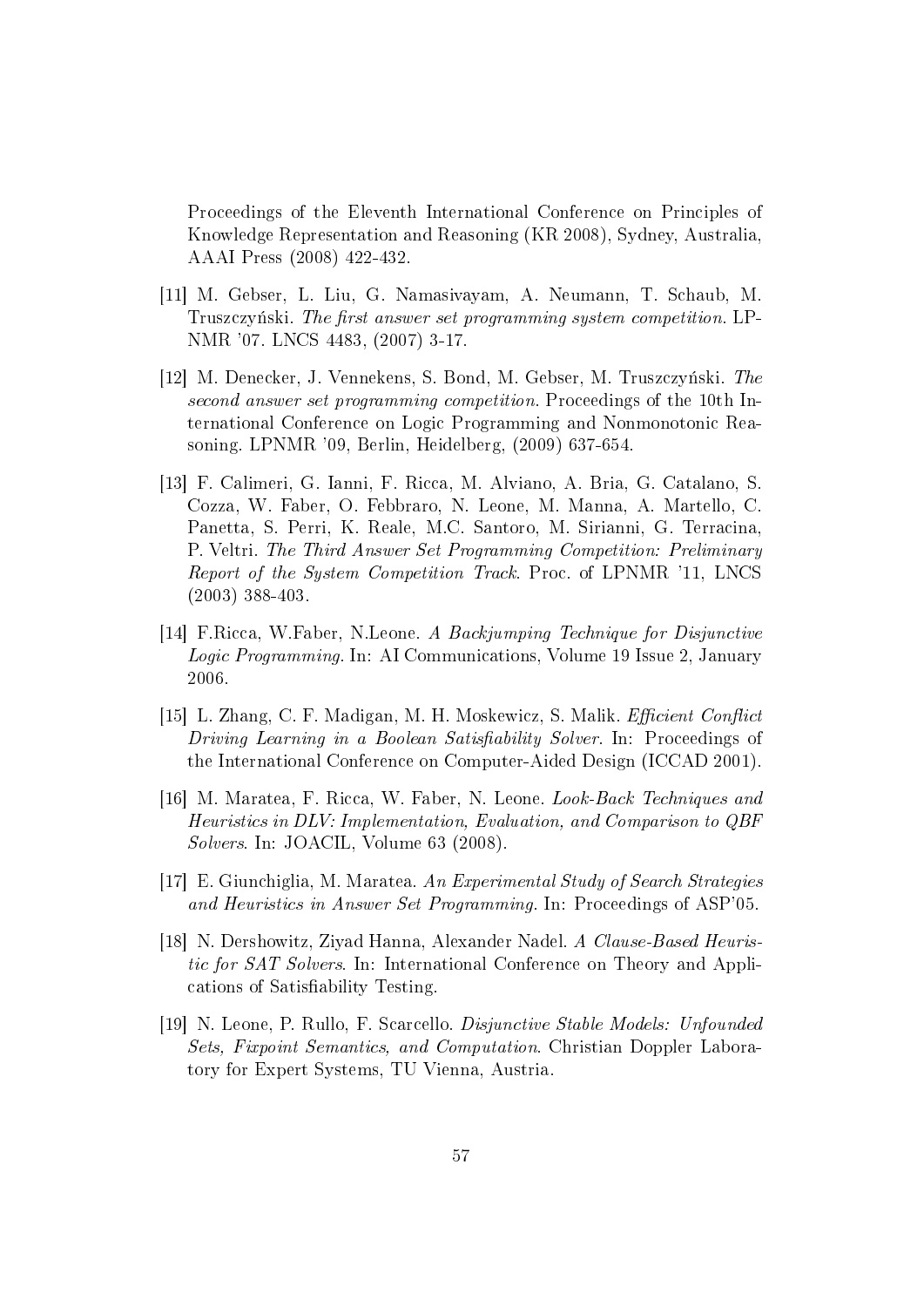- [20] J. P. Marques-Silva, K. A. Sakallah. "GRASP: A search Algorithm for *Propositional Satisfiability*". IEEE Transactions on Computers, Volume 48, 506-521, 1999.
- [21] N. Eén, N. Sörensson. An Extensible SAT-solver. In: Theory and Applications of Satisability Testing, vol. 2919, 333-336, 2004.
- [22] M. Alviano. The Maze Generation Problem is NP-complete. In: Proceedings of the 11th Italian Conference on Theoretical Computer Science (ICTCS '09) (2009).
- [23] D.E. Knuth. The Stanford GraphBase. A Platform for Combinatorial Computing, ACM Press, New York (1994).
- [24] T. Eiter, G. Gottlob. On the Computational Cost of Disjunctive Logic Programming. Propositional Case, AMAI 15 (1995) 289-323.
- [25] M. Luby, A. Sinclair, D. Zuckerman. Optimal speedup of las vegas algorithms. Inf. Process. Lett. 47 (1993) 173-180.
- [26] W. Faber, N. Leone, M. Maratea, F. Ricca. Look-back Techniques for ASP Programs with Aggregates. The 15th RCRA Workshop on Experimental Evaluation of Algorithms for Solving Problems with Combinatorial Explosion (RCRA 2008). December 2008.
- [27] W. Faber, N. Leone, G. Pfeifer, F. Ricca. On Look-Ahead Heuristics in Disjunctive Logic Programming. In: Annals of Mathematics and Artificial Intelligence archive Volume 51 Issue 2-4, December 2007.
- [28] C. Koch, N. Leone, G. Pfeifer. Enhancing Disjunctive Logic Programming Systems by SAT Checkers. AI 15 (2003) 177-212.
- [29] M. Davis, G. Logemann, D. Loveland. A Machine Program for Theorem Proving. Communications of the ACM 5 (1962) 394-397.
- [30] L. Zhang, C.F. Madigan, M.W. Moskewicz, S. Malik. *Efficient Conflict* Driven Learning in Boolean Satisfiability Solver. In: ICCAD 2001. (2001) 279-285.
- [31] K. Pipatsrisawat, A. Darwiche. On Modern Clause-Learning Satisfiability Solvers. JAIR 44 (2010) 277-301.
- [32] C.P. Gomes, B. Selman, H.A. Kautz. Boosting Combinatorial Search Through Randomization. In: Proceedings of AAAI/IAAI 1998, AAAI Press (1998) 431-437.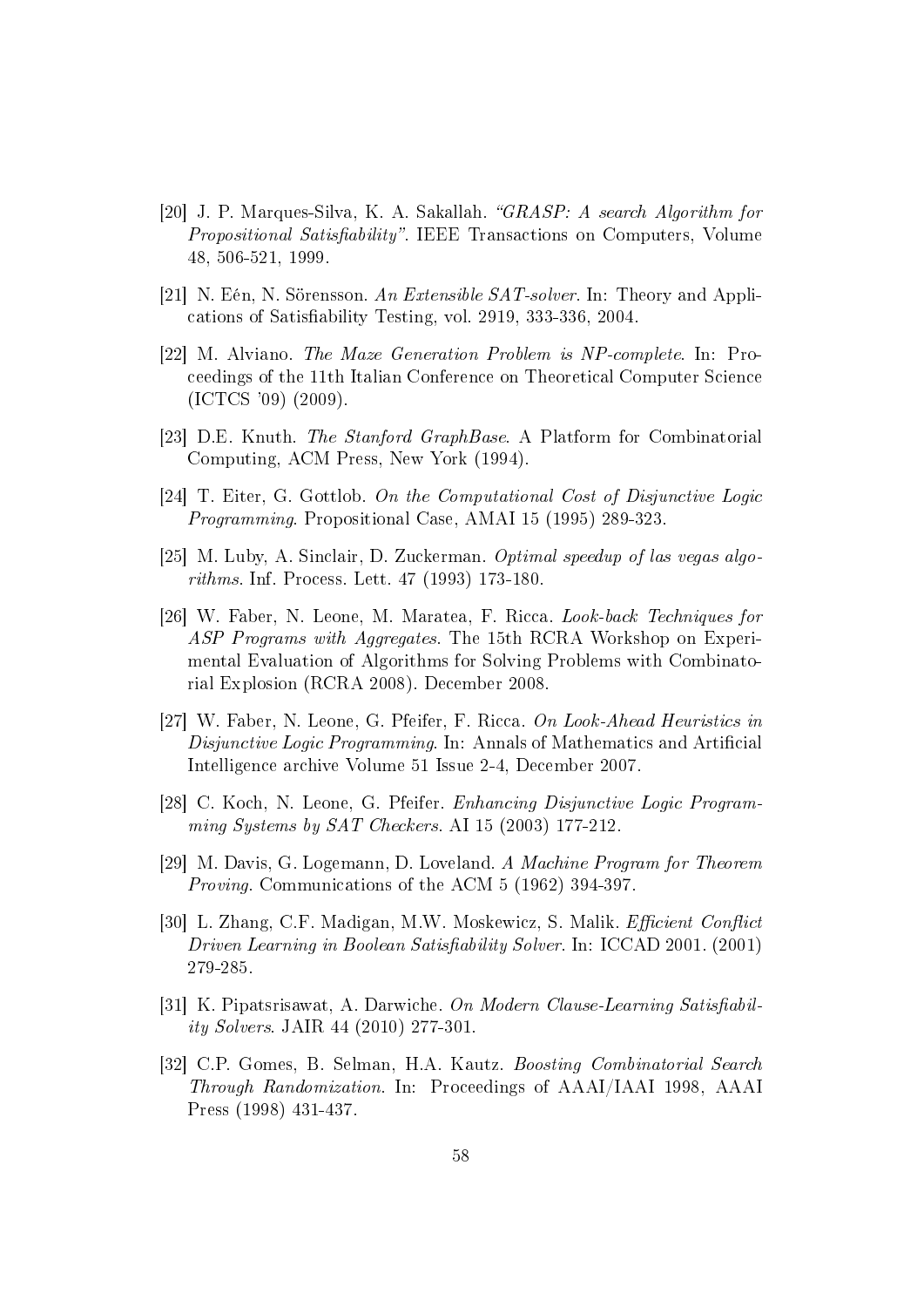- [33] M.W. Moskewicz, C.F. Madigan, Y. Zhao, L. Zhang, S. Malik. *Chaff:* Engineering an Efficient SAT Solver. In: DAC 2001 (2001) 530-535.
- [34] E. Goldberg, Y. Novikov. BerkMin: A Fast and Robust Sat-Solver. In: Design, Automation and Test in Europe Conference and Exposition (DATE 2002), Paris, France, IEEE Computer Society (2002) 142-149.
- [35] J. Gaschnig. Performance measurement and analysis of certain search algorithms. PhD thesis, CMU (1979) Tech. Report CMU-CS-79-124.
- [36] P. Prosser. Hybrid Algorithms for the Constraint Satisfaction Problem. Computational Intelligence 9 (1993) 268-299.
- [37] W. Faber, N. Leone, G. Pfeifer. Pushing Goal Derivation in DLP Computations. In: LPNMR '99. LNCS 1730, (1999) 177-191.
- [38] R. Bayardo, R. Schrag. Using CSP Look-back Techniques to Solve Realworld SAT Instances. In: Proceedings of the 15th National Conference on Artificial Intelligence (AAAI- 97). (1997) 203-208.
- [39] J.P.M. Silva, K.A. Sakallah. GRASP: A Search Algorithm for Propositional Satisfiability. IEEE Transaction on Computers 48 (1999) 506-521.
- [40] L. Zhang, S. Malik. Conflict Driven Learning in a Quantified Boolean Satisfiability Solver. In: Proceedings of the International Conference on Computer-Aided Design (ICCAD 2002). (2002) 442-449.
- [41] L. Zhang, S. Malik. Towards a Symmetric Treatment of Satisfaction and Conflicts in Quantified Boolean Formula Evaluation. In: CP 2002. NY, USA, (2002) 200-215.
- [42] E. Giunchiglia, M. Narizzano, A. Tacchella. Backjumping for Quantified Boolean Logic Satisfiability. AI  $145$  (2003) 99-120.
- [43] R. Letz. Lemma and Model Caching in Decision Procedures for Quanti fied Boolean Formulas. In: TABLEAUX 2002. Denmark, (2002) 160-175.
- [44] J. Ward, J.S. Schlipf. Answer Set Programming with Clause Learning. In: LPNMR-7. LNCS 2923, (2004) 302-313.
- [45] J. Ward. Answer Set Programming with Clause Learning. PhD thesis, Ohio State University, Cincinnati, Ohio, USA (2004).
- [46] T. Janhunen, I. Niemelä. Gnt a solver for disjunctive logic programs. In: LPNMR-7. LNCS 2923, Fort Lauderdale, Florida, USA, (2004) 331- 335.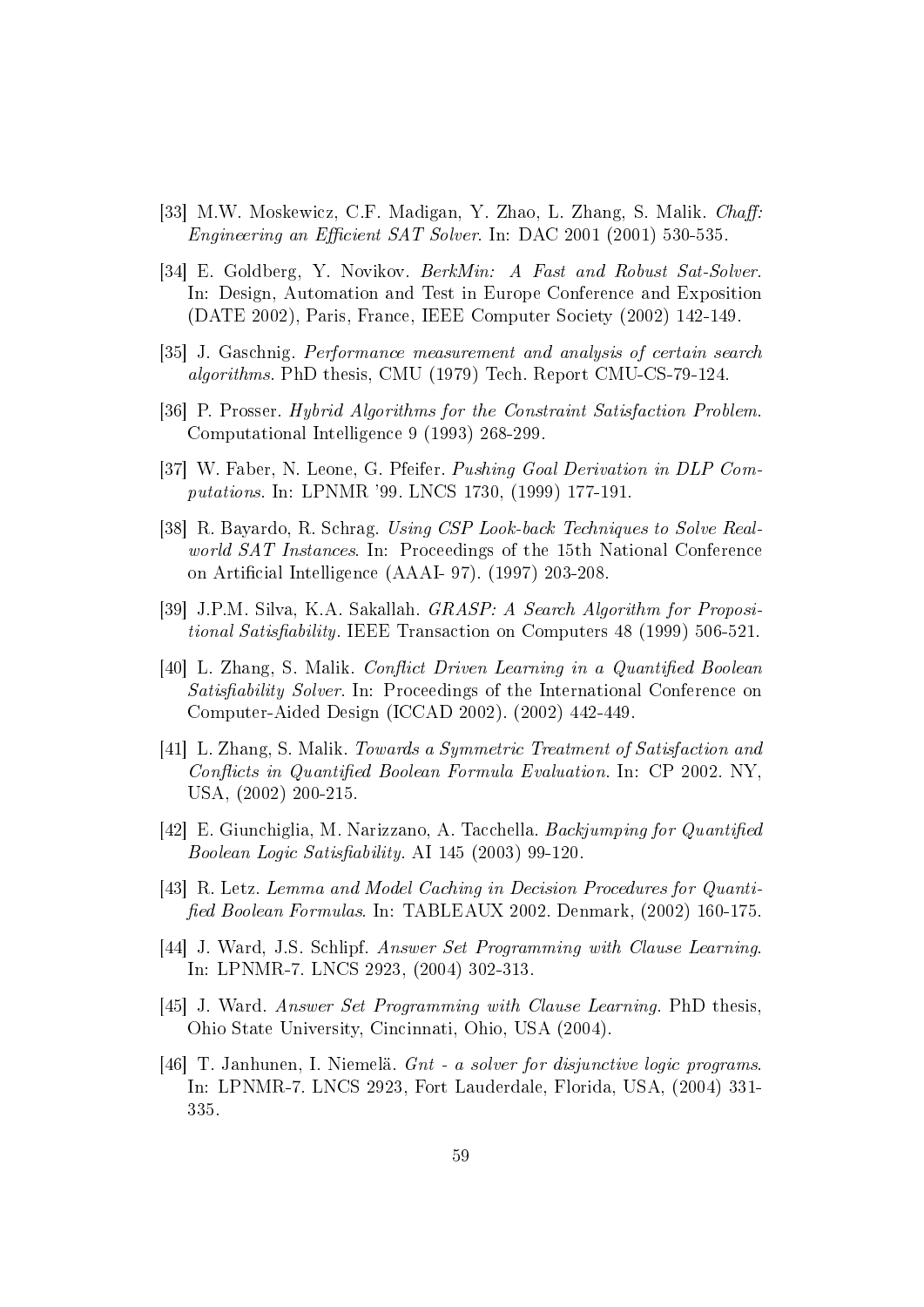- [47] F. Ricca, W. Faber, N. Leone. A Backjumping Technique for Disjunctive Logic Programming. AI Communications 19 (2006) 155-172.
- [48] M. Maratea, F. Ricca, W. Faber, N. Leone. Look-back techniques and heuristics in dlv: Implementation, evaluation and comparison to qbf solvers. Journal of Algorithms in Cognition, Informatics and Logics 63 (2008) 70-89.
- [49] N. Pelov, M. Denecker, M. Bruynooghe. Well-founded and Stable Semantics of Logic Programs with Aggregates. TPLP 7 (2007) 301-353.
- [50] W. Faber, N. Leone, G. Pfeifer. Semantics and complexity of recursive aggregates in answer set programming. AI 175 (2011) 278-298. Special Issue: John McCarthy's Legacy.
- [51] F. Buccafurri, N. Leone, P. Rullo. Enhancing Disjunctive Datalog by Constraints. IEEE TKDE 12 (2000) 845-860.
- [52] C. Koch, N. Leone, G. Pfeifer. Enhancing Disjunctive Logic Programming Systems by SAT Checkers. AI 15 (2003) 177-212.
- [53] T. Eiter, W. Faber, N. Leone, G. Pfeifer. Declarative Problem-Solving Using the DLV System. In: Jack Minker, editor, Logic-Based Artificial Intelligence, pages 79-103. Kluwer Academic Publishers, 2000.
- [54] W. Faber, N. Leone, F. Ricca. Answer Set Programming. In: Wiley Encyclopedia of Computer Science and Engineering, 2008.
- [55] C. Dodaro, M. Alviano, W. Faber, N. Leone, F. Ricca, M. Sirianni. The Birth of a WASP: Preliminary Report on a New ASP Solver. In Fabio Fioravanti, editor, 26th Italian Conference on Computational Logic (CILC 2011), volume 810 of CEUR Workshop Proceedings. Sun SITE Central Europe, 2011.
- [56] M. Gelfond and V. Lifschitz. The Stable Model Semantics for Logic Programming. In Logic Programming: Proceedings Fifth Intl Conference and Symposium, pages 1070-1080, Cambridge, Mass., 1988. MIT Press.
- [57] http://www.sci.unich.it/cilc2011/
- [58] T. Eiter, G. Gottlob, H. Mannila. Disjunctive Datalog. In: ACM Transactions on Database Systems, 22(3):364-418, September 1997.